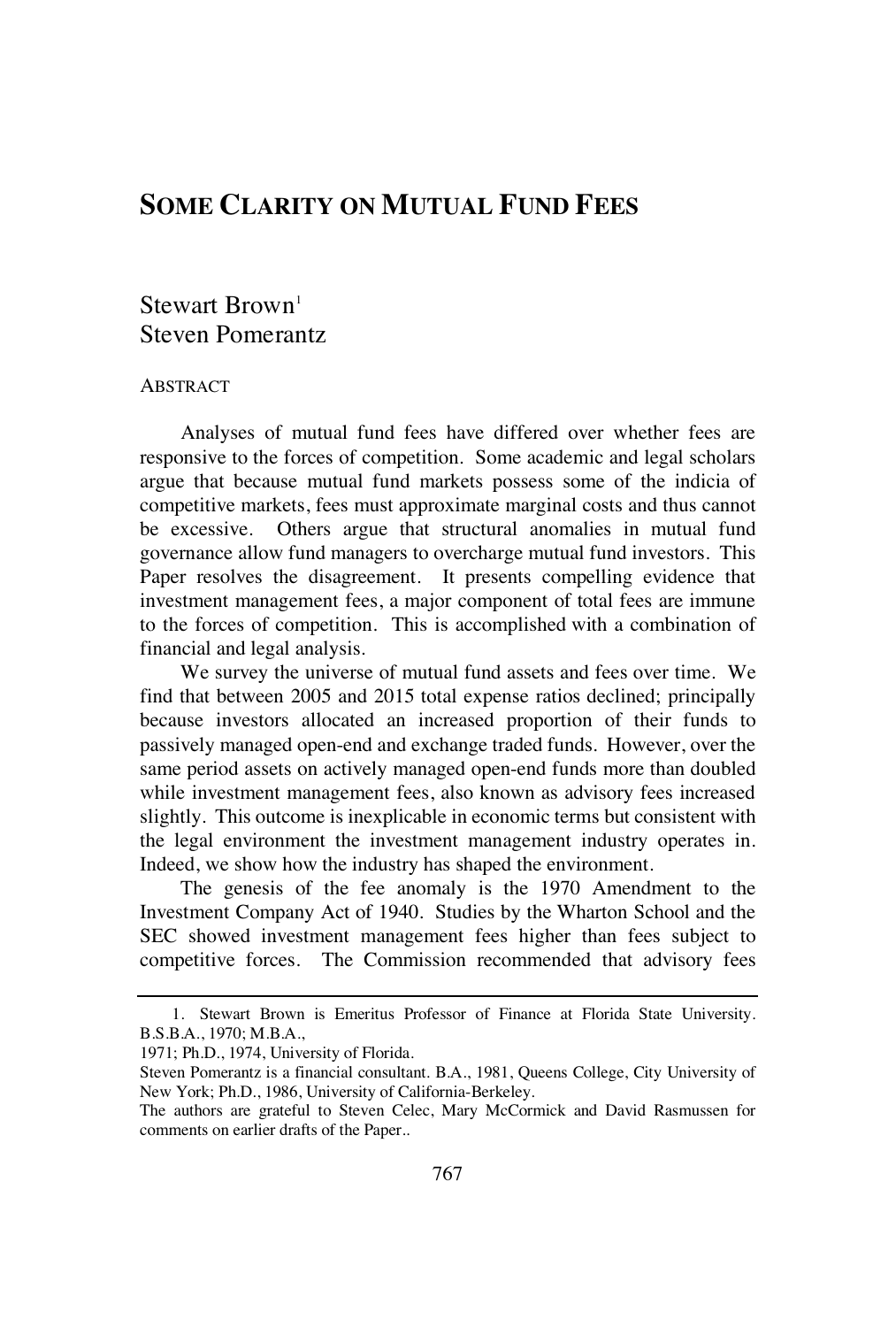should be "reasonable" and enforceable in court. The investment management industry pushed back against this recommendation and successfully killed the Commission's proposal, following which Congress, the Commission, and the industry crafted a "compromise" that made investment advisers fiduciaries with respect to fees and gave investors a private cause of action.

As evidenced by the inelasticity of management fees, the purported solution to the problem was ineffective. We show how Congress signaled its endorsement of the status quo and how the courts have interpreted the Congressional signal: cases up to and including the recent Supreme Court decision in *Jones v. Harris* have been uniformly negative for plaintiffs. No plaintiff has ever received an award under the 36(b) statute.

As a result of the industry-favoring political and judicial environment, investors in actively managed mutual funds are overcharged by about \$30 billion per year. The investment management firms who sponsor and brand actively managed mutual funds earn monopoly profits and excess returns for their owners.

| I.TRENDS IN MUTUAL FUND ASSETS AND FEES771                         |  |
|--------------------------------------------------------------------|--|
|                                                                    |  |
| Analysis of Fees on the Universe of Actively Managed<br><b>B</b> . |  |
|                                                                    |  |
| <b>II.LEGAL AND REGULATORY UNDERPINNINGS OF MUTUAL FUND</b>        |  |
|                                                                    |  |
|                                                                    |  |
| В.                                                                 |  |
|                                                                    |  |
| D. The U.S. Supreme Court Weighs in: Jones v. Harris               |  |
|                                                                    |  |
|                                                                    |  |
| <b>III.THE ECONOMIC CONSEQUENCES OF EXCESSIVE ADVISORY FEES</b>    |  |
|                                                                    |  |
| Estimating Annual Excess Advisory Fees 802<br>A.                   |  |
| В.                                                                 |  |
|                                                                    |  |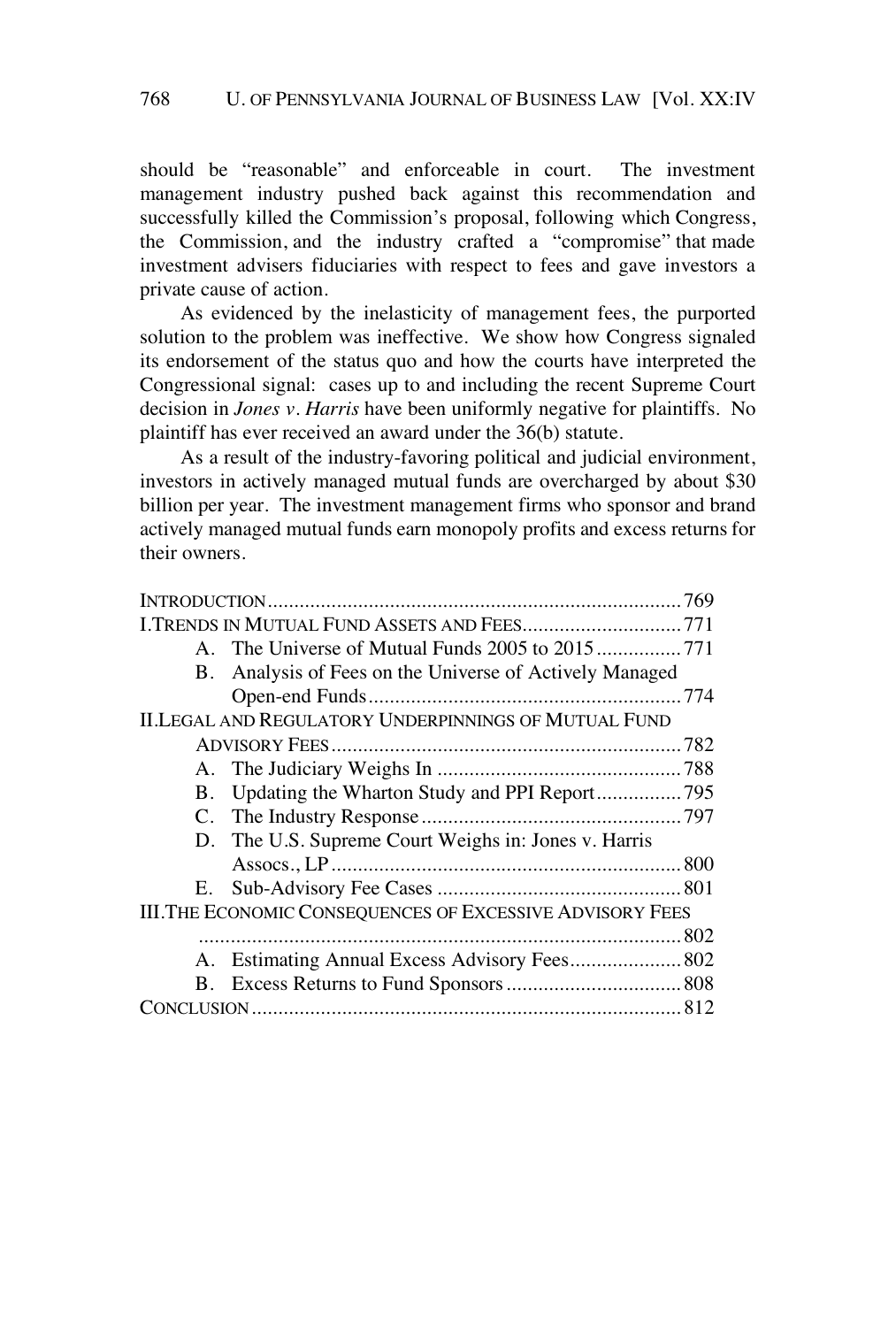#### **INTRODUCTION**

The financial services sector grew from 4.9% to 8.3% of GDP between 1980 and 2006.<sup>2</sup> Malkiel attributes a large proportion of this growth to increases in the fees paid for asset management.<sup>3</sup> He notes that "perhaps" the greatest inefficiency in the stock market is in 'the market' for investment advice . . . . [T]he scale economies in asset management appear to have been entirely captured by the asset managers."<sup>4</sup>

Mutual fund fees are a primary cause of the well-documented underperformance of actively managed funds versus index funds.<sup>5</sup> Carhart found that persistent differences in mutual fund expenses and transaction costs explain almost all of the predictability of mutual fund returns.<sup>6</sup> A recent study published by Morningstar updated and confirmed these results.<sup>7</sup>

On the surface, the mutual fund industry seems to correspond closely to the model of perfect competition: a large number of buyers and sellers, no significant barriers to entry or exit, perfect information, and a homogeneous product. Traditional economic analysis argues that competitively determined prices will equal marginal costs and thus cannot be excessive.

However, there is substantial disagreement about mutual fund fees in the literature. While some scholars argue that there is a lack of price competition among funds,<sup>8</sup> other's present evidence that the mutual fund industry behaves competitively.<sup>9</sup> The academic literature largely ignores the

6. *Id.* at 57.

7. Russel Kinnel, *Predictive Power of Fees: Why Mutual Fund Fees are so Important*, MORNINGSTAR MANAGER RES. May 2016, http://corporate1.morningstar.com/ResearchArticle.aspx?documentId=752589 (finding that the cheapest quintile funds were three times as likely to succeed as the priciest quintile).

8. *See e.g.*, John A. Haslem et al., *Are Retail S&P 500 Index Funds a Financial Commodity? Insights for Investors*, 15 FIN. SERV. REV. 99 (2006) (concluding there is a lack of price competition after finding a high level of dispersion in expense ratios acrossretail S&P 500 Index funds); Javier Gil-Bazo & Pablo Ruiz-Verdú, *The Relation Between Price and Performance in the Mutual Fund Industry*, 64 J. FIN. 2153 (2009) (discovering that funds with worse before-fee performance charge higher fees); Laurent Barras et al., *False Discoveries in Mutual Fund Performance: Measuring Luck in Estimated Alphas*, 65 J. FIN. 179 (2010) (finding that seventy-five percent of funds showed no positive return net of fees).

9. *See e.g.*, Ajay Khorana et al., *Mutual Fund Fees Around the World*, 22 REV. FIN. STUD. 1279 (2009) (finding that differences in fees can be explained by a combination of investment objective, size of fund, geographic distribution of fund, and degree of government investor protection); Sunil Wahal & Albert Wang, *Competition Among Mutual Funds*, 99 J.

<sup>2.</sup> Burton G. Malkiel, *Asset Management Fees and the Growth of Finance*, 27 J. ECON. PERSP. 2 (Spring 2013), at 97.

<sup>3.</sup> *Id.*

<sup>4.</sup> *Id.* at 98-99.

<sup>5.</sup> *See* Mark M. Carhart, *On Persistence in Mutual Fund Performance*, 52 J. FIN. 57, 80 (1997) (finding that load fees, expense ratios, and portfolio turnover are significantly and negatively related to performance).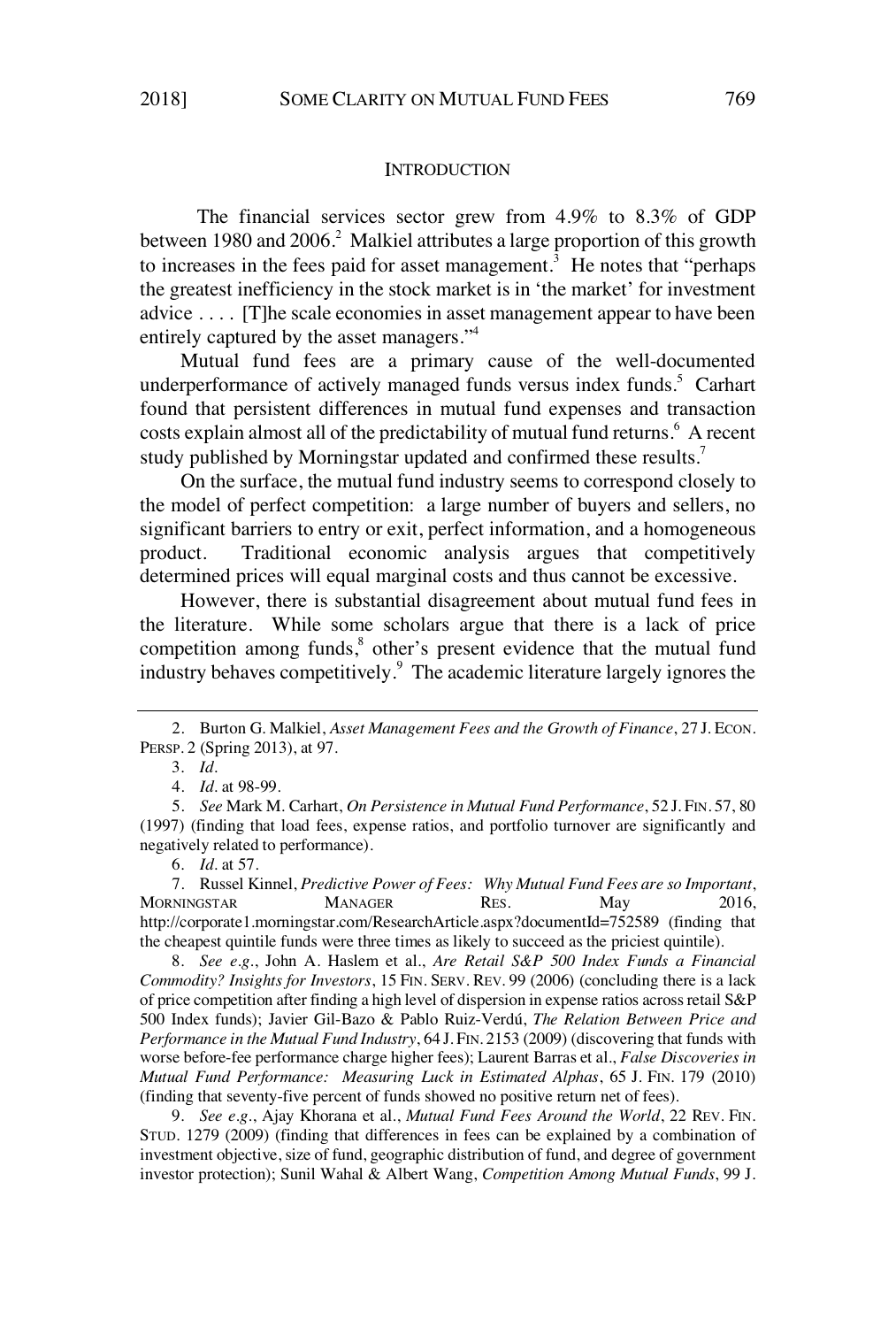legal and regulatory milieu in which mutual funds and mutual fund managers operate. An examination of the legal issues yields important insights into the impact of the legal and regulatory environment on mutual fund "markets."

The purpose of this Paper is to explore mutual fund fees in depth. It resolves the disagreement about competition in mutual fund "markets" by demonstrating that an important component of fund fees is immune to the forces of competition. It accomplishes this with a combination of economic and legal analysis.

In Part I, we study asset and fee levels of the universe of mutual funds between 2005 and 2015. Using the Morningstar Direct database, we examine changes in assets and asset-weighted expenses of funds disaggregated by open-end, closed-end, exchange traded (ETF), active, passive and money market. More importantly, we disaggregate the Total Expense Ratio (TER) on actively managed open-end funds and find strong evidence that management (advisory) fees, a component of the TER, are immune to the forces of competition. We trace this immunity to the 1970 amendments<sup>10</sup> to the Investment Company  $Act<sup>11</sup>$  and analyze the cases that have interpreted it.

Part II explores the legal and regulatory underpinnings of advisory fees and sorts out the factors that mitigate against competitive forces. Unlike most corporations, mutual funds have no employees or physical assets. Instead, mutual funds are essentially a collection of contracts with services providers, the most important of which is the investment management firm<sup>12</sup> that creates, brands and manages the fund's portfolio.<sup>13</sup> These differences have caused the U.S. Supreme Court to recognize that "the forces of arm'slength bargaining do not work in the mutual fund industry in the same manner as they do in other sectors of the American economy."<sup>14</sup>

In Part III we examine the economic consequences of the legal environment. Previous research has shown that mutual fund advisory fees

10. 15 U.S.C. § 80a-35b (2006).

FIN. ECON. 40 (2011) (concluding the mutual fund industry is competitive after finding that incumbent funds that have high investment overlap with new entrants, subsequently engage in price competition by reducing management fees); Martijn Cremers et al., *Indexing and Active Fund Management: International Evidence*, 120 J. FIN. ECON. 539 (2016) (finding that the availability of indexed funds is associated with improved competition).

<sup>11.</sup> Investment Company and Investment Advisers Act of 1940, 54 Stat. 789 (1940) (codified as amended at 15 U.S.C. §§ 80a-1 to 80a-64 (2012).

<sup>12.</sup> Investment managers who create and manage mutual funds are also referred to as fund sponsors.

<sup>13.</sup> *See* Stewart L. Brown, *Mutual Funds and the Regulatory Capture of the SEC*, 19 U. PA. J. BUS. L. 701, 713 (2017) (hereinafter "Regulatory Capture") (describing how mutual funds work).

<sup>14.</sup> Jones v. Harris, 559 U.S. 335, 338 (2009).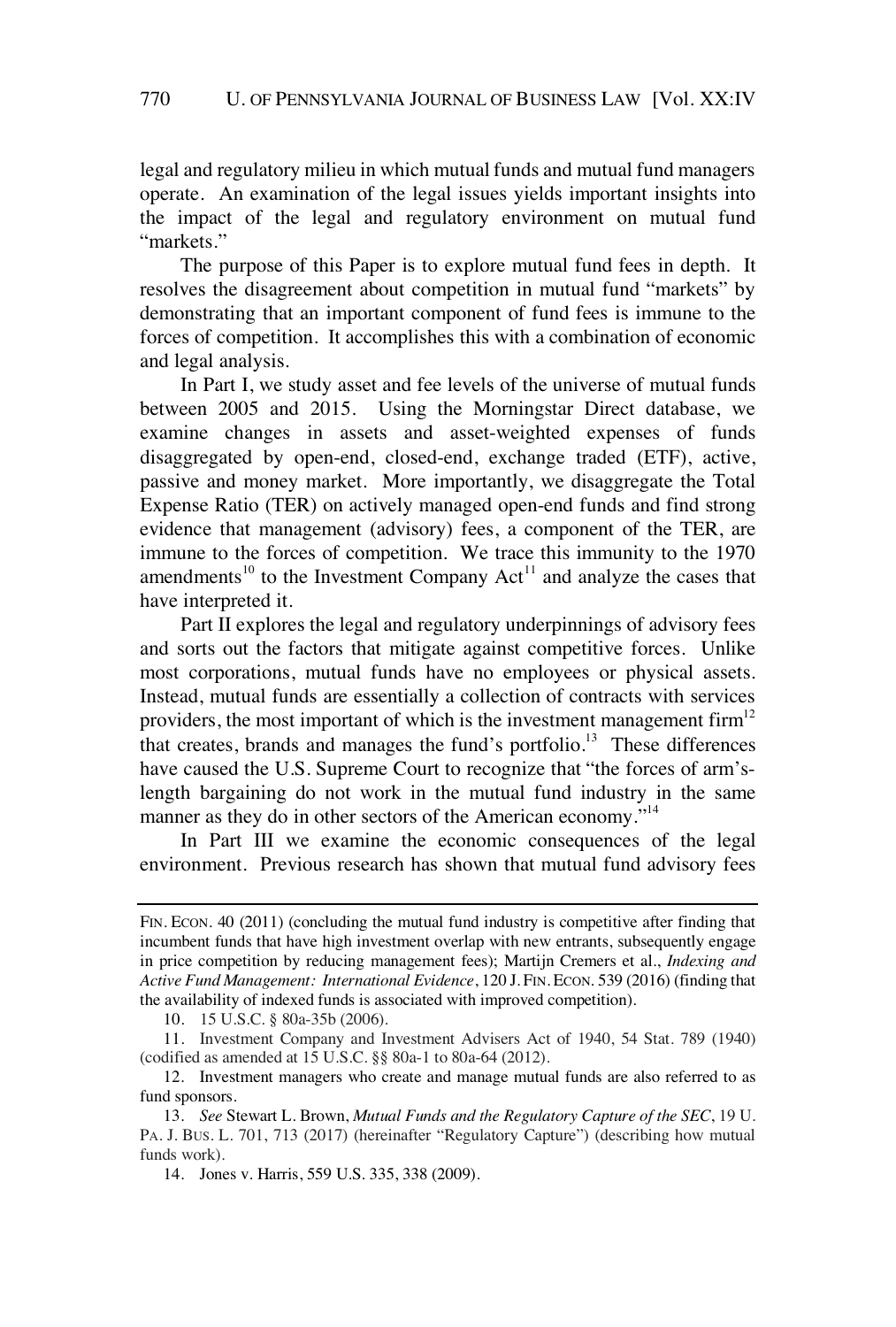are substantially higher than comparable institutional advisory and mutual fund sub-advisory fees, both of which are heavily influenced by competitive forces.<sup>15</sup> This Paper finds similar results and concludes that the investing public is overcharged by about \$30 billion annually in excess advisory fees. In addition, because fund sponsors charge above market advisory fee rates, they earn economic profits for their owners. We determine that the universe of publicly traded mutual fund sponsors has earned very high and statistically significant excess returns for owners over long time periods.

Finally, in Part IV we present a summary and conclusions.

## I. TRENDS IN MUTUAL FUND ASSETS AND FEES

#### A. *The Universe of Mutual Funds 2005 to 2015*

The universe of domestic mutual funds includes all open-end, closedend, and exchange traded funds. In Table 1, we compare asset levels and asset-weighted expense ratios for the ten-year period spanning 2005 to 2015, using data from the Morningstar Direct database.

<sup>15.</sup> *See* John P. Freeman & Stewart L. Brown, *Mutual Fund Advisory Fees: The Cost of Conflicts of Interest*, 26 J. CORP. L. 609, 635 (2001) (hereinafter "Freeman-Brown") (comparing the advisory fees for mutual funds and public pension funds); *see also* H. Norman Knickle, *The Mutual Fund's Section 15(c) Process: Jones v. Harris, the SEC and Fiduciary Duties of Directors*, 31 REV. BANKING & FIN. L. 265, 294-95 (2011) (sharing findings that mutual fund fees are higher than fees charged by pension plans and other institutional clients).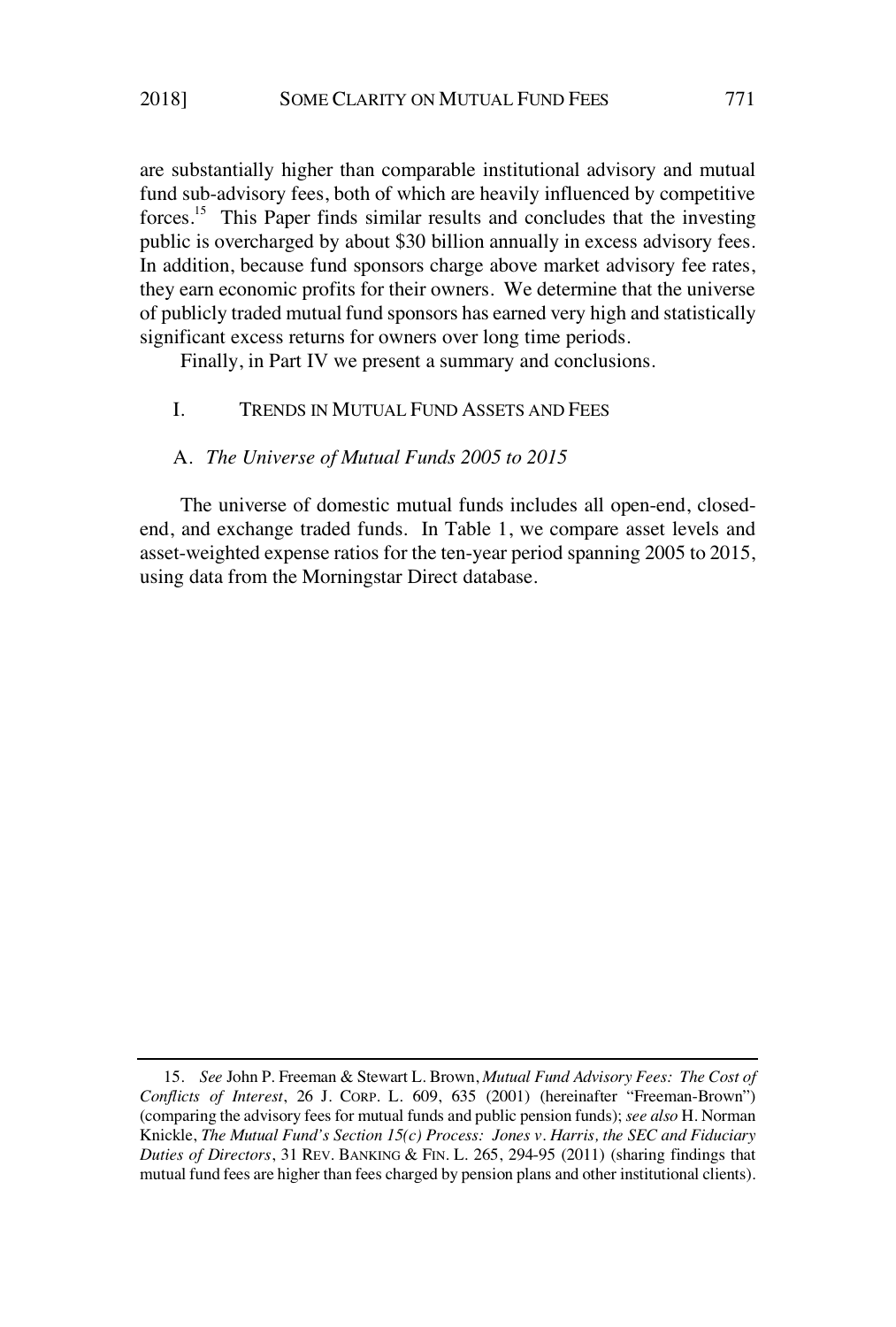|                                      |                                                        |                 |                  | Percent  |                 |
|--------------------------------------|--------------------------------------------------------|-----------------|------------------|----------|-----------------|
|                                      |                                                        | 2005            | 2015             | Change   | Change          |
| (A) Universe of Mutual Funds         |                                                        |                 |                  |          |                 |
|                                      | Assets                                                 | \$6.79 Trillion | \$16.43 Trillion | 142%     | \$9.61 Trillion |
|                                      | <b>Total Expense Ratio</b>                             | 0.769           | 0.547            | $-28.9%$ | (0.222)         |
|                                      | <b>Number of Funds</b>                                 | 5530            | 8876             | 60.5%    | 3346            |
| (B) Exchange Traded Funds            |                                                        |                 |                  |          |                 |
|                                      | Assets                                                 | \$303 Billion   | \$2.17 Trillion  | 606%     | \$1.84 Trillion |
|                                      | <b>Total Expense Ratio</b>                             | 0.267           | 0.246            | $-7.9%$  | (0.021)         |
|                                      | <b>Number of Funds</b>                                 | 206             | 1849             | 798%     | 1643            |
| (C) Closed-End Funds                 |                                                        |                 |                  |          |                 |
|                                      | Assets                                                 | \$151 Billion   | \$209 Billion    | 38.7%    | \$58 Billion    |
|                                      | <b>Total Expense Ratio</b>                             | 1.19            | 1.25             | 5.0%     | 0.06            |
|                                      | <b>Number of Funds</b>                                 | 362             | 508              | 40.3%    | 146             |
| (D) Universe of Open-End Funds       |                                                        |                 |                  |          |                 |
|                                      | Assets                                                 | \$6.34 Trillion | \$14.05 Trillion | 122%     | \$7.71 Trillion |
|                                      | <b>Total Expense Ratio</b>                             | 0.783           | 0.582            | $-25.7%$ | $-0.201$        |
|                                      | Number of Funds                                        | 4962            | 6519             | 31.4%    | 1557            |
| (E) Passively Managed Open-End Funds |                                                        |                 |                  |          |                 |
|                                      | Assets                                                 | \$545 Billion   | \$2.01 Trillion  | 268%     | \$1.47 Trillion |
|                                      | Assets -% of Open End                                  | 8.6%            | 14.3%            | 66.2%    | 5.7%            |
|                                      | <b>Total Expense Ratio</b>                             | 0.268           | 0.131            | $-51.0%$ | (0.136)         |
|                                      | <b>Number of Funds</b>                                 | 319             | 454              | 42.3%    | 135             |
| (F) Money Market Funds               |                                                        |                 |                  |          |                 |
|                                      | Assets                                                 | \$1.19 Trillion | \$2.53 Trillion  | 113%     | \$1.34 Trillion |
|                                      | <b>Total Expense Ratio</b>                             | 0.378           | 0.130            | $-66%$   | (0.247)         |
|                                      | <b>Number of Funds</b>                                 | 328             | 391              | 19.2%    | 63              |
|                                      | (G) Actively Managed (non Money Market) Open-End Funds |                 |                  |          |                 |
|                                      | Assets                                                 | S4 6 Trillion   | \$9.51 Trillion  | 107%     | \$4.90 Trillion |

Table 1 The Universe of Mutual Funds - Assets and Asset Weighted Expenses - 2005 to 2015

Line A of Table 1 reveals that mutual fund assets increased by 142% between 2005 and 2015, from about \$6.8 trillion to \$16.4 trillion. Over the same period, weighted average expense ratios fell from seventy-seven basis points to fifty-five basis points, a decrease of twenty-two basis points and a percentage decrease of 29%. There was a \$9.6 trillion increase in mutual fund assets caused by a combination of increased asset values of the underlying securities and new funds flowing into mutual funds.

Line B shows that a substantial part (about \$1.8 trillion) of the increase in fund assets came from an explosion of Exchange Traded Fund (ETF) assets that increased more than 600%, from about \$300 billion to \$2.1 trillion. At the same time, the number of ETFs offered in the market increased by about 800% so that the average ETF decreased in size from about \$1.9 billion in assets to about \$1.4 billion. Weighted average fees (expense ratios) on ETFs decreased slightly from twenty-seven to twentyfive basis points. In 2005, when the movement was in its infancy, the bulk of ETFs were plain vanilla index funds such as the State Street S&P 500 ETF, which in 2005 had assets of \$59 billion and an expense ratio of 10 basis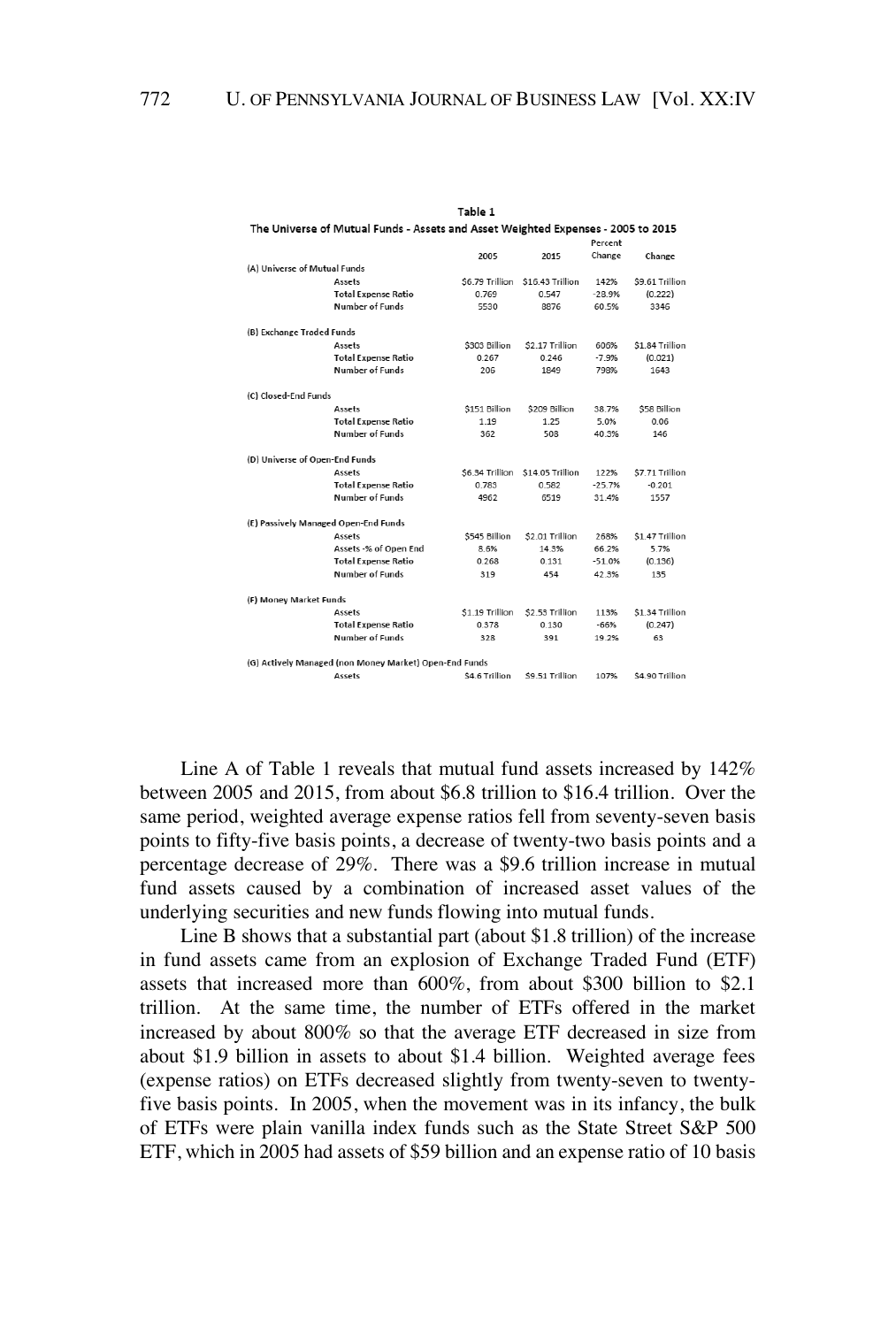points. By 2015, the fund had grown to \$182 billion and the expense ratio had fallen to nine basis points. Over the same time period, the Vanguard Total Stock ETF grew from \$5.6 to \$57 billion and the expense ratio fell from seven to five basis points.<sup>16</sup>

After 2005, the industry offered an array of increasingly complex ETFs such as international, smart beta, leveraged and derivative based products. These tend to have higher expense ratios. For instance, the most expensive domestic ETF in 2015 was the Teucrium Corn fund with an expense ratio of 403 basis points and \$61 million of assets under management. The fund did not exist in 2005. Similarly, a Proshares VIX Short Term Futures ETF had \$633 million in assets and an expense ratio of 1.4. The fund allows investors to speculate on market volatility. Hundreds of new ETFs were created to mimic Chinese and other international equities.

Morningstar categorizes \$2.14 of the \$2.17 trillion of ETFs as of 2015 as "passive" or passively managed. However, this is somewhat misleading. Although technically ETFs are passively managed, they constitute the majority of trading volume on the New York Stock Exchange and thus a principal use is in short term trading. Some investors clearly use ETFs for long term passive investing but there is ambiguity as to what proportion of ETFs are utilized in this fashion.

Line C of Table 1 shows that closed-end fund assets increased by about 39% from \$151 billion to \$209 billion. The average expense ratio increased slightly, and the average closed-end fund decreased slightly in size because the number of closed-end funds offered increased by about 40%.

Line D of Table 1 strips out ETFs and closed-end funds from the universe of funds, leaving the universe of open-end funds, including money market funds and actively and passively managed funds. The universe of open-end funds grew from about \$6.3 trillion in assets in 2005 to about \$14.1 trillion in 2015, an increase of 122%. The asset-weighted Total Expense Ratio fell by twenty basis points from 78 to fifty-eight basis points.

Much of the decrease in expense ratios for open-end funds occurred because investors switched from actively to passively managed funds as illustrated in Line E of Table 1. Open-end index fund assets increased from about \$545 billion to \$2 trillion between 2005 and 2015, an increase of 268%, while the weighted average index fund expense ratio fell more than 50% from twenty-seven to thirteen basis points. Open-end index fund assets increased from 8.6% to 14.3% of all open-end funds.

The dramatic decrease in interest rates between 2005 and 2015 also contributed to the overall fall in expense ratios on open-end funds. Line F shows that money fund assets more than doubled over the period while

<sup>16.</sup> Vanguard is a mutual fund organization and provides its funds at cost to investors.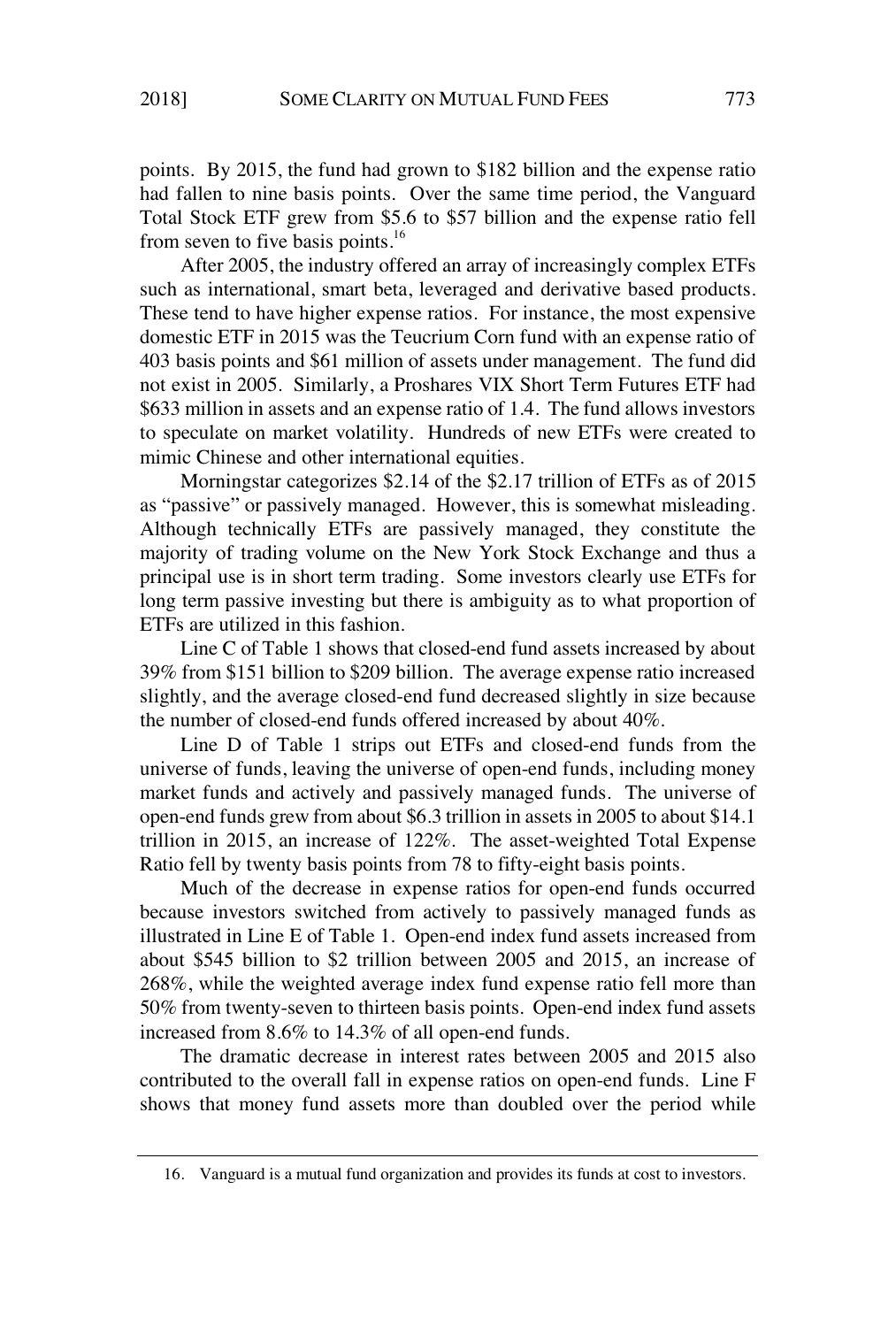money fund expense ratios fell 66% from thirty-eight to thirteen basis points. Given a near zero interest rate environment in 2015, money fund managers were forced to dramatically increase fee waivers to avoid imposing a negative rate of return on money funds.

Excluding index and money market funds from the universe of openend funds leaves the universe of actively managed, non-money market funds in Line G of Table 1. Actively managed fund assets doubled from about \$4.6 trillion to \$9.5 trillion, but the share of actively managed funds fell from 73 to 68% of the total of all open-end funds. Weighted average expense ratios fell from 95 to 80 basis points, a 16% decrease and about half of the overall decrease in expense ratio of the universe.

In summary, from 2005 to 2015 mutual fund assets increased dramatically with a disproportionate increase in ETFs and index funds. There was a concomitant and expected decrease in overall expense ratios, but smaller expense decreases on actively managed funds. We examine the universe of actively managed funds in the next section.

## B. *Analysis of Fees on the Universe of Actively Managed Open-end Funds*

The Total Expense Ratio consists of the sum of three broad components: administrative fees, distribution fees and management fees. Administrative fees are the sum of fees paid to various service providers of the fund including directors, the Transfer Agent (TA), the custodian and the fund accountant. Distribution fees are fees, also known as 12b-1 fees, after an SEC rule passed in 1980, charged against fund assets that cover fund marketing costs.<sup>17</sup> Management fees<sup>18</sup> are percentage fees charged against average assets and paid to the manager of the fund's portfolio.

Panel A of Table 2 presents a breakdown of these three broad categories for the universe of actively managed open-end funds for the 2005 to 2015 period. It reveals that the decrease in the weighted average total expense ratio was the result of decreases in administrative and distribution fees. Advisory fees, however, were flat over the period in spite of a doubling of assets. We will consider this important finding after discussing

<sup>17.</sup> *See* Bearing of Distribution Expenses by Mutual Funds, 45 Fed. Reg. 73, 898 (Nov. 7, 1980) (codified at 17 C.F.R. pt. 270.12b-1).

<sup>18.</sup> Management fees are sometimes called portfolio management fees or advisory fees. Because the term "management fees" could be confused with administrative fees, in this Paper we consistently label portfolio management fees as simply "advisory" fees.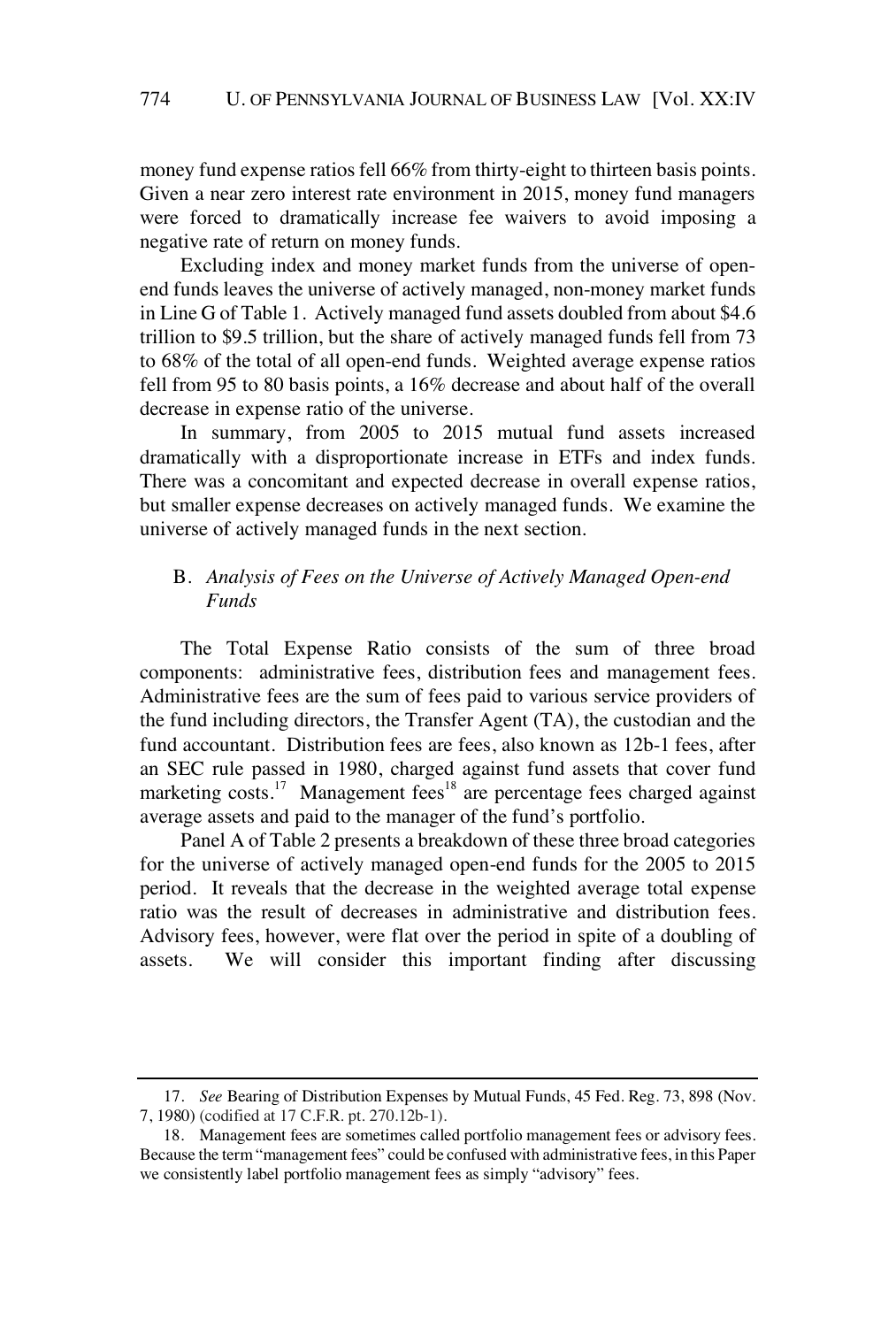Table 2

### administrative and distribution fees.

|                                                                     | Analysis of Fees on Actively Managed Open End Funds |                |                        |                        |  |  |  |  |  |  |  |
|---------------------------------------------------------------------|-----------------------------------------------------|----------------|------------------------|------------------------|--|--|--|--|--|--|--|
| Percent                                                             |                                                     |                |                        |                        |  |  |  |  |  |  |  |
| Panel A                                                             | 2005                                                |                | 2015 Change Change     |                        |  |  |  |  |  |  |  |
| Expense Detail - Actively Managed (non Money Market) Open End Funds |                                                     |                |                        |                        |  |  |  |  |  |  |  |
|                                                                     |                                                     |                |                        |                        |  |  |  |  |  |  |  |
| Assets                                                              | \$4.6 Trillion                                      | 9.51 Trillion  |                        | 106.5% +\$4.9 Trillion |  |  |  |  |  |  |  |
| Weighted Average Total Expense Ratio                                | 0.949                                               | 0.797          | $-16.0%$               | (0.152)                |  |  |  |  |  |  |  |
|                                                                     |                                                     |                |                        |                        |  |  |  |  |  |  |  |
| Weighted Average Administrative Fees                                | 0.206                                               | 0.149          | $-27.7%$               | (0.057)                |  |  |  |  |  |  |  |
| Weighted Average Distribution Fees                                  | 0.212                                               | 0.117          | $-44.8%$               | (0.095)                |  |  |  |  |  |  |  |
| <b>Weighted Average Advisory Fees</b>                               | 0.530                                               | 0.532          | 0.4%                   | 0.002                  |  |  |  |  |  |  |  |
|                                                                     |                                                     |                |                        |                        |  |  |  |  |  |  |  |
| Panel B                                                             |                                                     |                |                        |                        |  |  |  |  |  |  |  |
| Analysis of Distribution Fees                                       |                                                     |                |                        |                        |  |  |  |  |  |  |  |
|                                                                     |                                                     |                |                        |                        |  |  |  |  |  |  |  |
| <b>Actively Managed Assets</b>                                      | \$4.6 Trillion                                      | 9.51 Trillion  |                        | 106.5% +\$4.9 Trillion |  |  |  |  |  |  |  |
| <b>Active Assets with 12b-1 Fees</b>                                | \$2.6 Trillion                                      | \$3.8 Trillion |                        | 45.8% +\$1.2 Trillion  |  |  |  |  |  |  |  |
| 12b-1 Assets as a % of Total                                        | 56.4%                                               | 39.8%          | $-29.4%$               | $-16.6%$               |  |  |  |  |  |  |  |
|                                                                     |                                                     |                |                        |                        |  |  |  |  |  |  |  |
| <b>Detail of Distribution Fees</b>                                  |                                                     |                |                        |                        |  |  |  |  |  |  |  |
| Shareholder Service Fees (12b-1 Fees <= 25 BP)                      | \$3.1 Billion                                       | \$5.6 Billion  | 82.6%                  | \$2.5 Billion          |  |  |  |  |  |  |  |
| CDSC Fees (12b-1 fees > 25 BP)                                      | \$6.7 Billion                                       | \$5.5 Billion  | -18.4%                 | (\$1.2 Billion)        |  |  |  |  |  |  |  |
| <b>Total Active 12b-1 Fees</b>                                      | \$9.8 Billion                                       | \$11.1 Billion | \$1.3 Billion<br>13.4% |                        |  |  |  |  |  |  |  |
|                                                                     |                                                     |                |                        |                        |  |  |  |  |  |  |  |
| Panel C                                                             |                                                     |                |                        |                        |  |  |  |  |  |  |  |
| <b>Detail of Advisory Fees</b>                                      |                                                     |                |                        |                        |  |  |  |  |  |  |  |
|                                                                     |                                                     |                |                        |                        |  |  |  |  |  |  |  |
| Assets                                                              | \$4.6 Trillion                                      | 9.51 Trillion  |                        | 106.5% +\$4.9 Trillion |  |  |  |  |  |  |  |
| <b>Weighted Average Advisory Fees</b>                               | 0.530                                               | 0.532          | 0.4%                   | 0.002                  |  |  |  |  |  |  |  |
| <b>Median Advisory Fee</b>                                          | 0.77                                                | 0.84           | 9%                     | 0.07                   |  |  |  |  |  |  |  |
|                                                                     |                                                     |                |                        |                        |  |  |  |  |  |  |  |
| <b>Number of Actively Managed Funds</b>                             | 4315                                                | 5674           | 31%                    | 1359                   |  |  |  |  |  |  |  |
| <b>Average Fund Size</b>                                            | \$1.07 Billion                                      | \$1.68 Billion | 57%                    |                        |  |  |  |  |  |  |  |
| <b>Number of Fund Sponsors</b>                                      | 507                                                 | 737            | 45%                    | 230                    |  |  |  |  |  |  |  |
|                                                                     |                                                     |                |                        |                        |  |  |  |  |  |  |  |
| A sale of A country for A A 1 concerns Provide Press (Rese          | <b>FAN</b>                                          | r a or         |                        |                        |  |  |  |  |  |  |  |

*Administrative Fees*. The decrease in administrative fees is not surprising. Administrative services are likely to be subject to economies of scale and there is robust and transparent competition to provide most of these services. The TA contract is the most consequential of the administrative contracts. The TA is the entity that keeps the books on fund shareholders. It tallies purchases and sales and distributes dividends and reports, etc. The TA and various service/sales personnel who are compensated via distribution fees are the interface with fund shareholders. Collectively, they insulate the portfolio manager from all interactions with shareholders. TAs are often subsidiaries of the large fund families. The smaller fund sponsors contract with third party providers, often large banks that also provide the bulk of custodial services for fund portfolios.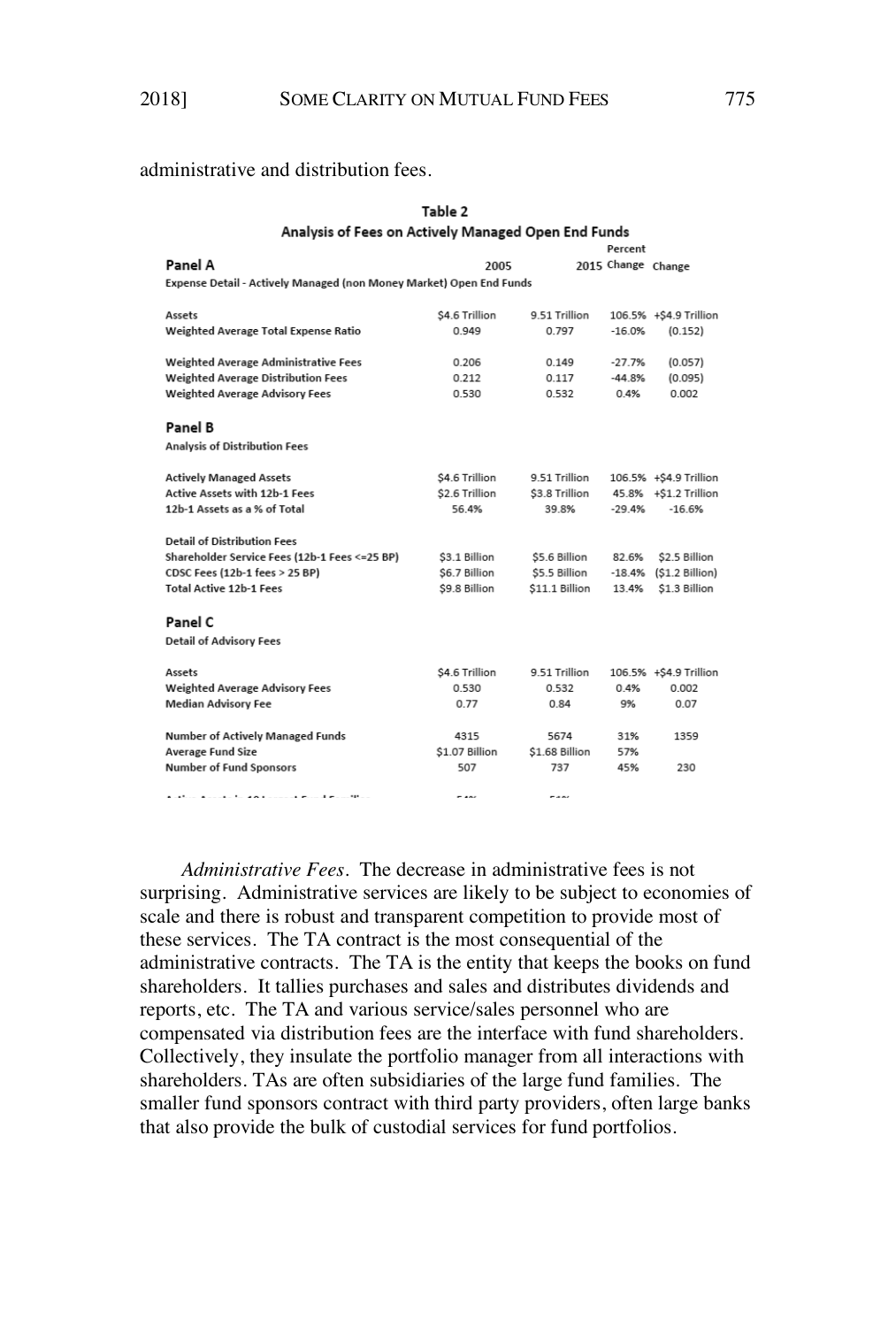*Distribution Fees*. Distribution fees are an often-misunderstood portion of expense ratios. As originally designed by the SEC, distribution fees were marketing fees charged against the assets of existing customers to attract new customers. Marketing fees are a normal expense of the investment management company that sponsors the fund and would typically be charged against the management company's profits. However, in what Brown has characterized as a regulatory capture "coup,"<sup>19</sup> the investment management industry convinced the SEC to allow fund management to tap fund assets via SEC Rule 12b-1.

The industry initially argued that such fees would eventually lead to a reduction in overall fees because of economies of scale in the advisory function.<sup>20</sup> The anticipated savings never materialized.<sup>21</sup> Fund sponsors continue to charge distribution fees, but the fees have been transformed into uses not originally intended by the SEC, i.e., to support sales commissions. As originally implemented, the rule allowed fund management to tap assets up to twenty-five basis points per year.<sup>22</sup> This ceiling on what are currently referred to as "shareholder service" fees, remains in effect today. Funds with such shareholder service fees may characterize themselves as "no-load" funds.<sup>23</sup>

Distribution fees on funds that charge some form of sales load are currently capped at 100 basis points. The incremental seventy-five basis points support Contingent Deferred Sales Charges (CDSCs), a means of paying sales loads over times by incremental increases in expense ratios via 12b-1 fees.<sup>24</sup> CDSCs sometimes camouflage sales loads and some investors are unaware that the fund salesperson is earning a commission.<sup>25</sup>

<sup>19.</sup> Regulatory Capture, *supra* note 13, at 716.

<sup>20.</sup> *See* John Freeman, *The Mutual Fund Distribution Fee Mess*, 32 J. CORP. L. 739, 768 (2007) (explaining that these theorists believed that money could be taken from mutual fund shareholders to pay for the marketing efforts in a way that would yield savings as the fund grew).

<sup>21.</sup> DIV. OF INV. MGMT., U.S. SEC. & EXCH. COMM'N, REPORT ON MUTUAL FUND FEES AND EXPENSES III (D) (2)(2000), http://www.sec.gov/news/studies/feestudy.htm*;* LORI WALSH, THE COSTS AND BENEFITS TO FUND SHAREHOLDERS OF 12B-1 PLANS: AN EXAMINATIONS OF FUND FLOWS, EXPENSES AND RETURNS (2004), https://www.sec.gov/rules/proposed/s70904/lwalsh042604.pdf.

<sup>22.</sup> *See* FINRA Rule 2341(d)(4) ("No member or person associated with a membershall, either orally or in writing, describe an investment company as being "no load" or as having "no sales charge" if the investment company has a front-end or deferred sales charge or whose total charges against net assets to provide for sales related expenses and/or service fees exceed .25 of 1% of average net assets per annum.").

<sup>23.</sup> *Fast Answers: Mutual Fund Fees and Expenses*, U.S. SEC. & EXCH. COMM'N, https://www.sec.gov/fast-answers/answersmffeeshtm.html#distribution (last visited Oct. 16, 2017).

<sup>24.</sup> FINRA Rule 2341(d)(2).

<sup>25.</sup> John Freeman, *supra* note 20, at 761.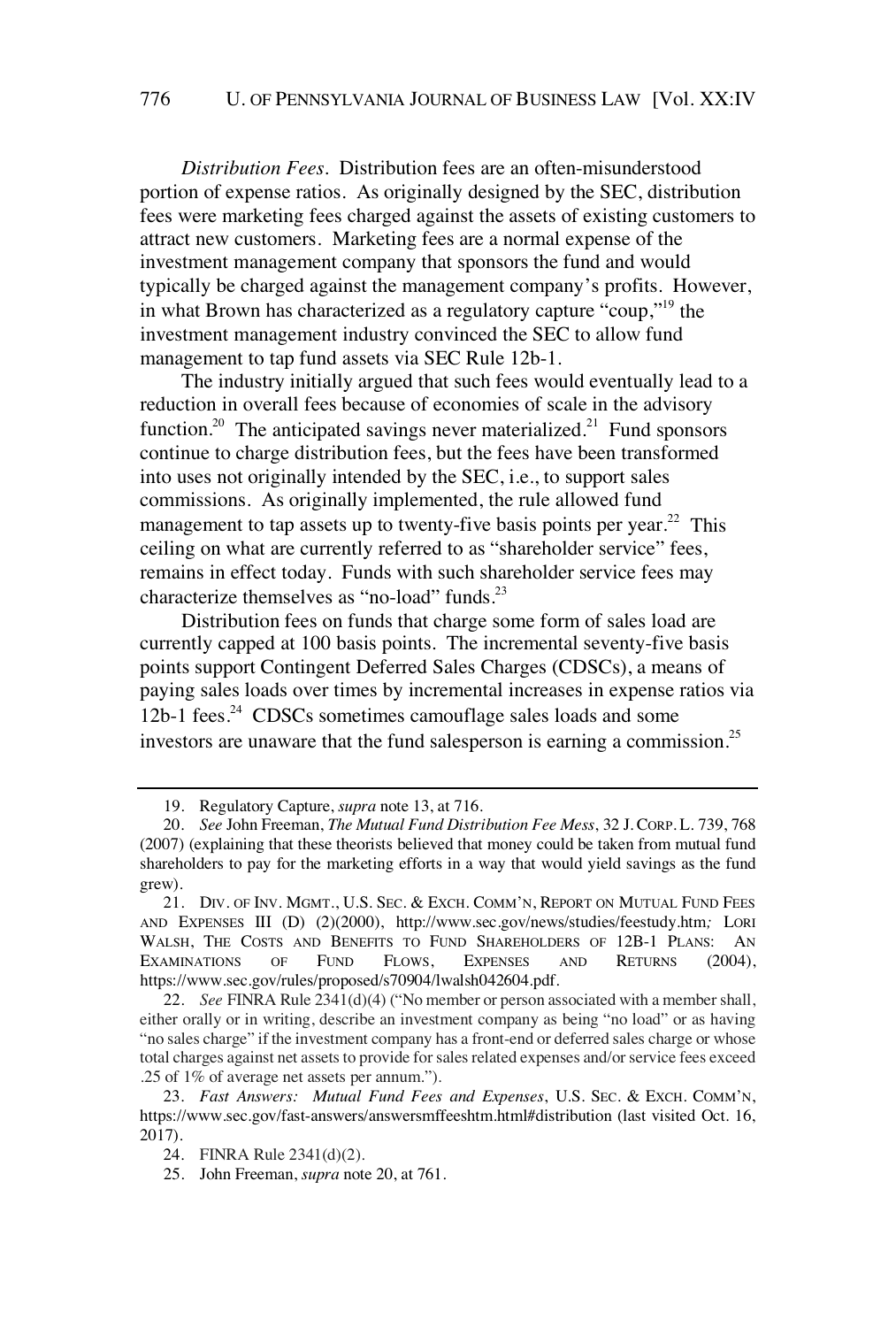Panel B of Table 2 shows that between 2005 and 2015 actively managed assets carrying some form of distribution fees increased by about 46% from \$2.6 to \$3.8 trillion. The increase was at a lower rate than overall active assets so that the proportion of actively managed assets carrying distribution fees fell from about 56% to 40%.

Shareholder service fees increased 83%, from \$3.1 billion to \$5.6 billion. At the same time total CDSC fees fell 18% from \$6.7 billion to \$5.5 billion as investors apparently wised up to the nature of the fees and switched to ETFs, index funds or funds without sales commissions. Overall, distribution fees increased about 13% from \$9.8 billion to \$11.1 billion.

*Advisory Fees*. Panel C of Table 2 reveals that during a period when actively managed fund assets more than doubled, weighted average advisory fees increased slightly and median advisory fees actually increased from seventy-seven to eighty-four basis points. This occurred in spite of a 57% increase in average fund size from \$1.07 billion to \$1.68 billion. There were 1,359 new actively managed funds, a 31% increase and 230 new fund sponsors, a 45% increase.

These results are inconsistent with competitive pricing of advisory fees. The median fee increase indicates that new funds and entry of new fund sponsors occurred at higher prices. New entry and competitive pricing would normally result in lower overall prices. Similarly, a 57% increase in average fund size combined with economies of scale should have resulted in a decline in average advisory fee rates. At a minimum, the decline should have mimicked the fall in administrative fees of about 28%.

The intuition is that the mutual fund advisory function should exhibit scale economies. It should cost little more to manage a \$10 billion than a \$1 billion portfolio. The industry itself argued that economies of scale would reduce fees because of increased assets associated with the imposition of distribution fees.<sup>26</sup> Industry pioneer John Bogle has commented that there are "staggering" economies of scale in the mutual fund business.<sup>27</sup> A study by McKinsey & Co. found economies of scale in investment management, administration, marketing and operations in the money management business.<sup>28</sup> Specifically, investment management costs fall from about thirteen basis points for firms with less than \$25 billion

<sup>26.</sup> *Id.* at 768.

<sup>27.</sup> *Mutual Fund Industry Practices and Their Effect on Individual Investors: Hearing before the U.S. House of Representatives Subcommittee on Capital Markets, Insurance, and Government Sponsored Enterprises, Committee on Financial Services*, 108th Cong. 73 (2003) (testimony of John C. Bogle, President, Bogle Financial Markets Research Service and Found and former Chief Executive, Vanguard Group).

<sup>28.</sup> MCKINSEY & COMPANY, THE ASSET MANAGEMENT INDUSTRY IN 2010 (2006).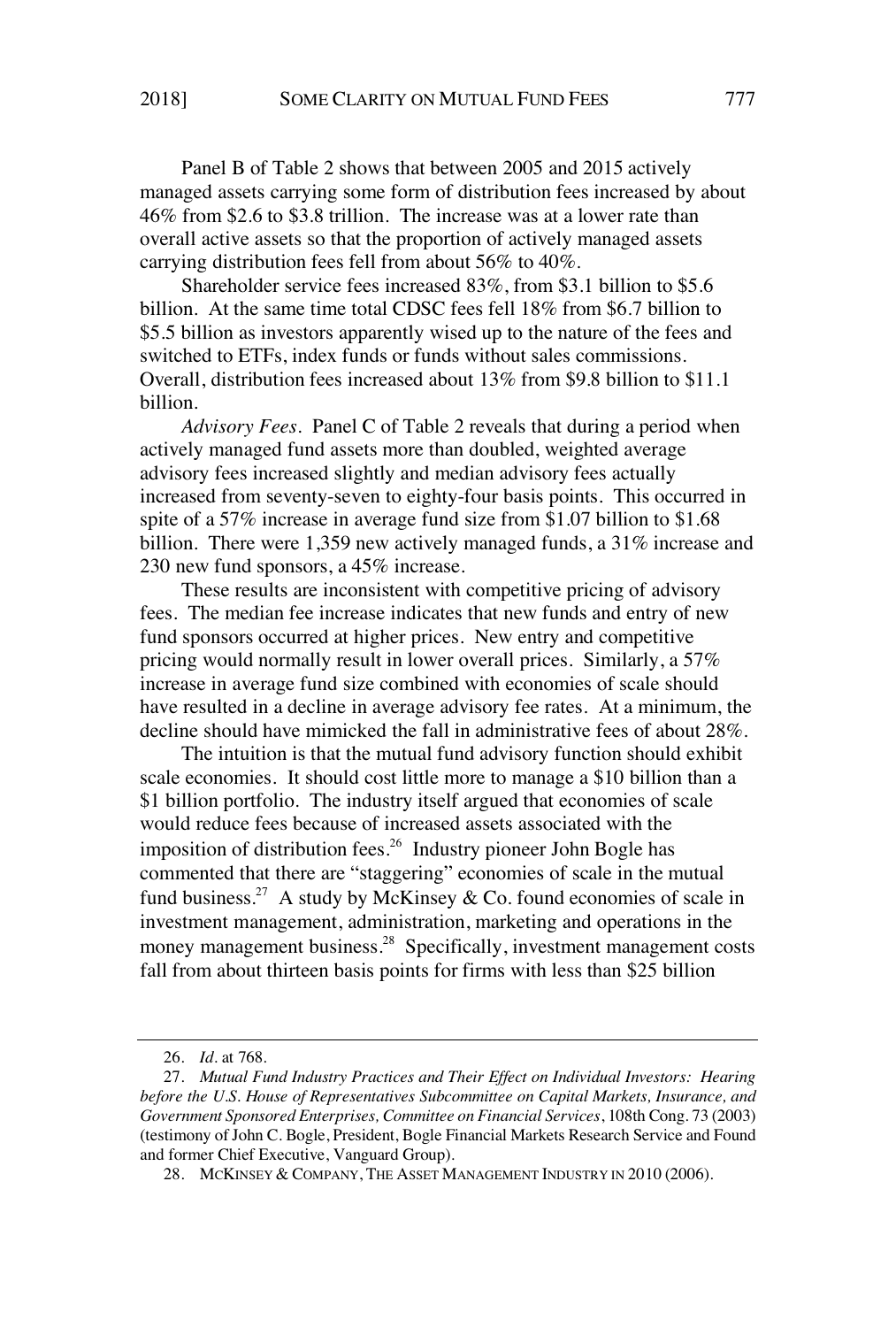under management to about six basis points when assets exceed \$100 billion.<sup>29</sup>

Brown's hypothetical cost curve, grounded in empirically reasonable parameters, shows that increased profit margins of fund to fund sponsors are associated with increased economies of scale. $30$  As discussed below, courts have allowed permissible profit margins as high as  $77\%$ <sup>31</sup>. Industry average profit margins in the range of 50 to 60% are common.<sup>32</sup> Average profit margins on large cap and money market (pre-crash) portfolios of  $70\%$  are also typical.<sup>33</sup>

Other researchers identify what they label as economies of scale. However, the results are ambiguous. Latzko found that expense ratios decrease as assets increase. $34$  Similarly, Investment Company Institute employees have shown that operating expense ratios (advisory plus administrative fees) decrease when assets increase.<sup>35</sup> These results are consistent with overall economies of scale but fail to differentiate between advisory and administrative scale economies.

Comparative fees charged by the largest fund sponsors offer evidence of economies of scale. There are currently more than 700 firms sponsoring mutual funds. However, the bulk of fund assets are concentrated among a few firms. Panel C of Table 2 shows that more than 50% of actively managed mutual fund assets are concentrated in the ten largest mutual fund sponsors or fund families. The twenty largest families manage 65% of active fund assets.

Panel A of Table 3 shows detail of assets and asset-weighted expenses of the ten largest mutual fund families that offer actively managed openend funds. Of special interest are the fees of the Vanguard family of funds as compared to the other nine families. Vanguard is unique because it is a

<sup>29.</sup> *Id.* at 33.

<sup>30.</sup> Stewart Brown, *Mutual Fund Advisory Fee Litigation: Some Analytical Clarity*, 16 J. BUS. & SEC. L. 329 (2016) (hereinafter "Some Analytical Clarity").

<sup>31.</sup> Schuyt v. Rowe Price Prime Reserve Fund, Inc., 663 F.Supp. 962, 977, n.77 (S.D.N.Y. 1987).

<sup>32.</sup> Meyrick Payne & Sara Yerkey, MUTUAL FUND GOVERNANCE CONSULTING, INDUSTRY PROFITABILITY RETURNS AS AVERAGE ASSETS RISE IN 2010 (2010), http://production.mfgovern.com/content/view/108/91/ (last visited Oct. 17, 2017).

<sup>33.</sup> C. Meyrick Payne & Sara Yerkey, PROFITABILITY BENCHMARKS IN CONTRACT RENEWAL – APRIL 2008 MUTUAL FUND GOVERNANCE CONSULTING, http://production.mfgovern.com/content/view/71/91 (last accessed Aug. 30, 2017) (hereinafter "Profitability Benchmarks").

<sup>34.</sup> David A. Latzko, *Economies of Scale in Mutual Fund Administration*, 22 J. FIN. RES. 331, 336 (1999).

<sup>35.</sup> John D. Rea et al., *Operating Expense Ratios, Assets, and Economies of Scale in Equity Mutual Funds*, INV. CO. INST. PERSPECTIVE, Dec. 1999, at 2, https://www.ici.org/pdf/per05-05.pdf.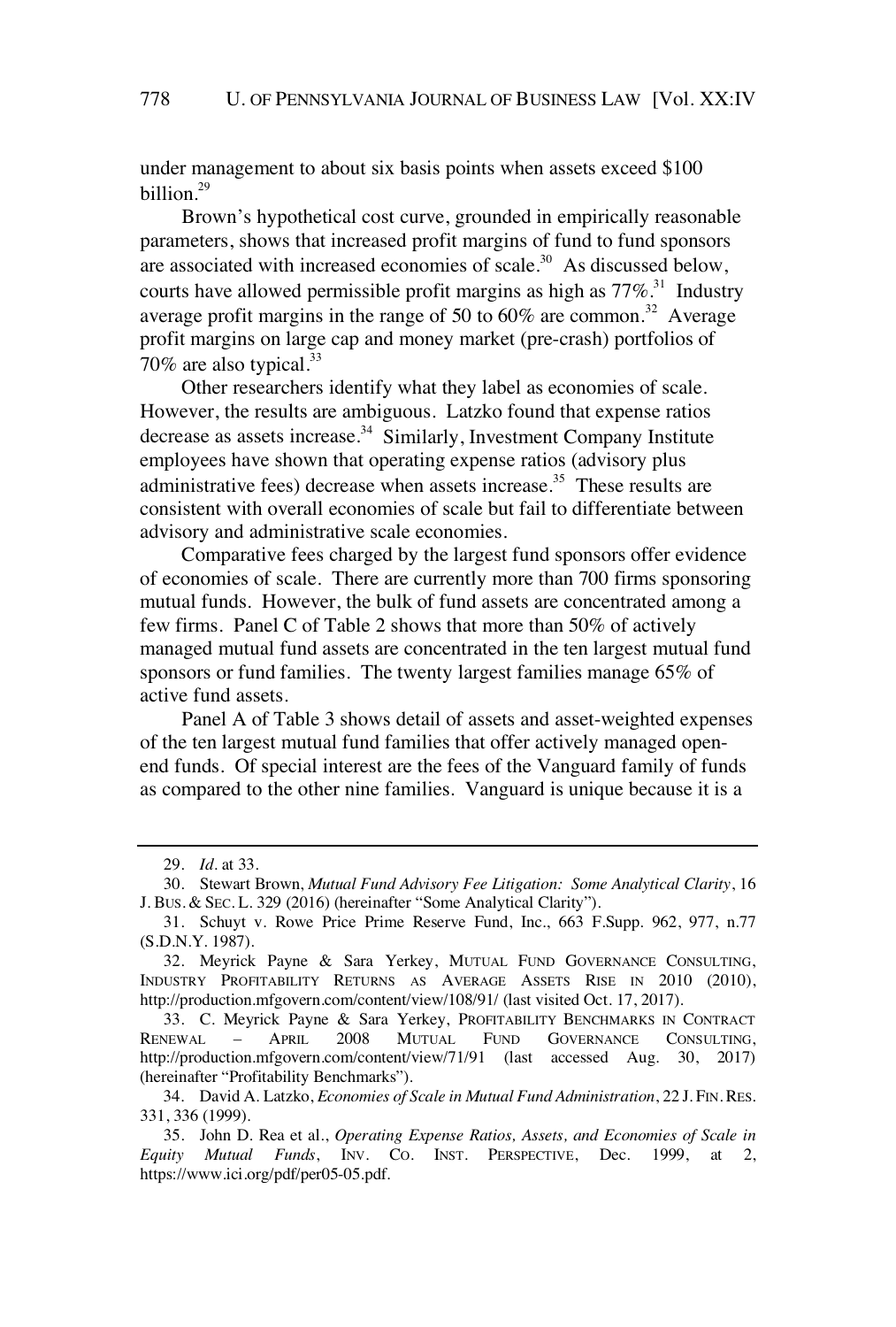mutual organization and provides its services at cost. Vanguard itself conducts no active management. Rather, it hires sub-advisors to manage its active portfolios. It is noteworthy that each of Vanguard's subadvisors is a for-profit firm and that sub-advisory fees are the result of arm's-length negotiation between Vanguard and the sub-advising firm.

|                                                     |            |                   |       | Expense Advisory Admin |       | $12b-1$ |
|-----------------------------------------------------|------------|-------------------|-------|------------------------|-------|---------|
| Panel A Actively Managed Funds                      | # of Funds | <b>ASSETS</b>     | Ratio | Fees                   | Fees  | Fees    |
| <b>American Funds</b>                               | 28         | \$1.16 Trillion   | 0.680 | 0.303                  | 0.140 | 0.237   |
| <b>Fidelity Investments</b>                         |            | 309 \$961 Billion | 0.713 | 0.551                  | 0.141 | 0.031   |
| Vanguard                                            |            | 61 \$671 Billion  | 0.245 | 0.107                  | 0.124 | 0.014   |
| T. Rowe Price                                       |            | 103 \$424 Billion | 0.750 | 0.598                  | 0.141 | 0.011   |
| <b>Franklin Templeton Investments</b>               |            | 122 \$334 Billion | 0.908 | 0.543                  | 0.133 | 0.232   |
| Pimco                                               |            | 99 \$276 Billion  | 0.682 | 0.314                  | 0.259 | 0.110   |
| <b>Dimensional Fund Advisors</b>                    |            | 75 \$251 Billion  | 0.366 | 0.309                  | 0.058 |         |
| JPMorgan                                            |            | 160 \$239 Billion | 0.768 | 0.506                  | 0.180 | 0.085   |
| <b>BlackRock</b>                                    |            | 180 \$195 Billion | 0.944 | 0.587                  | 0.134 | 0.226   |
| Dodge & Cox                                         | 6          | \$175 Billion     | 0.541 | 0.514                  | 0.027 |         |
| <b>Total Assets of Top Ten Active Fund Families</b> |            | \$4.68 Trillion   |       |                        |       |         |
| Total Assets of Top 9 (No Vanguard)                 |            | \$4.01 Trillion   |       |                        |       |         |
| <b>Asset Weighted Averages</b>                      |            |                   | 0.641 | 0.401                  | 0.138 | 0.105   |
| Asset Weighted Averages (No Vanguard)               |            |                   | 0.707 | 0.450                  | 0.140 | 0.120   |
| Average Fund Size - Vanguard                        |            | \$11 Billion      |       |                        |       |         |
| Average Fund Size -Other Nine Families              |            | \$3.84 Billion    |       |                        |       |         |
|                                                     |            |                   | Total |                        |       |         |
|                                                     |            |                   |       | Expense Advisory Admin |       | $12b-1$ |

#### Detail of Top Ten Active and Passive Mutual Funds Families - 2015

 $T<sub>0</sub>$ tol

|                                               |            |                     | Total |                         |       |           |
|-----------------------------------------------|------------|---------------------|-------|-------------------------|-------|-----------|
|                                               |            |                     |       | <b>Expense Advisory</b> | Admin | $12b - 1$ |
| Panel B Passively Managed Funds               | # of Funds | <b>ASSETS</b>       | Ratio | Fees                    | Fees  | Fees      |
| Vanguard                                      |            | 186 \$1.61 Trillion | 0.079 | 0.006                   | 0.063 | 0.011     |
| <b>Fidelity Investments</b>                   | 73         | \$195 Billion       | 0.074 | 0.044                   | 0.032 | 0.000     |
| <b>Schwab Funds</b>                           | 34         | \$48 Billion        | 0.180 | 0.133                   | 0.048 | 0.000     |
| <b>TIAA-CREF Asset Management</b>             | 47         | \$34 Billion        | 0.104 | 0.054                   | 0.043 | 0.007     |
| <b>AXA Equitable</b>                          |            | 32 \$32 Billion     | 0.586 | 0.332                   | 0.116 | 0.139     |
| <b>T. Rowe Price</b>                          | 5          | \$27 Billion        | 0.279 | 0.125                   | 0.155 | 0.000     |
| <b>Jackson National</b>                       | 29         | \$22 Billion        | 0.606 | 0.261                   | 0.144 | 0.200     |
| <b>Northern Funds</b>                         | 18         | \$20 Billion        | 0.202 | 0.162                   | 0.040 | 0.000     |
| <b>BlackRock</b>                              |            | 88 \$18 Billion     | 0.147 | 0.067                   | 0.040 | 0.041     |
| <b>Wells Fargo Funds</b>                      |            | 96 \$17 Billion     | 0.483 | 0.349                   | 0.143 | 0.004     |
| Total Assets in Top Ten Passive Fund Families |            | \$2.03 Trillion     |       |                         |       |           |
| Total Assets in Top Nine (No Vanguard)        |            | \$412 Billion       |       |                         |       |           |
| <b>Asset Weighted Averages</b>                |            |                     | 0.103 | 0.028                   | 0.062 | 0.013     |
| Asset Weighted Averages (No Vanguard)         |            |                     | 0197  | 0.11A                   | 0.061 | 0.024     |

Vanguard asset-weighted average advisory fees are 10.7 basis points, less than a fourth of the weighted average of the other large fund families. Moreover, Vanguard's expense ratio is about a third of the weighted average expense ratios of the other nine large fund families. Panel B of Table 3 leads to similar conclusions for passively managed open-end funds. Vanguard and Fidelity charge about eight basis points to manage their various passive products, yet tens of billions of dollars are invested in fund families with expense ratios seven times higher than the Vanguard and Fidelity funds.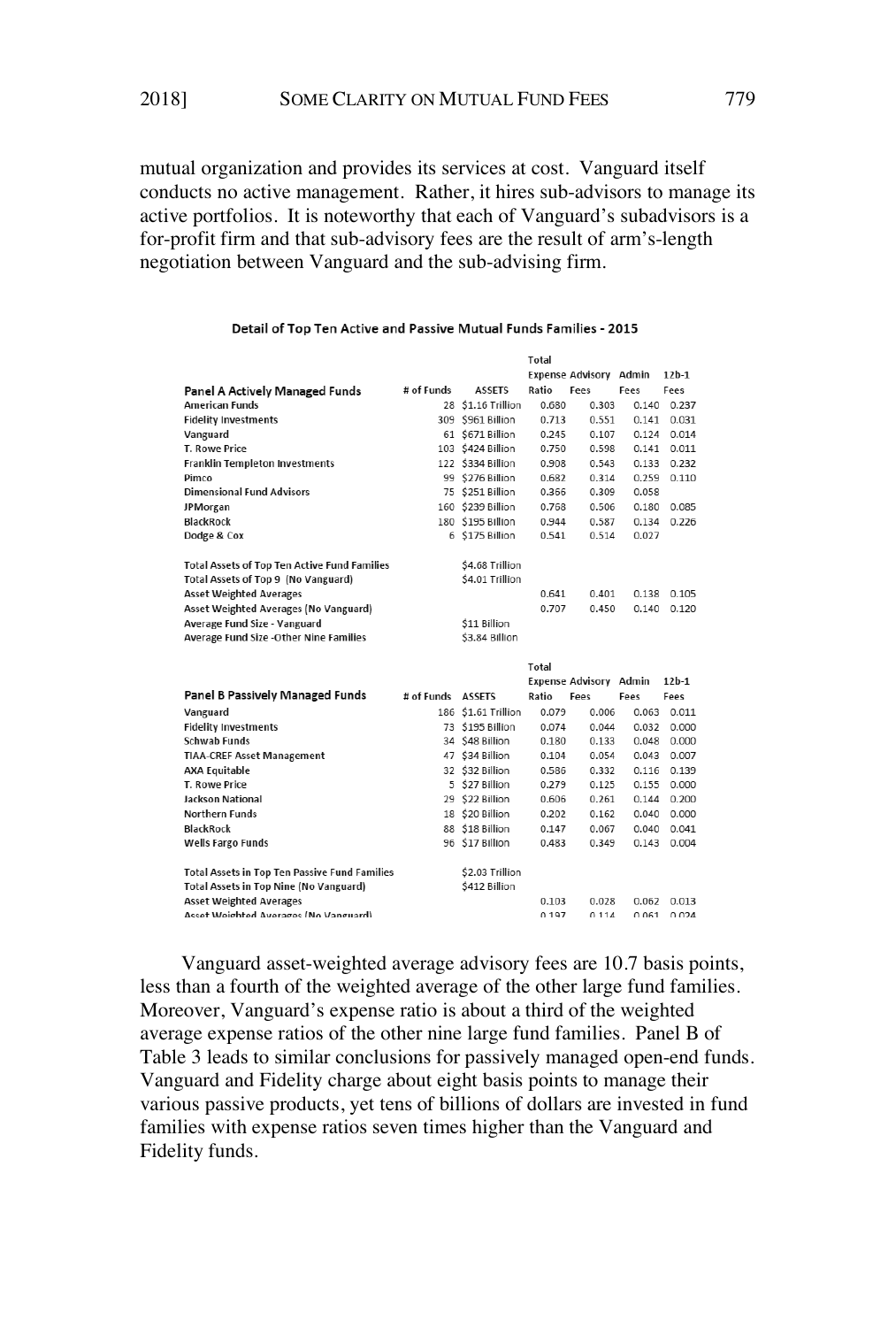In 2004, Elton, Gruber, and Busse looked at index fund expenses and asked the question: "Are Investors Rational?" They concluded that in a market in which arbitrage is not possible, dominated products can prosper.<sup>36</sup> Panel B of Table 3 reinforces their conclusions. It shows that tens of billions of dollars are invested in index funds with expenses far higher than essentially identical (except for fees) index funds.

The Elton, Gruber, and Busse results combined with the evidence on fees presented above suggest that the question of investor rationality may apply to all mutual fund investors, not just those who invest in index funds. Consider Panel A of Table 3 where the average Vanguard Total Expense Ratio is roughly one third of the average for the other top nine families yet collectively the other nine have garnered seven times the level of Vanguard actively managed assets. Contrary to surface intuition about mutual fund markets, the collective evidence from Tables 1, 2 and 3 demonstrates that mutual fund advisory fees are insulated from market forces.

A fundamental assumption of the model of perfect competition is that market participants are rational and fully informed. There is strong evidence that this is not the case for most mutual fund investors. For instance, the lack of financial literacy on the part of the general public has been well-documented.<sup>37</sup> Survey research has shown a lack of basic knowledge about funds owned by typical investors.<sup>38</sup> Another study similarly found that 84% of investors believe that higher expenses mean better performance.<sup>39</sup>

Palmiter and Taha's survey of the literature on the behavior of mutual fund investors concluded that investors are generally uninformed and lack

38. *See* Gordon J. Alexander et al., *Mutual Fund Shareholders: Characteristics, Investor Knowledge, and Sources of Information*, 7 FIN. SERV. REV. 301 (1998) (using a survey of 2,000 randomly selected mutual fund investors to conclude that financial literacy among mutual fund investors needs to be improved); Noel Capon et al, *An Individual Level Analysis of the Mutual Fund Investment Decision*, 10 J. FIN. SERV. RES. 59 (1996) (finding that grouping investors with those who make similar investment decisions reveals that a small group of highly-skilled investors exists, but that most investors are naïve and unskilled); Peter J. Wallison & Robert E. Litan, COMPETITIVE EQUITY: A BETTER WAY TO ORGANIZE MUTUAL FUNDS (2007) (stating that intermediary boards keep costs high for investors, whom largely lack financial literacy).

39. Brad Barber et al., *Out of Sight, Out of Mind: The Effects of Expenses on Mutual Fund Flows*, 78 J. BUS. 2095, 2117-18 (2005).

<sup>36.</sup> Edwin J. Elton et al., *Are Investors Rational? Choices Among Index Funds*, 59 J. FIN. 261, 285-86 (2004).

<sup>37.</sup> *See* Annamaria Lusardi, *Financial Literacy: Do People Know the ABCs of Finance?*, 24 PUB. UNDERSTANDING SCI. 260 (2015) (discussing remedies to the lack of financial literacy amongst the United States population); FED. RESEARCH DIV., LIBRARY OF CONG., FINANCIAL LITERACY AMONG RETAIL INVESTORS IN THE UNITED STATES 1-3 (2011), https://www.sec.gov/news/studies/2012/917-financial-literacy-study-part2.pdf (last visited Oct. 17, 2017) (concluding that Americans lack financial literacy).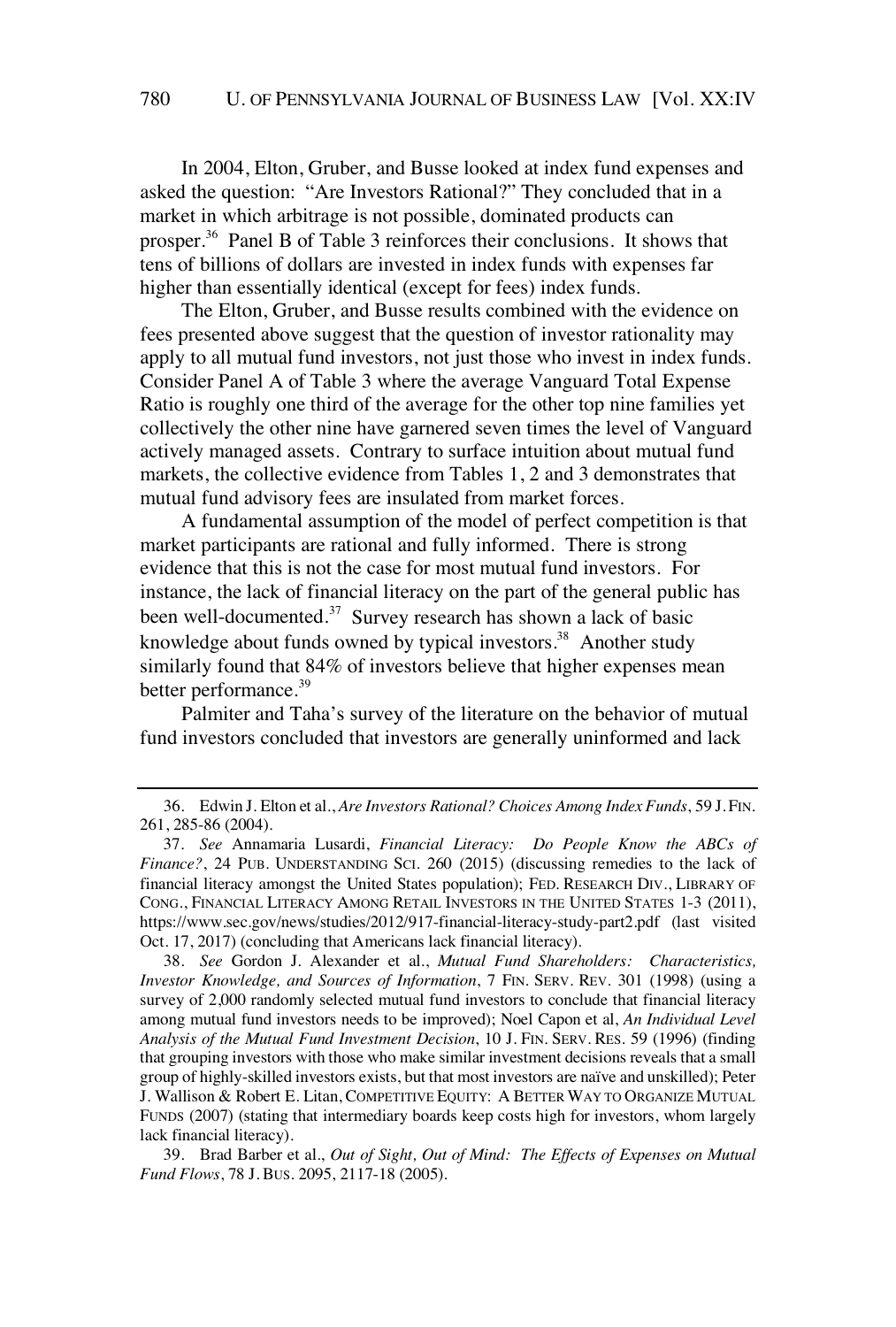financial sophistication.<sup>40</sup> They noted that the industry and the SEC are generally much more sanguine about the ability of fund investors to discipline fees.<sup>41</sup> Brown argues that the investment management industry has effectively captured the SEC and illustrates this with examples of the Commission's failure to force disclosure of important information.<sup>42</sup>

The tax code introduces frictions that make it difficult for many investors to switch to low cost funds. A fund held for a long time is likely to have achieved significant capital gains, the taxation of which would swamp cost savings for many years. $43$  In addition, most 401K retirement plans contain a limited menu of funds and many fail to include low cost alternatives.<sup>44</sup>

Conflicts of interest impose significant costs on naïve and inexperienced investors. Many stockbrokers, investment advisors and financial planners are compensated by commissions on mutual funds, providing an incentive to recommend funds with front loads or fund classes with distribution fees.<sup>45</sup>

The evidence that active mutual fund management is unable to consistently outperform passive management is well known,<sup>46</sup> yet currently more than nine trillion dollars is invested in actively managed mutual funds.<sup>47</sup> The overall decrease in mutual fund fees between 2005 and 2015

44. Ian Ayres & Quinn Curtis, *Beyond Diversification: The Pervasive Problem of Excessive Fees and "Dominated Funds" in 401(k) Plans*, 124 YALE L.J. 1476, 1481 (2015).

45. INV. CO. INST., 2017 INVESTMENT COMPANY FACTBOOK, 102 (2017). As of the end of 2016, about \$1.9 trillion worth of asset funds carried a front load. *Id.* at 106, fig.5.13.

46. *See* Martin J. Gruber, *Another Puzzle: The Growth in Actively Managed Mutual Funds*, 51 J. FIN. 783, 790 (1996) (considering why investors buy into actively managed mutually funds even though they have lower returns compared with index funds); Michael C. Jensen, *The Performance of Mutual Funds in the Period 1945–1964*, 23 J. FIN. 389, 415 (1968) (finding that actively managed mutual funds did not outperform funds with a buy-themarket-and-hold policy); Lyman Johnson, *A Fresh Look at Director "Independence": Mutual Fund Fee Litigation and Gartenberg at Twenty-Five*, 61 VAND. L. REV. 497 (2008); Burton G. Malkiel, *Returns from Investing in Equity Mutual Funds 1971 to 1991*, 50 J. Fin. 549, 571 (1995) (concluding that passive management funds have advantages over active management funds, which generally fail to provide excess returns).

47. *Supra* Table 1.

<sup>40.</sup> Alan R. Palmiter & Ahmed E. Taha, *Mutual Fund Investors: Divergent Profiles*, 2008 COLUM. BUS. L. REV. 934, 936 (2008).

<sup>41.</sup> *Id.*

<sup>42.</sup> *See* Regulatory Capture, *supra* note 13, at 730-45 (explaining how the SEC prioritizes non-disclosure of industry costs over investors' interests).

<sup>43.</sup> To illustrate, assume that \$10,000 is invested in a fund that experiences a 5% per year capital appreciation. After ten years, the fund would be worth about \$16,300 and if sold would generate a capital gains tax of about \$1,250 if the capital gains tax rate were twenty percent. If the difference (\$15,050) was reinvested in a fund with a twenty-five basis point lower advisory fee, it would take more than thirty years for the value of the lower expensed fund to equal that of the higher expense fund.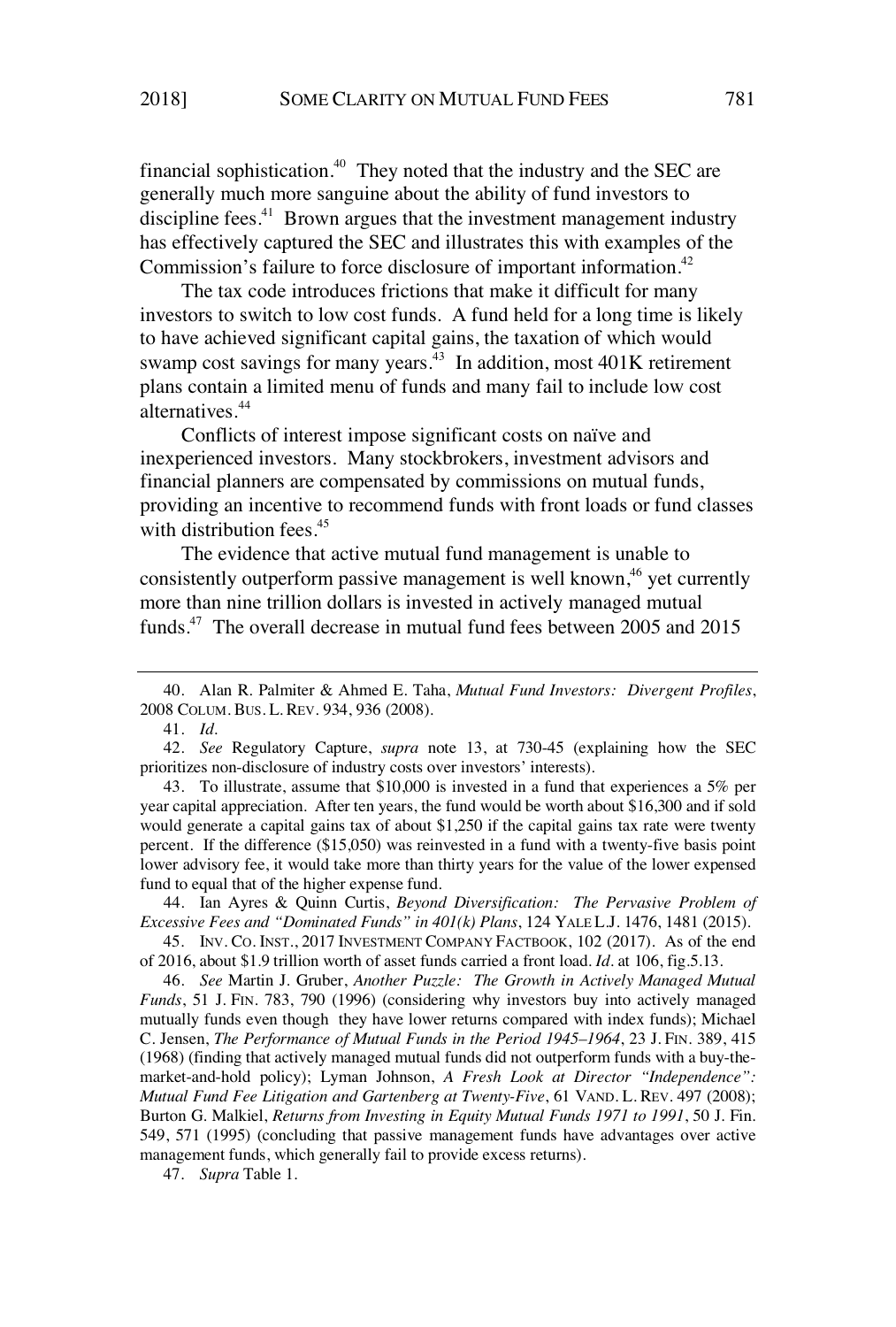was caused largely by some investors switching to passively managed funds, ETFs and index funds.<sup>48</sup> There is little or no evidence that fees on actively managed funds have been responsive to competitive pressures.<sup>49</sup> Thus, the observation that dominated products can prosper in a market in which arbitrage is not possible $50$  holds for actively managed funds as well as index funds.

To summarize, in the 2005 to 2015 period, actively managed mutual fund assets more than doubled. Yet, advisory fees were essentially flat. This is both interesting and essentially inexplicable in economic terms. The explanation lies in the legal and regulatory realm in which mutual fund sponsors operate and it is to that realm we now turn.

## II. LEGAL AND REGULATORY UNDERPINNINGS OF MUTUAL FUND ADVISORY FEES

In the 1920s and 1930s, the mutual fund industry suffered from a multitude of abuses including self-dealing, excessive fee levels, improperly valued securities, and misleading advertising and accounting practices.<sup>51</sup> The ICA dealt effectively with most of these problems. Congress included in the ICA a provision directing the SEC to study the impact of investment company growth and submit a report to Congress at a later date. In 1958, the SEC commissioned the Wharton School of Finance to prepare a study of the effects of the growth in the industry. The Wharton Study<sup>52</sup> and a subsequent  $SEC$  report<sup>53</sup> included legislative recommendations.

The essential insight of the Wharton study and PPI report was that advisory fees on mutual funds are too high because funds are captives of the investment management firm and there is no effective competition for managerial services.<sup>54</sup> Investment management contracts cannot be terminated except in extreme circumstances, and fund directors are therefore limited in the scope of fee negotiations. $55$ 

<sup>48.</sup> *See supra* p. 9 (explaining that much of the decrease in open-end funds can be attributed to investors switching from actively to passively managed funds).

<sup>49.</sup> *Infra* p. 24.

<sup>50.</sup> Elton, *supra* note 36.

<sup>51.</sup> Amy B. Lancellotta, Paulita A. Pike & Paul Schott Stevens, *Fund Governance: A Successful, Evolving Model*, 10 VA. L. & BUS. REV. 455, 458-89 (2016).

<sup>52.</sup> WHARTON SCH. OF FINANCE AND COMMERCE, A STUDY OF MUTUAL FUNDS, H.R. REP. NO. 87-2274 (1962), http:// sechistorical.org/museum/papers/1960/ (hereinafter "Wharton Study").

<sup>53.</sup> U.S. SEC. & EXCH. COMM'N, PUBLIC POLICY IMPLICATIONS OF INVESTMENT COMPANY GROWTH, H.R. REP. NO. 89-2337 (1966), http://www.sechistorical.org/museum/papers/1960/ (hereinafter "PPI Report").

<sup>54.</sup> PPI Report at 64.

<sup>55.</sup> *See* Anita K. Krug, *Investment Company as Instrument: The Limitations of the*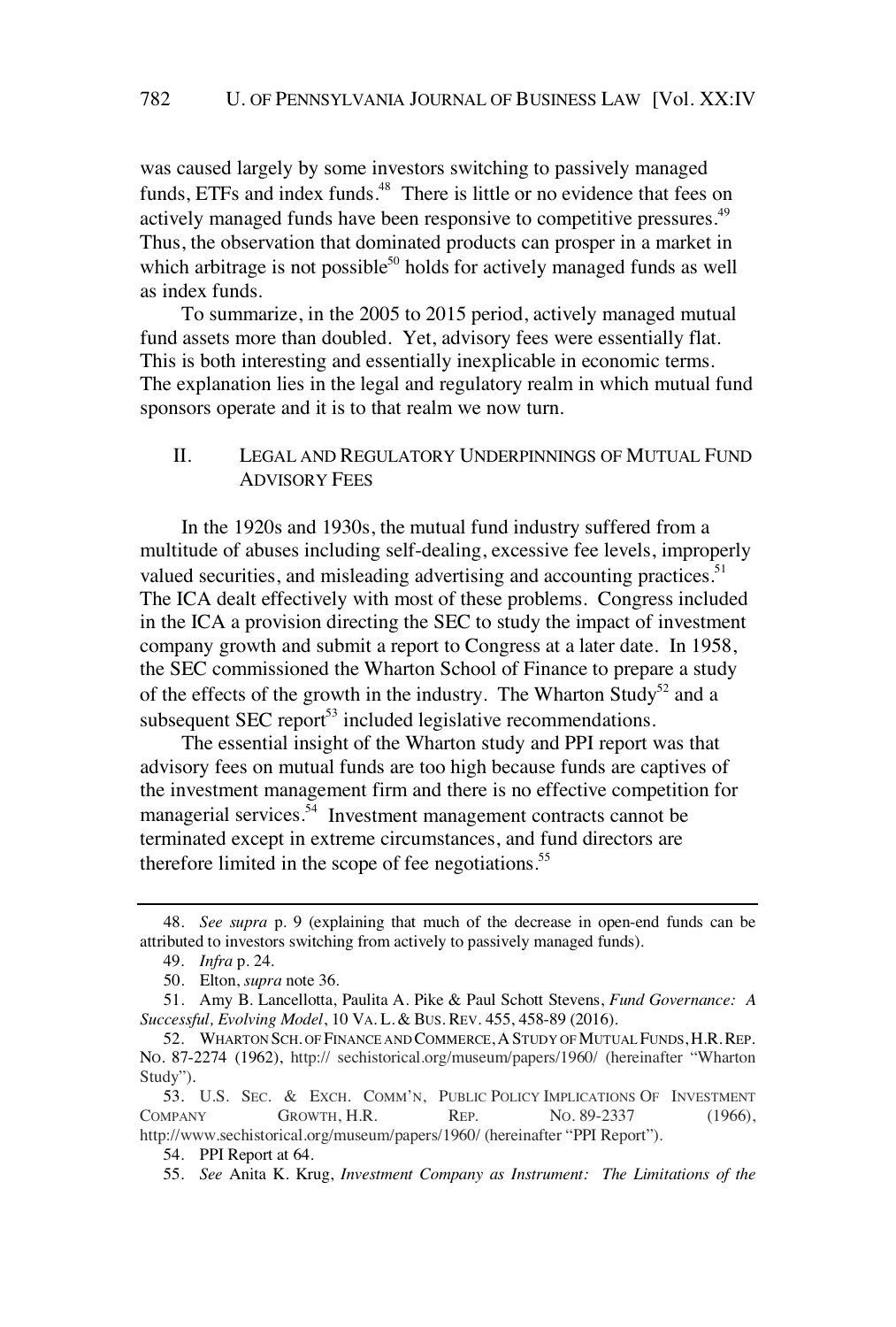The Wharton study found that mutual fund advisory fees tended to cluster around fifty basis points.<sup>56</sup> More than 72% of advisers charged that rate or more in  $1960$ <sup>57</sup>. The study found that mutual fund fees were generally not responsive to asset levels.<sup>58</sup> In a near majority of cases, mutual fund advisory fees were two or more times as high as those imposed on other clients.<sup>59</sup> In about 15% of the cases, mutual funds were charged more than five times the level of other advisory clients.<sup>60</sup>

The ICA mandates that 40% of a fund's directors or trustees be unaffiliated with the fund $61$  sponsor and that the unaffiliated directors "negotiate" advisory fees with the fund sponsor. $62$  The study stated that unaffiliated directors "may be of restricted value as an instrument for providing effective representation of mutual fund shareholders in dealings between the fund and its investment adviser."<sup>63</sup>

The PPI report found similar results. In 1965, fifty-seven mutual funds with assets of at least one hundred million dollars had a median advisory fee of forty-eight basis points (a decrease from fifty to forty-eight basis points caused by litigation settlements in lawsuits filed following the release of the Wharton Study).<sup>64</sup> The average (unweighted) advisory fee was forty-five basis points.<sup>65</sup>

The study looked at the fee schedules of annual advisory fee rates to manage a hundred-million-dollar portfolio published by six leading banks. The annual fee for five of the six banks amounted to six basis points, a rate less than one eighth of the fifty basis points commonly charged to mutual funds of that size.<sup>66</sup> The sixth bank charged seven basis points.<sup>67</sup> Moreover, the study noted that banks absorbed some costs for marketing and custodial services that were handled under separate contracts for mutual funds.<sup>68</sup>

- 61. 15 U.S.C. § 80a-10(a) (2012).
- 62. 15 U.S.C. § 80a-15(c) (2012).
- 63. Wharton Study, *supra* note 52, at 34.
- 64. PPI Report, *supra* note 53, at 11.
- 65. *Id.*
- 66. *Id.* at 115.
- 67. *Id.*
- 68. *Id.* at 116.

*Corporate Governance Regulatory Paradigm,* 86 S. CAL. L. REV. 263, 273-74 (2013) (explaining that terminating the investment advisor is complicated because the advisor's role constitutes the core of the company).

<sup>56.</sup> Wharton Study, *supra* note 52, at 490.

<sup>57.</sup> *Id.* at 482-83.

<sup>58.</sup> *Id.* at 484 and 490.

<sup>59.</sup> *Id.* at 489.

<sup>60.</sup> *Id.* at 489. In nine instances the fee rate charged open-end companies was five or more times as high as that charged all other clients.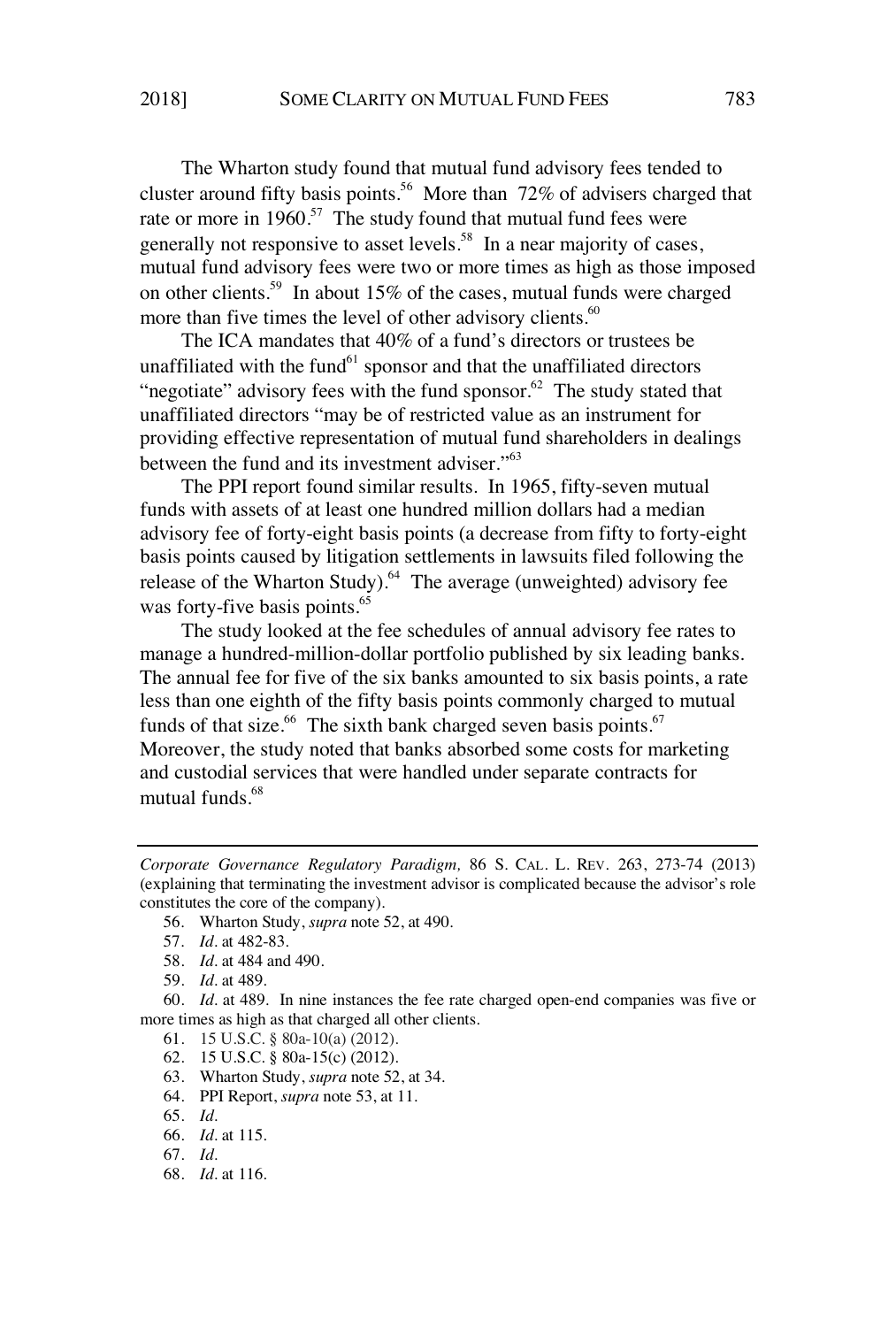Both the Wharton study and the PPI report found that advisory fees were too high relative to fees negotiated at arm's length. Both studies identified a systemic problem and showed excessively high fee levels in the industry as a whole. Both studies were also skeptical of the efficacy of unaffiliated directors to negotiate advisory fees: "It has been the Commission's experience in the administration of the Act that in general the unaffiliated directors have not been in a position to secure changes in the level of advisory fees."<sup>69</sup>

Following is a quote from the Letter of Transmittal from the SEC to Congress:

The report concludes that mutual fund shareholders need protection against incurring excessive costs in the acquisition and management of their investments and that, given the structure and incentives prevailing in the industry, neither competition nor the few elementary safeguards against conflict of interest deemed sufficient in 1940 and contained in the Investment Company Act presently provide this protection in adequate measure. It is recommended that the statute be amended to expressly require that the compensation received by persons affiliated with investment companies, including their management organizations, for services furnished to an investment company be reasonable, and that this standard be enforceable in the courts.<sup>70</sup>

Before the 1970 amendments, the leading case concerning the excessiveness of advisory fees applicable to mutual funds, a decision of the Delaware Court of Chancery, stated the rule as:

[W]hether what the corporation has received is so inadequate in value that no person of ordinary, sound business judgment would deem it worth what the corporation has paid. If it can be said that ordinary businessmen might differ on the sufficiency of the terms, then the court must validate the transaction. $71$ 

There was intense debate in Congress in the three years leading up to passage of the 1970 amendments regarding the standard that should be adopted for services furnished to an investment company to replace the *Saxe-Brady* "corporate waste" standard. Bills introduced in the House in  $1967^{72}$  and the Senate in  $1968^{73}$  adopted the SEC's "reasonableness" standard. Industry opposition to the bills argued that allowing the courts to

<sup>69.</sup> *Id.* at 131.

<sup>70.</sup> *Id.* at viii.

<sup>71.</sup> Saxe v. Brady, 184 A.2d 602, 610 (Del. Ch. 1962).

<sup>72.</sup> *See* H.R. 9510, § 8(d), 90th Cong. (1<sup>st</sup> Sess. 1967) (setting forth factors to consider in determining the reasonableness of the compensation)).

<sup>73.</sup> S. 3724, § 8.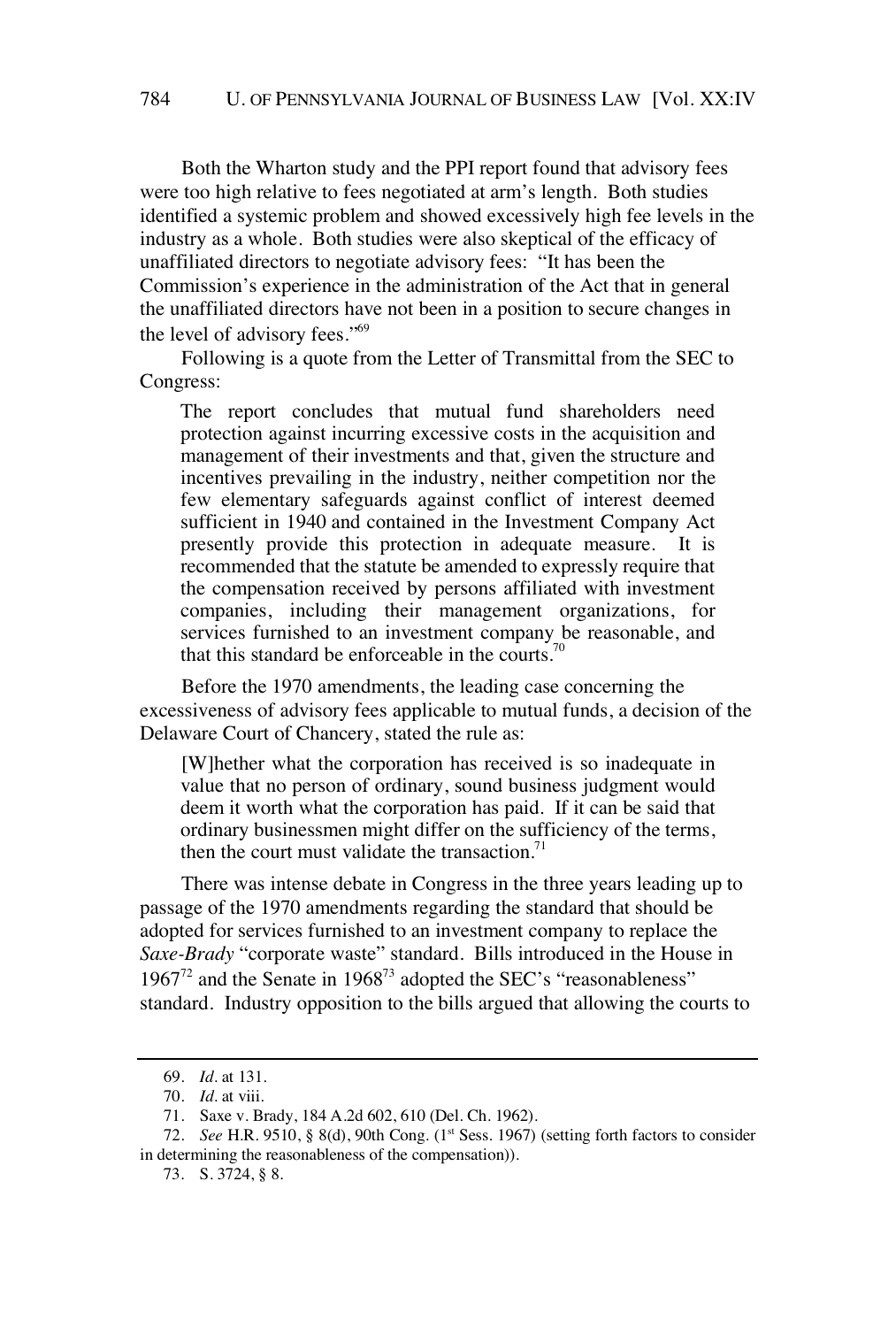determine whether a management fee was reasonable would turn the ICA into a ratemaking vehicle<sup>74</sup> and allow the courts to substitute their own business judgment for that of fund directors.<sup>75</sup> The minority views in the 1968 Senate Committee Report echoed the industry's opposition to what it characterized as the ratemaking nature of the proposed amendments.<sup>76</sup> The 1967 and 1968 legislation failed and with it the SEC's proposed reasonableness standard.

Between the end of the 1968 legislative session and additional Congressional hearings in 1969, members of the House and Senate committees drafting revised legislation met several times with officers of the Investment Company Institute.<sup>77</sup> As a result, the 1970 amendments to the ICA removed the "reasonableness" standard opposed by the ICI, made investment advisers "fiduciar[ies]" with respect to fees,<sup>78</sup> and gave investors a private cause of action.<sup>79</sup> Although Congress left it to the courts to determine an appropriate standard to gauge whether a particular fee violated the investment adviser's fiduciary duty, $80$  the Senate Report provides the courts some guidance regarding the intent of the legislation:

In reporting this bill, your committee recognizes the importance of permitting adequate compensation and incentives so that men of ability and integrity will continue to be attracted to the mutual fund industry . . . . [T]he forces of arm's-length bargaining do not work

77. *Hearings on S. 34 and S. 296 Before the S. Comm. on Banking and Currency*, 91st Cong. 8 (statement of Hugh F. Owens, Commissioner, SEC). *See also Hearings on H.R. 11995, S. 2224, H.R. 13754, and H.R. 14737 Before the H. Comm. on Commerce and Fin. Of the Comm. on Interstate and Foreign Commerce*, 91st Cong. (1969) (statement of Hamer H. Budge, Chairman, SEC) (". . .Chairman Sparkman stated that this bill was worked out between the industry and the Commission as well as with members of his committee.")

78. *See* Investment Company Amendment Act of 1970, Pub. L. No. 91-547, § 35(b), 84 Stat. 1413 (1970) (codified as amended at 15 U.S.C. § 80a-35 (2012)) (explaining that investment advisors are deemed to have a fiduciary duty with respect to compensation for their services).

79. *Id.*

80. Tory L. Lucas, *Judge Not Under an Unjust Standard: Why an Investment Adviser's Fiduciary Duty as to Fees under Section 36(B) of the Investment Company Act of 1940 is Illusory and Unjust Until an Adjudicated Case Illustrates a Breach of the Fiduciary Duty*, 9 LIBERTY U. L. REV. 469, 513 (2015); *see* Gartenberg v. Merrill Lynch Asset Mgmt., Inc., 694 F.2d 923, 928 (2d Cir. 1982) (Congress made . . . "no attempt to set forth a definitive test by which observance or breach of fiduciary duty was to be determined.").

<sup>74.</sup> *Investment Company Act Amendments of 1967: Hearings on H.R. 14742 Before the Subcomm. on Commerce and Fin. of the House Comm. on Interstate and Foreign Commerce*, 90th Cong. 382 (1967) (statement of Phil E. Pearce, Chairman, Board of Governors, National Association of Securities Dealers). The reasonableness standard was endorsed by the American Bankers Association, however; *see* Investment Company Amendments Act of 1968, S. Rep. 90-1351, at 2-3 (1968).

<sup>75.</sup> Lancellotta et al., *supra* note 51, at 467.

<sup>76.</sup> S. Rep. No. 90-1351, *supra* note 74, at 40.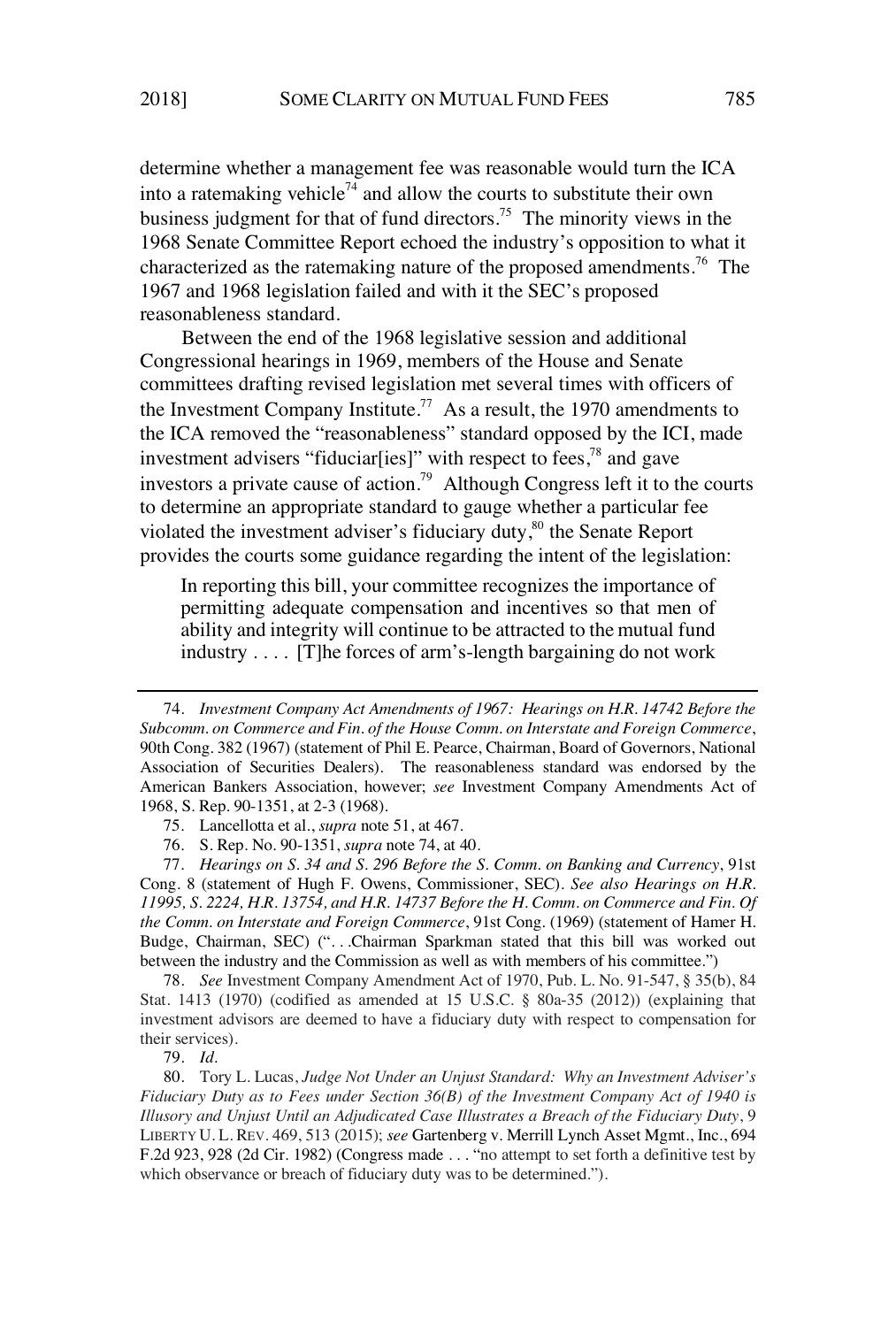in the mutual fund industry in the same manner as they do in other sectors of the American economy .... [Y]our committee has decided that there is an adequate basis to delete the express statutory requirement of 'reasonableness,' and to substitute a different method of testing management compensation. This bill states that the mutual fund investment advisor has a specific 'fiduciary duty' in respect to management fee compensation . . . . Your committee recognizes the fact that the investment adviser is entitled to make a profit  $\dots$ . [I]t is not intended to introduce general concepts of rate regulation as applied to public utilities . . . . This section is not intended to authorize a court to substitute its business judgment for that of the mutual fund's board of directors in the area of management fees . . . . This provision does not represent a finding by the committee as to the level of fees in the industry. Your committee does not believe itself qualified to make such judgments. Nor is it contemplated that the Commission will seek a general reduction of fees on an industrywide basis.<sup>81</sup>

In the 1970 legislation, Congress totally repudiated the findings of experts at the Wharton School of Finance and the SEC that management fees were too high in the whole system and that fund directors were ineffective in policing fees. The Committee did not feel qualified to make judgments concerning the level of fees in the industry but did feel qualified to direct the SEC not to seek a general reduction in fees. In addition, the Committee directed the courts to give deference to mutual fund directors.<sup>82</sup>

The Wharton study and PPI report presented Congress with a visible political problem: structurally, management fees are not subject to arm's length negotiations and are systemically higher than fees that are subject to competition. Making advisers fiduciaries was the purported solution to the problem. However, the Senate Report signaled a very different intent and the judicial system got the message.

Courts enforce laws as written, taking into account the underpinning legislative intent of Congress. In this case, the judicial system was given clear marching orders: legislative intent was crystal clear – Congress was endorsing the status-quo of high fees. The judicial system complied, and case law precedents support the status quo that existed in 1966 and that exists today.

<sup>81.</sup> Investment Company Amendments Act of 1969, S. Rep. 91-184, at 4-7 (1969).

<sup>82.</sup> Congress was more circumspect in the actual language of the statute. Section 35(b) states that a reviewing court should take into account fund directors' approval of an adviser's management contract by "giving such consideration . . . as is deemed appropriate under all the circumstances." 15 U.S.C. §80a-36(b)(2) (2012).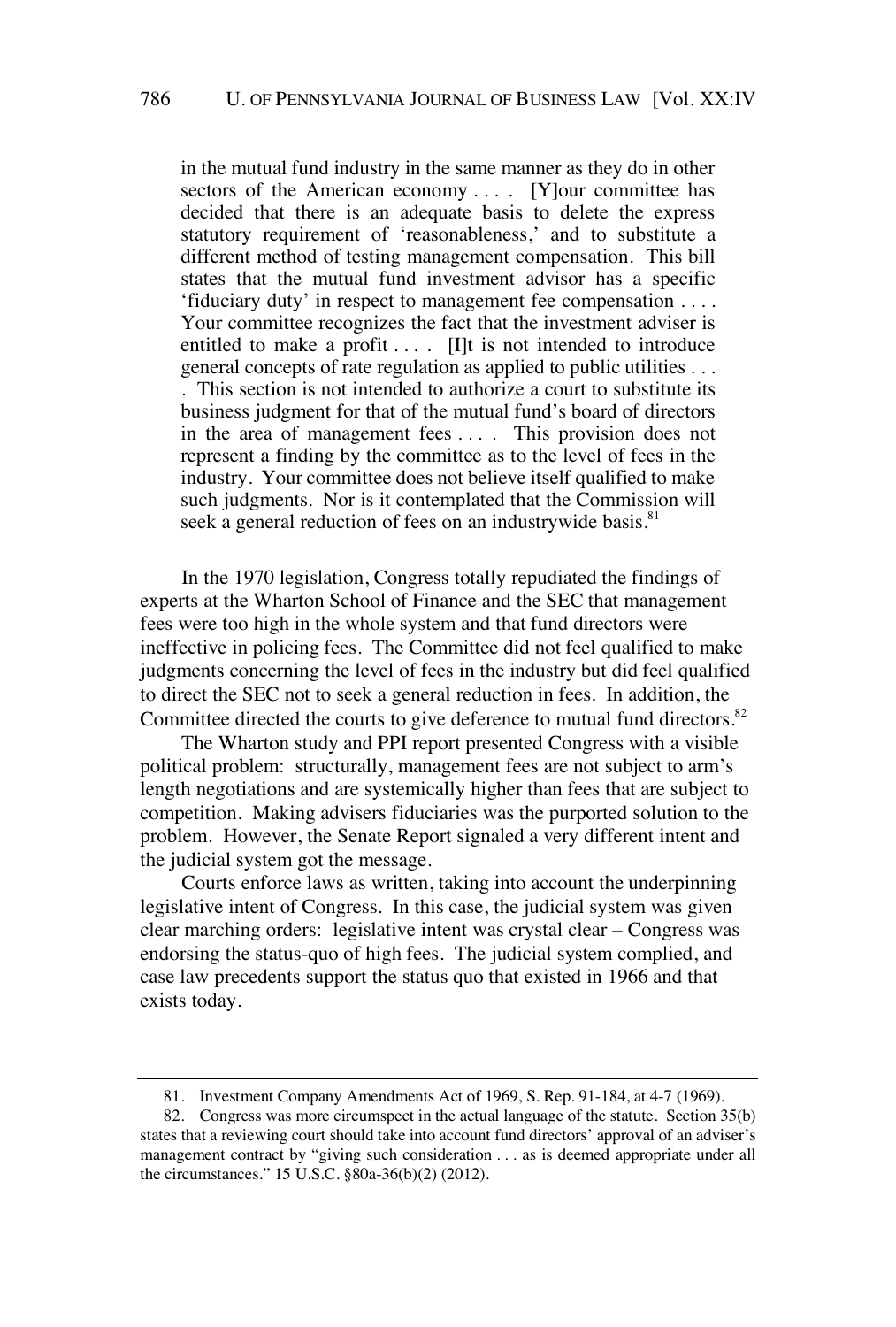The enacted legislation curtailed fund sponsor exposure to damages. It provided only a one-year lookback damage period that effectively limited monetary penalties and reduced any serious deterrent effect. This reinforces the insight that the 1970 Amendment favored the investment management industry at the expense of individual investors.

The results of fee litigation since the passage of the 1970 Amendment support the proposition that the playing field is tilted towards the investment management industry. Just as no plaintiff ever recovered under the pre-1970 state common law "corporate waste" standard,<sup>83</sup> no plaintiff has ever received an award for excess fees under section  $36(b)$ .<sup>84</sup> This remains true in 2017. Yet advisory fees are essentially the same or higher than they were in 1960 and 1965 when the Wharton School and the SEC conducted their studies. Table 4 compares assets and average/median fees in 1960, 1965, 2005, and 2015. In spite of vigorous growth in assets and mutual funds offered, average and median fees increased from 1960-65 to 2005 and 2015. The evidence presented below shows that advisory fees continue to far exceed fees subject to competitive forces.

| Table 4                                                     |  |
|-------------------------------------------------------------|--|
| Historical Context of Mutual Funds Assets and Advisory Fees |  |

|                                 | 1960 | 1965 | 2005                                                    | 2015  |
|---------------------------------|------|------|---------------------------------------------------------|-------|
| <b>Total Mutual Fund Assets</b> |      |      | \$17 Billion \$35 Billion \$4.6 Trillion \$9.5 Trillion |       |
| <b>Number of Mutual Funds</b>   | 161  | 170  | 4315                                                    | 5674  |
| Median Advisory Fee             | 0.5  | 0.48 | 0.77                                                    | 0.84  |
| <b>Average Advisory Fee</b>     |      | 0.45 | 0.53                                                    | 0.532 |

The investment management industry and the judicial system faced certain problems in maintaining the status quo. In spite of laws passed by Congress, the laws of economics are stubborn things and remained in

<sup>83.</sup> *See* 114 CONG. REC. 23301 (July 25, 1968) (statement of Sen. Bennett) (".[I]n every case, the court has determined that on the basis of the information available, the fee was reasonable or at least within the law."). *See also Hearings on S. 34 and S. 296 Before the S. Comm. on Banking and Currency*, 91st Cong. 20 (statement of Philip A. Loomis, Jr., General Counsel, SEC) ("No shareholder has successfully recovered in suits on management fees"); *id.* at 107 (colloquy between Sen. Proxmire and Robert L. Augenblick, President, ICI) ("Sen. Proxmire: Can you give me an example of any instance at all in history in which a plaintiff has ever won a suit to reduce management fees? Mr. Augenblick: So far as I know, there have been three litigated cases, and in none of these cases was the plaintiff successful.")

<sup>84.</sup> JAMES D. COX ET. AL, SECURITIES REGULATION: CASES AND MATERIALS (6th ed. 2008).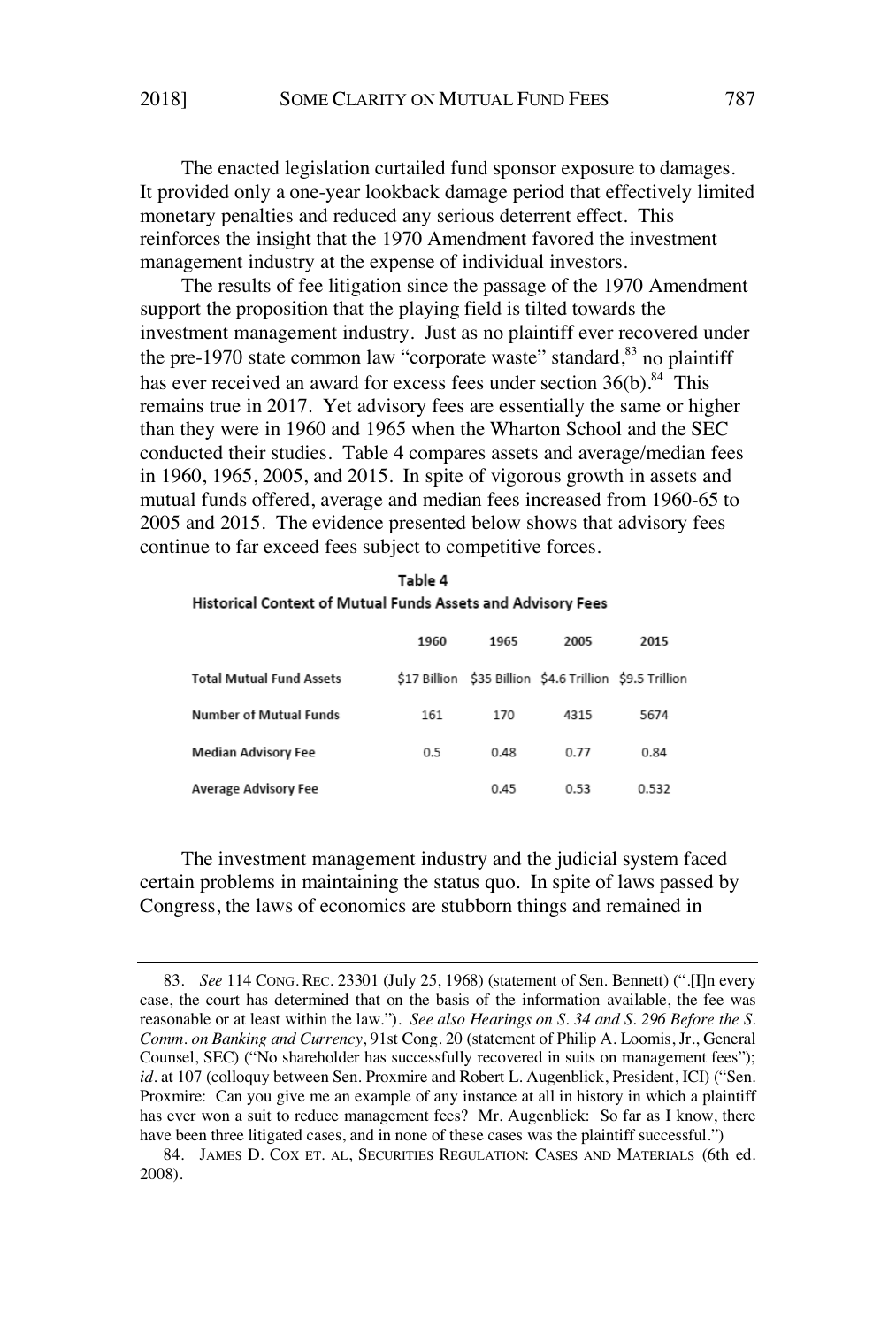effect. The principal problem was that fees actually determined by arm's length bargaining did not disappear. To avoid the inconvenient comparison of fees over time, the investment management industry settled cases that might result in bad precedent and allowed to be brought to trial only cases that allowed the judiciary to find favorable outcomes.

#### A. *The Judiciary Weighs In*

We now turn to the important judicial decisions that facilitated maintenance of the status quo.

1. The Business Judgment Rule – Burks v. Lasker

The Business Judgment Rule (business judgment rule) is a judicially created doctrine in corporation law that requires courts to defer to the business judgment of corporate executives. The basic notion is that corporate boards are presumed to act in the best interests of shareholders and that courts should not second guess directors. Directors are not liable for errors in judgment if they act in good faith with due care. The genesis of the business judgment rule for mutual funds are statements by the President of the Investment Company Institute in the narrow context of the SEC's proposed reasonableness standard.<sup>85</sup> The 1969 Senate Report casually broadened the concept.<sup>86</sup>

In design and operation, mutual fund governance is much different from normal corporate governance. Effectively, core business decisions impacting the fund are made by the investment management firm sponsoring the funds. Mutual fund boards are dominated by its officials who have a clear conflict of interest because in effect they represent both fund shareholders and the investment management firm. By limiting the mandatory number of "independent" directors to 40% of the board, Congress designed the ICA to preclude independent directors from having veto power over core business decisions of the fund.

In *Burks v. Lasker* (*Burks*),<sup>87</sup> fund shareholders brought suit against the adviser and certain board members alleging lack of due care in the

<sup>85.</sup> *Investment Company Amendments Act of 1969: Hearings Before the Comm. on Banking and Currency on S. 34 and S. 296*, 91st Cong. 107 (1969) (Statement of Robert L. Augenblick, President and General Counsel, Investment Company Institute); *Mutual Fund Amendments: Hearings on H.R. 11995, S. 2224, H.R. 13754, and H.R. 14737 Before the Subcomm. on Commerce and Fin. of the H. Comm. on Interstate and Foreign Commerce*, 91st Cong. 438 (1969) (Statement of Robert L. Augenblick, President and General Counsel, Investment Company Institute).

<sup>86.</sup> Supra *note* 81, at 6.

<sup>87.</sup> (holding that a disinterested, fully informed director decision to terminate derivative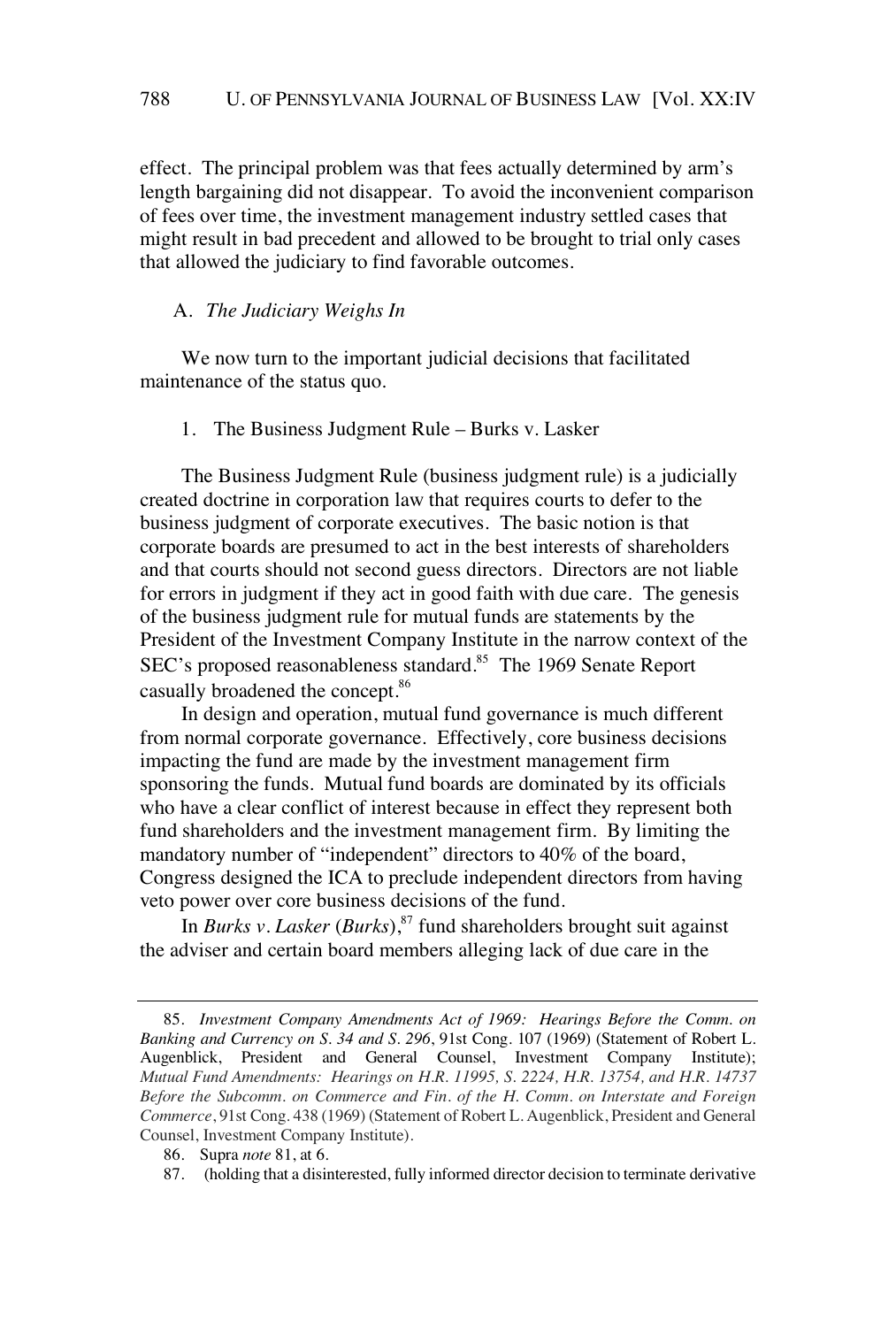purchase of Penn Central notes that subsequently defaulted. The court noted that the ICA assigns to independent directors the role of "watchdog" for fund shareholder interests.<sup>88</sup> The independent directors approve the annual investment management contract that determines fees paid by shareholders and have other duties in areas in which the board can be conflicted. In concluding that federal courts should apply state law governing the authority of independent directors to discontinue such derivative suits, the Supreme Court effectively enshrined the business judgment rule, developed in the corporate law context, in mutual fund case law. <sup>89</sup> As a result of *Burks,* cases became harder for plaintiffs to win.

*Burks* and subsequent similar decisions are consistent with the overall intent of Congress to maintain the status quo of mutual fund fees. Langevoort argues, correctly, that *Burks* was pivotal in reducing the level of judicial scrutiny in breach of fiduciary duty cases, although the unique nature of mutual fund governance makes it a mistake to reason by analogy to governance in other types of corporations. $\frac{90}{2}$ 

Debate in the literature concerning the efficacy of mutual fund governance continues. Palmiter argues that fund independent directors,

[A]pprove fund transactions with the management firm and ensure compliance with the 1940 Act and implementing SEC rules. Fund directors thus function as outsourced regulators, with their selection and compensation in the hands of the management firm they supervise . . . . Fund boards have been weak and even feckless protectors of fund investors . . . .<sup>91</sup>

According to the Investment Company Institute, however, mutual fund governance could serve as a model for all of corporate America.<sup>92</sup> Lancellotta, Pike & Stevens are also supportive.  $93$ 

91. Alan R. Palmiter, *The Mutual Fund Board: A Failed Experiment in Regulatory Outsourcing*, 1 BROOK. J. CORP., FIN. & COM. L. 165 (2006).

92. *See* Richard M. Phillips, *Mutual Fund Independent Directors: A Model for Corporate America*, INV. CO. INST. PERSPECTIVE, Aug. 2003, at 2, https://www.ici.org/pdf/per09-04.pdf (last accessed Aug. 30, 2017) (citing the Congressional response to Enron-Worldcom as legislation emulating the corporate governance model for investment companies under the Investment Company Act of 1940).

93. Amy B. Lancellotta et. al, *Fund Governance: A Successful, Evolving Model*, 10 VA. L. & BUS. REV. 455 (2016) (Paul Schott Stevens is President and CEO of the investment

litigation should be upheld as an exercise of their business judgment).

<sup>88.</sup> *Id.* at 483.

<sup>89.</sup> *See Id.* at 487 (Stewart, J., concurring) (likening the decision of whether to sue an alleged wrongdoer with any other corporate decision, decisions which are the purview of the board).

<sup>90.</sup> Donald J. Langevoort*, Private Litigation to Enforce Fiduciary Duties in Mutual Funds: Derivative Suits, Disinterested Directors and the Ideology of Investor Sovereignty*, 83 WASH. U. L. Q. 1017-19 (2015).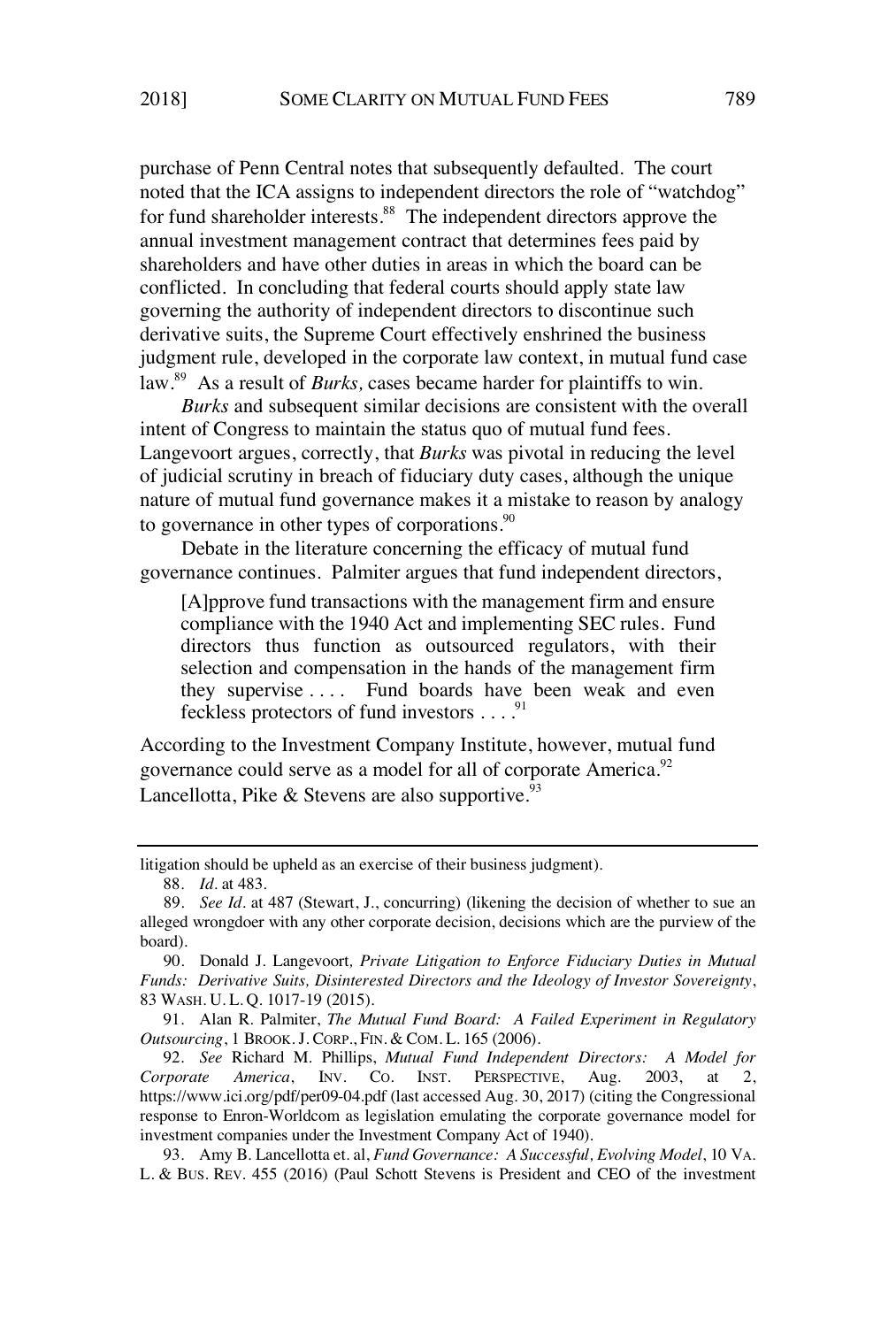Others are largely skeptical of the efficacy of fund governance.<sup>94</sup> One study showed that the connections between directors and management firms impact the decision to hire sub-advisers,<sup>95</sup> while another found evidence that higher paid independent fund directors approve higher shareholder fees. $96$  In an exemplary review written subsequent to the mutual fund scandals of 2003, Birdthistle found evidence of "camouflaged extractions of shareholder value," i.e., rents on the part of the investment management industry. Among other things, fund governance failed to detect or prevent large-scale market timing and late trading that cost fund investors billions of dollars.<sup>97</sup>

The evidence seems to support the Palmiter position that fund boards have been weak and feckless. As one lawyer who testified at the 1969 Senate hearings said, "[t]he testimony in our litigations shows the unaffiliated directors passive to the point of somnolence, while the advisory fees mounted year after year to figures of shocking magnitude."<sup>98</sup> Examination of Table 4 shows that independent fund directors remain "somnolent." Between 2005 and 2015, dollar advisory fees, the product of percentage fees and fund assets, increased from about \$24 billion to about \$50 billion. In a recent case, the judge chastised the independent directors because although the directors were represented by counsel and were provided with detailed materials to which they and the defendants can point to and say, "see how thorough and careful we were," the entire process

Company Institute).

<sup>94.</sup> *See* David J. Carter, *Mutual Fund Boards and Shareholder Action*, 3 VILL. J.L. & INV. MGMT. 6 (2002) (questioning the theoretical viability of fund governance due to a belief that the interests of independent mutual fund directors may be closely aligned with those of interested directors); Freeman-Brown, *supra* note 15 (arguing that interests of a fund's board are aligned with the investment adviser, rather than the shareholders); Lyman Johnson, *A Fresh Look at Director "Independence": Mutual Fund Fee Litigation and Gartenberg at Twenty-Five*, 61 VAND. L. REV. 497 (2008) (sharing inconclusive empirical evidence on the relationship between mutual fund director independence and mutual fund advisory fees); Eric D. Roiter, *Disentangling Mutual Fund Governance from Corporate Governance*, 6 HARV. BUS. L. REV. 1 (2016) (arguing that fundamental differences between mutual funds and corporations necessitate a disentanglement of mutual fund governance from corporate governance).

<sup>95.</sup> Camelia M. Kuhnen, *Business Networks, Corporate Governance and Contracting in the Mutual Fund Industry*, 64 J. FIN. 2185, 2187 (2009) (hereinafter "Kuhnen").

<sup>96.</sup> Peter Tufano & Matthew Sevick, *Board Structure and Fee-setting in the U.S. Mutual Fund Industry*, 46 J. FIN. ECON. 321 (1997).

<sup>97.</sup> William A. Birdthistle, *Compensating Power: An Analysis of Rents and Rewards in the Mutual Fund Industry*, 80 TUL. L. REV. 1401, 1451 (2006) (hereinafter "Birdthistle").

<sup>98.</sup> *Investment Company Amendments Act of 1969: Hearings Before the S. Comm. on Banking and Currency,* 91st Cong. 179 (1969) (statement of Abraham L. Pomerantz, New York Bar); *see also* Amy B. Lancellotta et al, *Fund Governance: A Successful, Evolving Model*, 10 VA. L. & BUS. REV. 455, 465 (2016) (citing to the Pomerantz quote).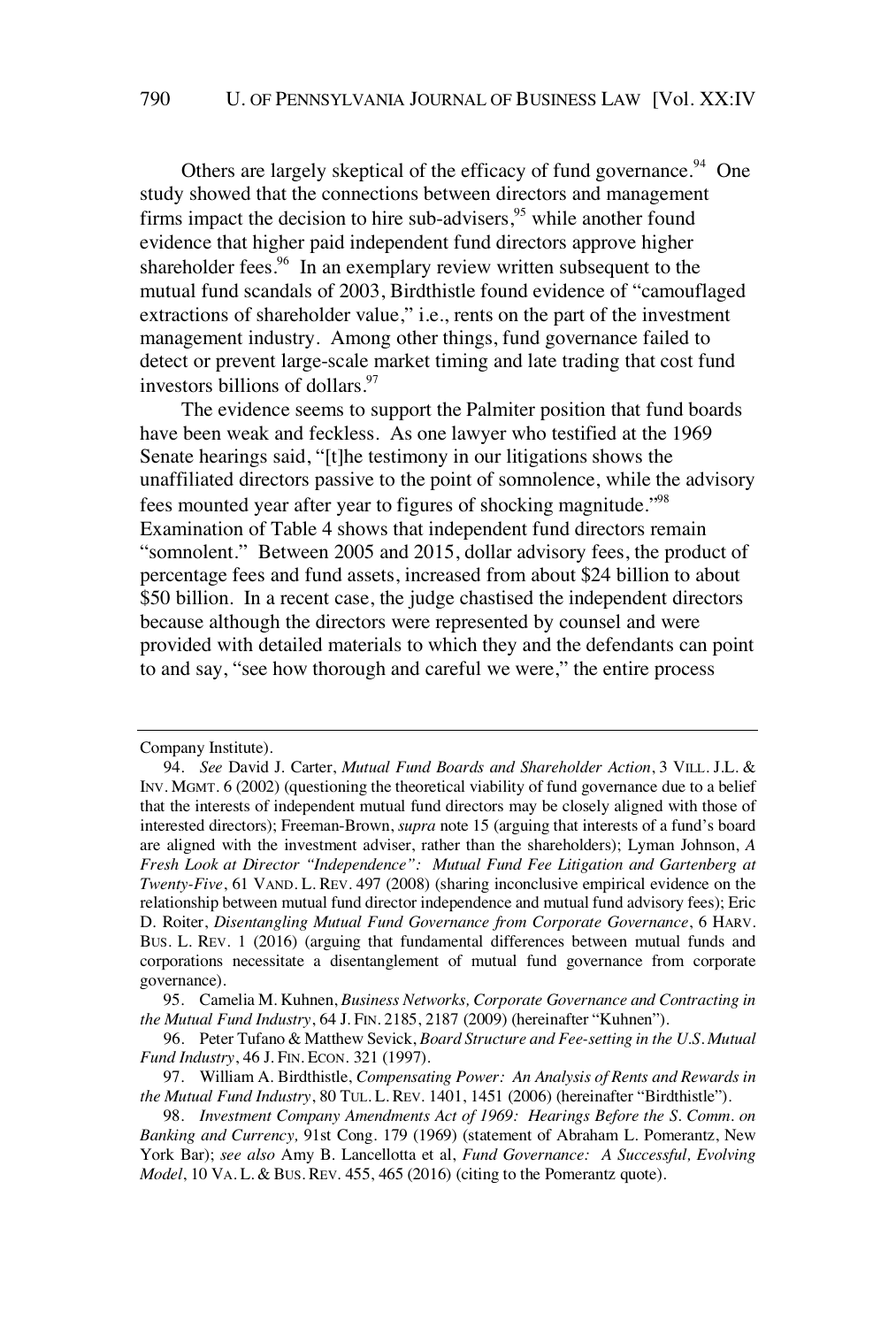seems less a true negotiation and more an elaborate exercise in checking off boxes and papering the file.<sup>99</sup> Nevertheless, the plaintiffs lost the case.

2. The Fiduciary Standard – Gartenberg v. Merrill Lynch

In the years after the 1970 amendments, the investment management industry settled or otherwise disposed of six fee cases filed under section 36(b).<sup>100</sup> Only following the U.S. Supreme Court's decision in *Burks* in 1979, did the industry allow to be brought to trial a case that would establish the fiduciary standard for what constitutes an excessive fee.<sup>101</sup>

The Merrill Lynch Ready Assets Trust ("the Trust"), a money market fund, was ideally suited for industry purposes because of certain anomalous features not common to funds in general. The Trust was unique in that the fund was integrated into the Merrill Lynch brokerage operation in what were known as Cash Management Accounts (CMAs). Such accounts effectively circumvented banking laws that prevented banks from paying interest on checking accounts.<sup>102</sup> In the then paper-based financial world, a stock transaction took several steps: a broker took a customer's stock order by phone, filled out a trade ticket, had the ticket entered into an electronic system, and then wired the transaction to the trading floor for execution.<sup>103</sup> Each stock transaction in a CMA generated an equal and opposite money fund transaction: each stock trade ticket correspondingly credited or debited (depending on the stock trade) the money fund. The brokerage operation, under Merrill Lynch's internal accounting procedures, received processing costs from the money fund. Merrill Lynch conducted internal time and motion studies to estimate the incremental expenses involved.<sup>104</sup>

Plaintiffs sought to compare the fund's advisory fees with fees actually determined by arm's length bargaining, as had been done in the Wharton study and PPI report. The industry successfully argued that institutional accounts have lower management costs and thus higher fees on mutual funds are justified.<sup>105</sup> The appellate court disallowed the plaintiff's

105. *See Gartenberg*, 694 F.2d at 930 (ruling that under section 36(b) of the Investment

<sup>99.</sup> In re Am. Mut. Funds Fee Litig*.*, 2009 WL 5215755 (C.D. Cal. 2009).

<sup>100.</sup> *See* Some Analytical Clarity,*supra* note **Error! Bookmark not defined.**, at 354-55 ( summarizing the six cases).

<sup>101.</sup> *See* Gartenberg v. Merrill Lynch Asset Mgmt., Inc., 694 F.2d 923, 923 (2d Cir. 1982) (holding that a fund manager's fiduciary duty is assessed under a reasonableness standard).

<sup>102.</sup> *See* Some Analytical Clarity, *supra* note 30, at 356 (detailing the operation of the Trust).

<sup>103.</sup> *Id.*

<sup>104.</sup> *See* Anita Ingrid Lotz, *Deregulation or Regulation: Money Market Mutual Funds and Other Illegitimate Offspring of the Banking and Securities Industry,* 1 ANN. REV. BANKING 187, 196 (1982) (detailing the operation of the CMAs); *see also Gartenberg*, 694 F.2d at 931 (referenced therein as the "Fitz-Gerald estimate").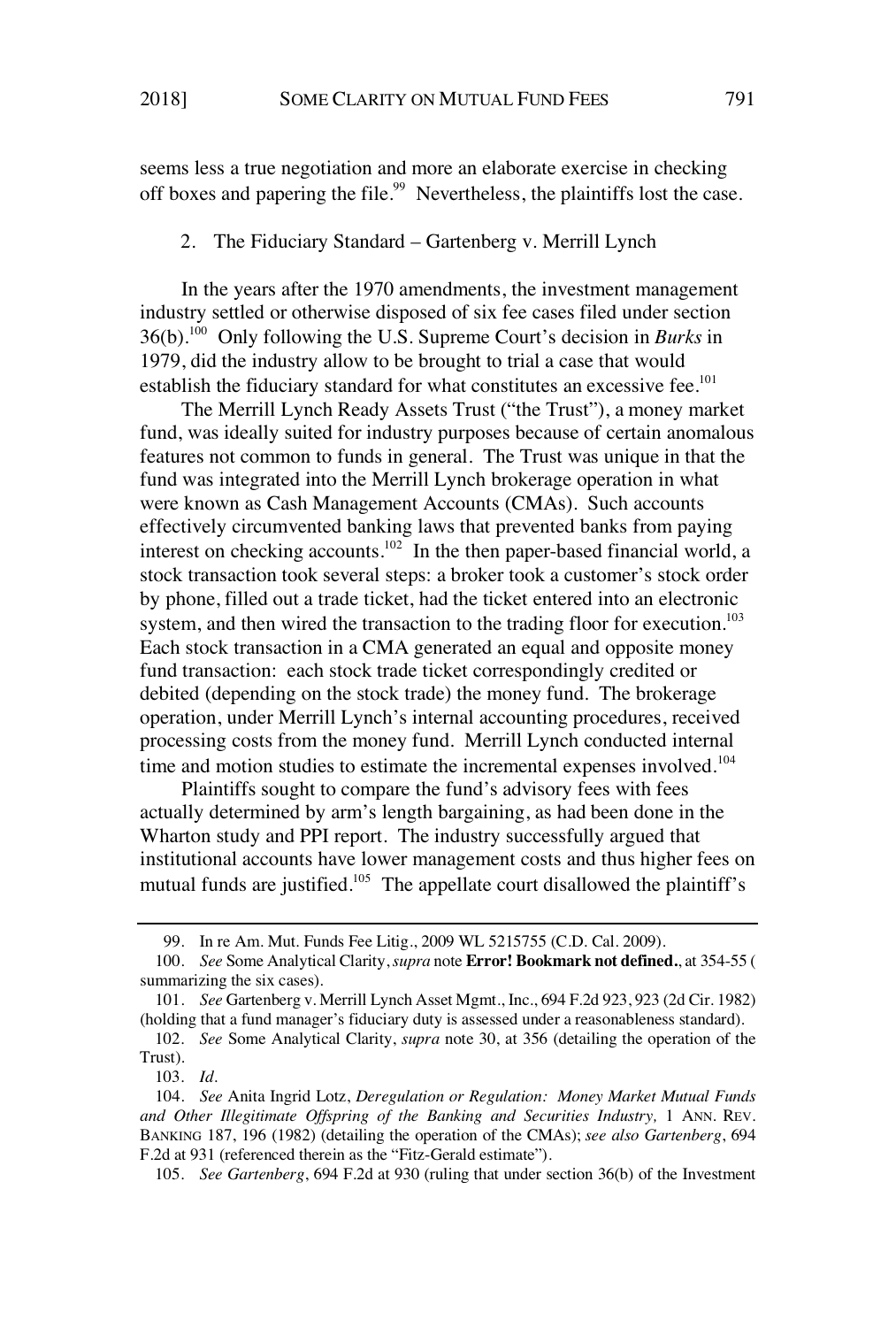comparison of the Merrill Lynch advisory fees with fees charged to pension funds because the "nature and extent of the services required by each type of fund differ sharply. As the district court recognized, the pension fund does not face the *myriad of daily purchases and redemptions throughout the nation* which must be handled by the Fund  $\ldots$ <sup>106</sup>

In all but a few unique funds in the 1970s and early 1980s, however, managers of mutual fund portfolios were (and remain) insulated from all contact with individual investors. Separate distribution and transfer agency contracts cover interactions with investors, $107$  a deceptive industry strategy only recently brought to light.<sup>108</sup> The precedent of not allowing advisory fee comparisons with pension and other institutional fees continues today, despite the anomalous nature of the Merrill Lynch fund's processing costs.

The *Gartenberg* court articulation of a fiduciary standard to gauge fee excessiveness also remains in place: "To be guilty of a violation of §36(b), *therefore*, the adviser-manager must charge a fee that is *so* disproportionately large that it bears no reasonable relationship to the services rendered *and* could not have been the product of arm's-length bargaining."<sup>109</sup>

The standard involves a two-pronged test: the fee at issue must be "so disproportionately large" that it "could not have been the product of arm'slength bargaining." As Lyman Johnson has observed, "the court illogically framed the first prong in a way that deviates from 'reasonableness' and seemed to require extremeness — 'so disproportionately large,' not just 'disproportionately large,' and 'no reasonable relationship,' not just 'unreasonable'."<sup>110</sup>

Contrary to Johnson, the court's framing of the standard is not illogical at all. The standard *is* extreme and entirely consistent with the legislative intent of the 1970 amendments that were written to favor the investment management industry at the expense of individual investors.<sup>111</sup> Application of the standard is essentially determined by the subjective judgment of the judiciary.

The appellate court also identified the elements, known as the *Gartenberg* factors, that future courts should examine when applying the standard. These included the profitability of the fund to the fund sponsor

Company Act, the correct standard to assess if a fund manager accomplished its fiduciary duty is a reasonableness standard).

<sup>106.</sup> *Id.*

<sup>107.</sup> *See* Some Analytical Clarity, *supra* note 30, at 342 (detailing various contracts' coverage of interactons with investors).

<sup>108.</sup> Some Analytical Clarity, *supra* note 30.

<sup>109.</sup> *Gartenberg*, 694 F.2d at 928.

<sup>110.</sup> Johnson, *supra* note 46, at 516.

<sup>111.</sup> Supra *note* 81, at 4-7.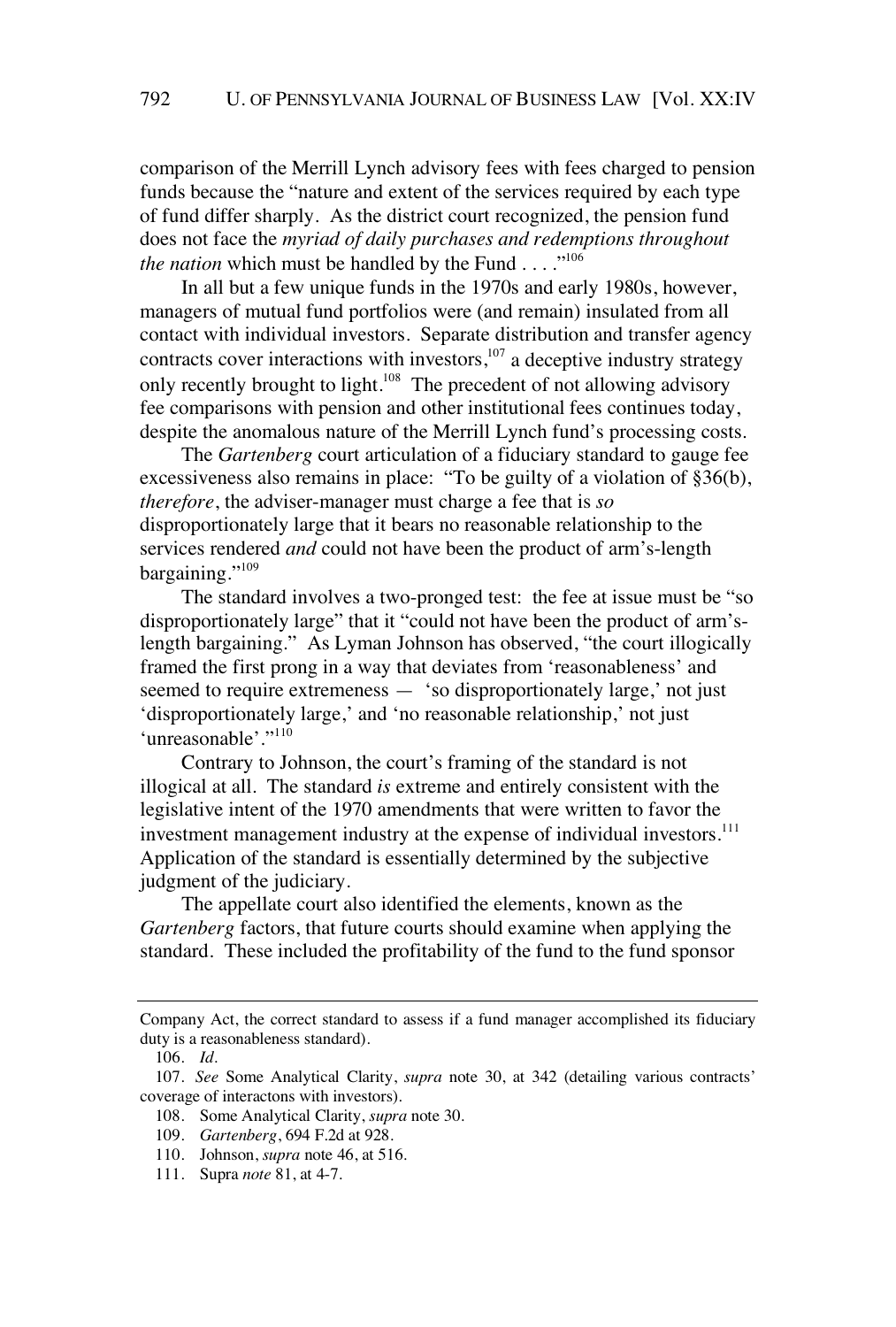and economies of scale. Different processing cost estimates confounded the court's ability to establish standards for these factors. Brown estimated that the gross profit margin of the fund to Merrill Lynch, exclusive of processing costs, was approximately  $96\%$ .<sup>112</sup> Estimates of marginal processing costs yielded a profit margin of about  $70\%$ ,<sup>113</sup> although other estimates suggested that Merrill Lynch was losing money on the fund.<sup>114</sup> It was left to a subsequent court to establish a profit margin standard.

3. The Profit Margin Standard — Schuyt v. Rowe Price Prime Reserve Fund, Inc.

Unlike *Gartenberg*, the money market fund in *Schuyt v. Rowe Price Prime Reserve Fund, Inc.* (*Schuyt*) <sup>115</sup>was not integrated into a brokerage firm and had no processing costs. The fund had a TA to handle interactions with investors.

The judge in *Schuyt* chose to ignore expert economic testimony because the economic experts failed to analyze how the fund board negotiated the advisory contract. He also denied any comparison of the fund's advisory fee with fees charged institutional customers. The judge accepted the profit margin calculation of plaintiff's expert: 59.1% in 1979,  $66.8\%$  in 1980 and 77.3% in 1981.<sup>116</sup> The subjective nature of the *Gartenberg* Standard was in full view in the decision:

While it cannot be denied that the Adviser earned a significant profit from these services, it does not appear to the Court, in light of all of the facts, that the fees charged by the Adviser were so disproportionately large that they bore no reasonable relationship to the services rendered and could not have been the product of arms-length bargaining. $117$ 

<sup>112.</sup> Some Analytical Clarity, *supra* note 30, at 361.

<sup>113.</sup> *Id.* at 362.

<sup>114.</sup> *Id.* at 361.

<sup>115.</sup> *See* 663 F. Supp. 962, 962 (S.D.N.Y. 1987) (holding that T. Rowe Price did not breach its fiduciary duty by charging excessive fees under section 36(b) of the Investment Company Act).

<sup>116.</sup> *Id.* at 989.

<sup>117.</sup> The court, relying on the business judgment rule to justify its decision, hedged its opinion somewhat in a footnote: "The Court wishes to make clear that it is not holding that a profit margin of up to 77.3% can never be excessive. In fact, under other circumstances, such a profit margin could very well be excessive. For example, if advisory services being challenged were not of the highest quality and if the directors were not so obviously qualified, fully informed, and conscientious, a similar fee structure could violate section 36(b)." *Id.* at 989 n. 77.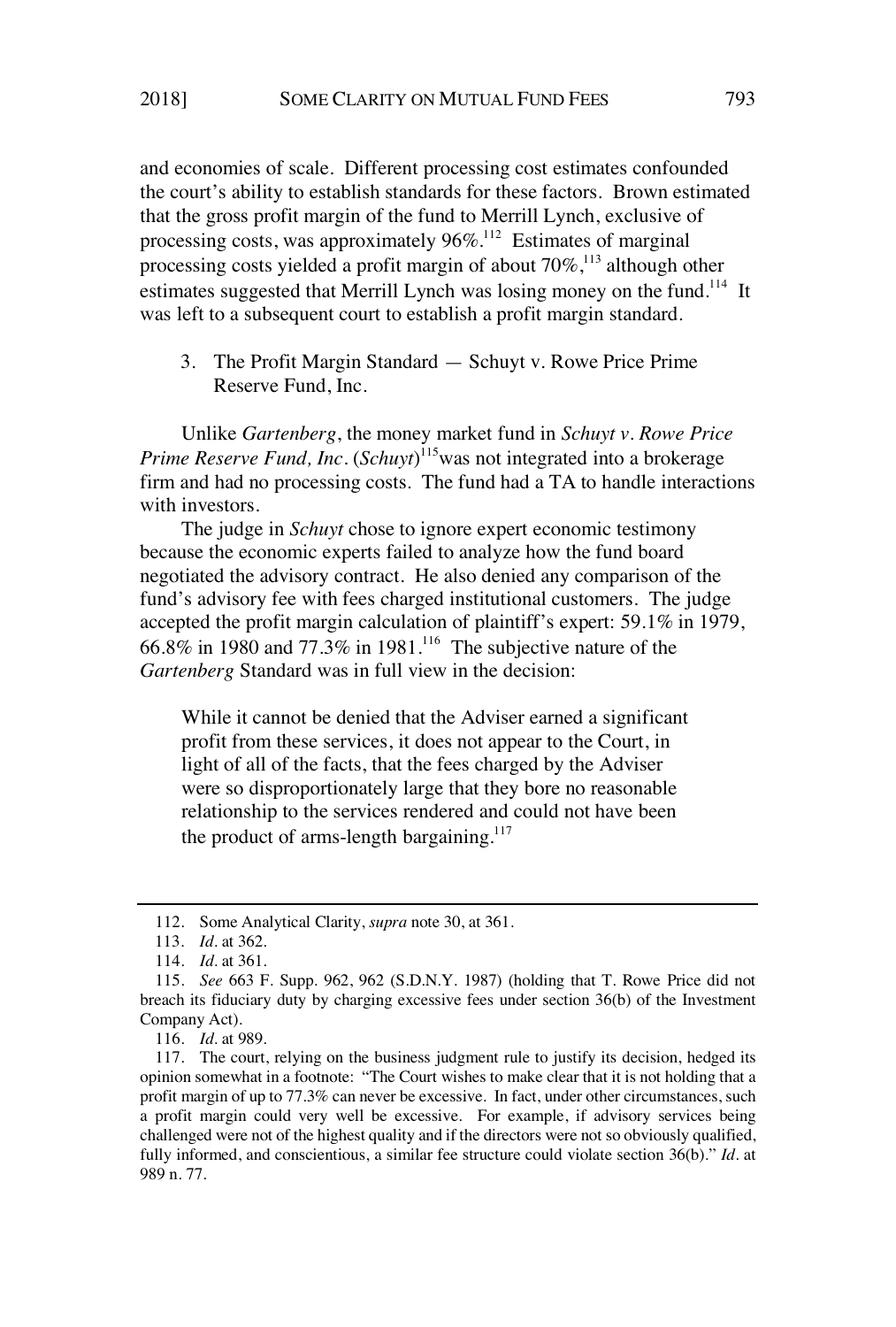The *Schuyt* court's finding that a 77% profit margin was not excessive continues to be used as a guideline by courts today. It represents a very high hurdle for plaintiffs to prove a breach of fiduciary duty in mutual fund fee cases. Profit margin data on individual funds are proprietary in nature and seldom available outside of the litigation process where they are subject to severe confidentiality agreements. However, summary numbers are available from a Mutual Fund Governance consulting organization and these numbers indicate that profit margins in the range of 50 to 60% are the norm in the industry.<sup>118</sup>

### 4. The Vanguard Exception – Kalish v. Franklin Advisers

*Kalish v. Franklin Advisers, Inc.*  $(Kalish)$ ,<sup>119</sup> decided subsequent to *Gartenberg* and *Schuyt*, involved a GNMA fund, operated by Franklin Advisors, a for-profit company. Franklin Advisors paid for advisory and administrative services under a single unified contract that included services for underwriting, TA, management and other items. The fund had an expense ratio of  $.545\%$ <sup>120</sup> and an advisory fee over the period in question of  $.45\%$ <sup>121</sup>

Plaintiffs in *Kalish* argued that the Franklin GNMA fund fees were excessive relative to a comparable Vanguard GNMA fund.<sup>122</sup> Defendants contended that Vanguard comparison was inappropriate because the Vanguard family of funds owned the management company, and thus rendered services to the funds at cost, whereas Franklin Advisers sought to make a profit. $123$ 

The administrative services provided to the Vanguard GNMA fund at cost were of two types: advisory services and all other administrative services. The advisory services were provided by a sub-advisory contract with Wellington Management, a for-profit company, who managed the portfolio for three basis points, while still making a profit. The entire expense ratio of the Vanguard fund was thirty-five basis points.<sup>124</sup> The court's analysis of the unified fee failed to analyze the advisory services separately from the administrative services thereby corrupting the results. Vanguard advisory fees are a good proxy for institutional fees because they

<sup>118.</sup> *See* Payne & Yerkey, *supra* note 32.

<sup>119.</sup> *See* 742 F. Supp. 1222 (S.D.N.Y. 1990) (holding that Franklin Advisers' fees were reasonable and not in violation of the Investment Company Act).

<sup>120.</sup> *Id.* at 1230.

<sup>121.</sup> *Id.* at 1240.

<sup>122.</sup> *Id.* at 1230.

<sup>123.</sup> *Id.*

<sup>124.</sup> *Id.* at 1231.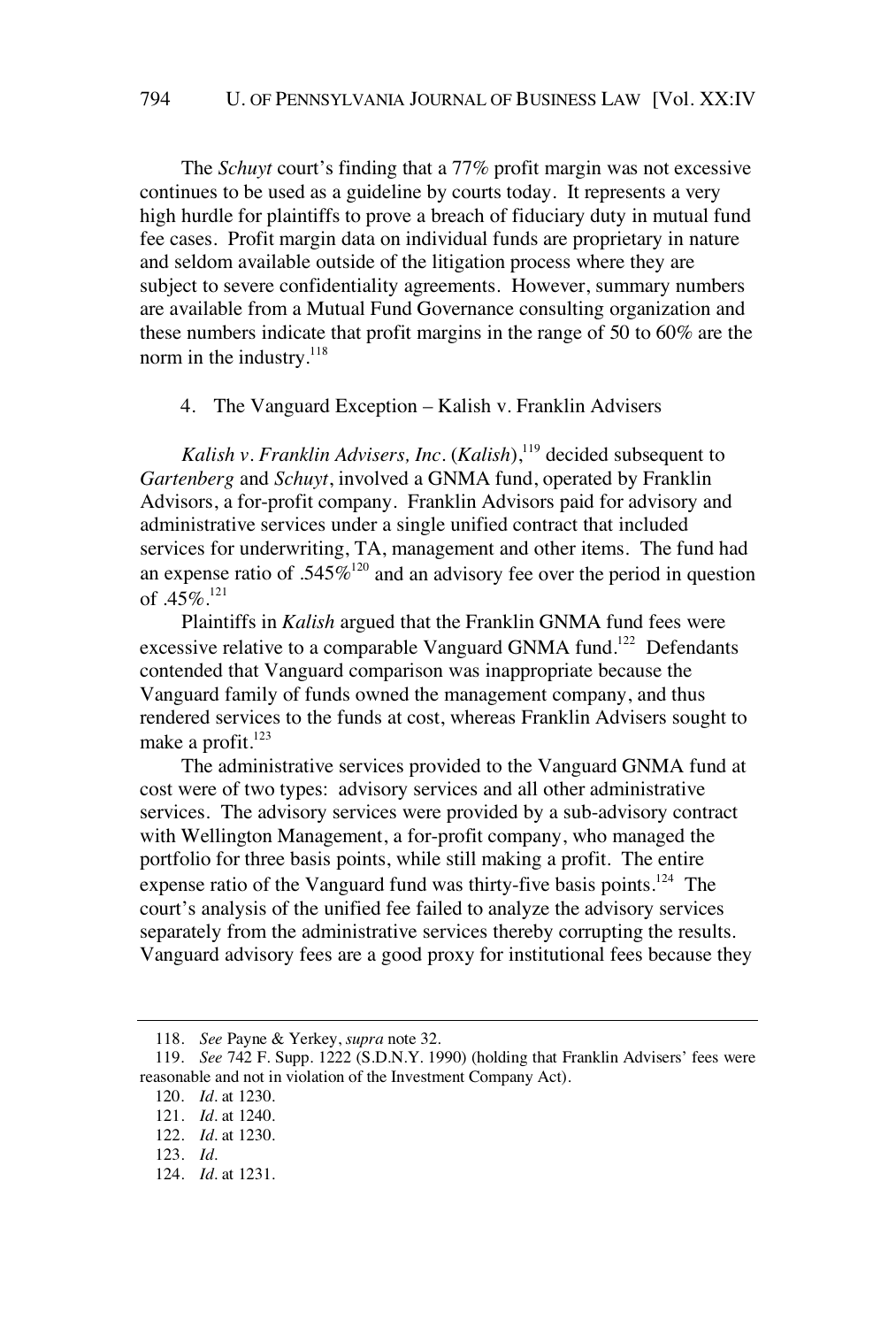are competitively negotiated, but after *Kalish,* no subsequent case has allowed the comparison.

## B. *Updating the Wharton Study and PPI Report*

In the early 2000s, research by Freeman and Brown upset the status quo.<sup>125</sup> Their research updated the Wharton study and PPI report and found that mutual fund advisory fees continue to exceed comparable institutional fees,<sup>126</sup> evidence that the 1970 Amendment to the ICA, which made investment advisers fiduciaries with respect to fees, did not effectively deal with the problem. The investment management industry sponsored research promoting contrasting views concerning the competitive nature of mutual fund "markets."<sup>127</sup> In reviewing the decision of the Seventh Circuit Court of Appeals that disapproved the *Gartenberg* approach, the U.S. Supreme Court in *Jones v. Harris Assocs. L.P.* (*Jones*) <sup>128</sup> affirmed the *Gartenberg* standard and stated that any review of a long-settled standard such as *Gartenberg* "is a matter for Congress, not the courts."<sup>129</sup> In this section, we examine the new evidence, the industry response, and the U.S. Supreme Court decision in *Jones*.

Freeman-Brown obtained fee information from large public pension funds on equity portfolios managed by external investment advisory firms.<sup>130</sup> They analyzed 220 actively managed public pension portfolios with about  $$100$  billion in assets<sup>131</sup> and compared these fees to similar mutual funds. Table 5 presents the results. Weighted average pension fees were twenty-eight basis points while mutual fund fees were fifty-six basis points. Thus, the Wharton and PPI-documented differences between mutual fund advisory fees and fees subject to arm's length bargaining continued for more than a quarter century after the Wharton study and PPI report.

131. *Id.*

<sup>125.</sup> Freeman-Brown, *supra* note 15.

<sup>126.</sup> *Id.* at 672.

<sup>127.</sup> *Infra* at 136.

<sup>128.</sup> *See* 559 U.S. 335, 338 (2010) (reaffirming *Gartenberg* formulation of Section 36(b) of the Investment Company Act that imposes liability on investment adviser fees only when they are so disproportionately large that they bear no reasonable relationship to the services rendered and could not have been the product of arm's length bargaining).

<sup>129.</sup> *Id.* at 353.

<sup>130.</sup> Freeman-Brown, *supra* note 15, at 630.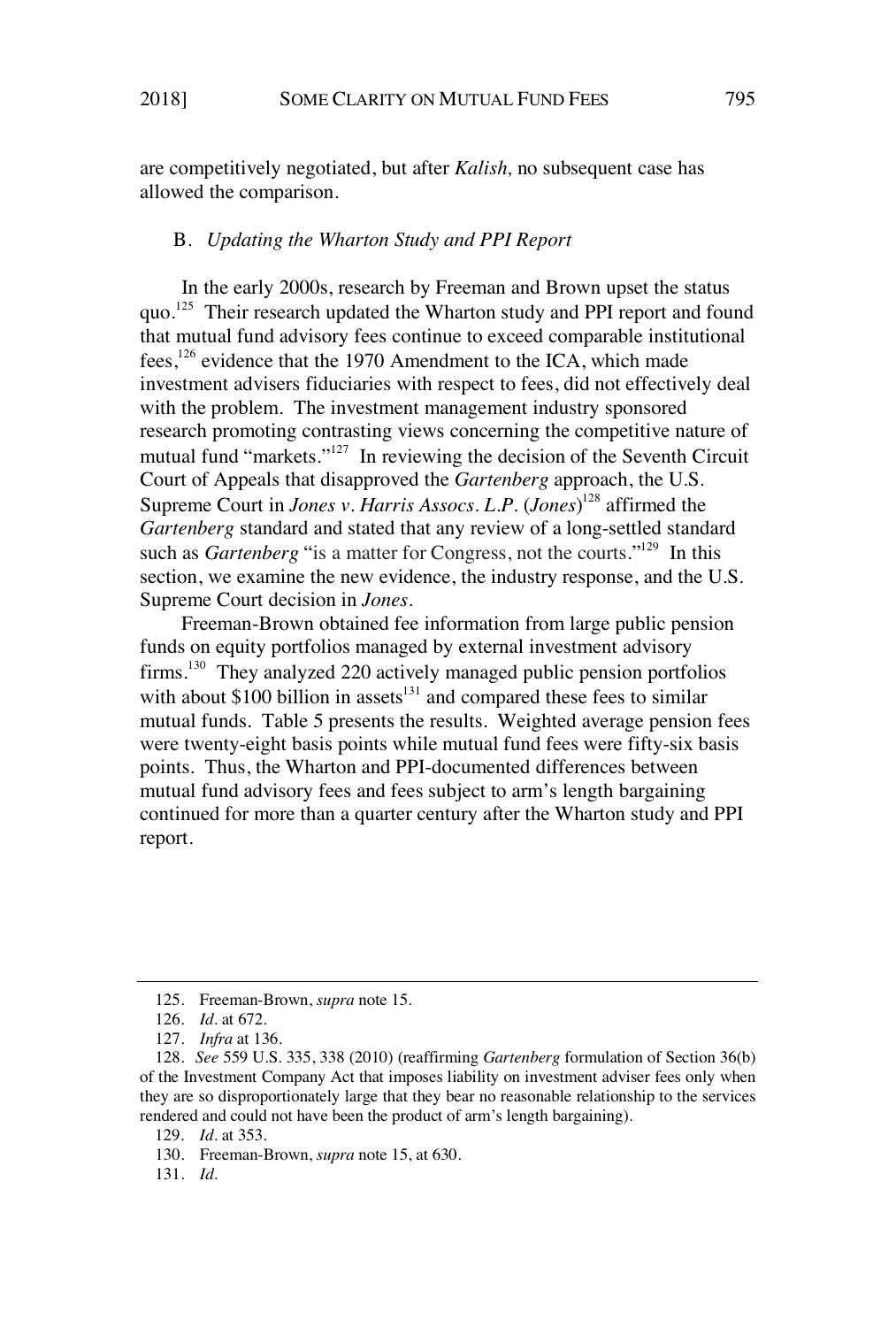|              |                      | <b>Public Pension Funds</b> | <b>Mutual Funds</b> |                         |  |
|--------------|----------------------|-----------------------------|---------------------|-------------------------|--|
|              | Average<br>Portfolio | Weighted<br>Average         | Average<br>Fund     | Weighted<br>Average     |  |
| Decile       | Size<br>Smm          | Adv. Fee<br>(Basis Pts)     | Size<br><b>Smm</b>  | Adv. Fee<br>(Basis Pts) |  |
|              | 36                   | 60                          | 24                  | 77                      |  |
| $\mathbf{2}$ | 79                   | 57                          | 47                  | 77                      |  |
| 3            | 130                  | 49                          | 76                  | 75                      |  |
| 4            | 194                  | 42                          | 121                 | 74                      |  |
| 5            | 257                  | 37                          | 185                 | 73                      |  |
| 6            | 327                  | 42                          | 284                 | 71                      |  |
|              | 437                  | 33                          | 454                 | 73                      |  |
| 8            | 579                  | 28                          | 759                 | 69                      |  |
| 9            | 842                  | 22                          | 1,527               | 66                      |  |
| 10           | 1,550                | 20                          | 9,666               | 50                      |  |
| Overall      | 443                  | 28                          | 1,318               | 56                      |  |

Comparison of Public Pension and Mutual Fund Investment Advisory Fees

SOURCE: John P. Freeman & Stewart L. Brown, *Mutual Fund Advisory Fees: The Cost of Conflicts of Interest,* 26 J. CORP. L. 609 (2001).

Weighted average management fees on actively managed public pension portfolios were half the fees of comparable mutual funds, in spite of the fact that the average mutual fund portfolio was three times the size of the average institutional portfolio. The relative proportions of large, mid and small cap portfolios were similar. The results are presented graphically in Figure 1:

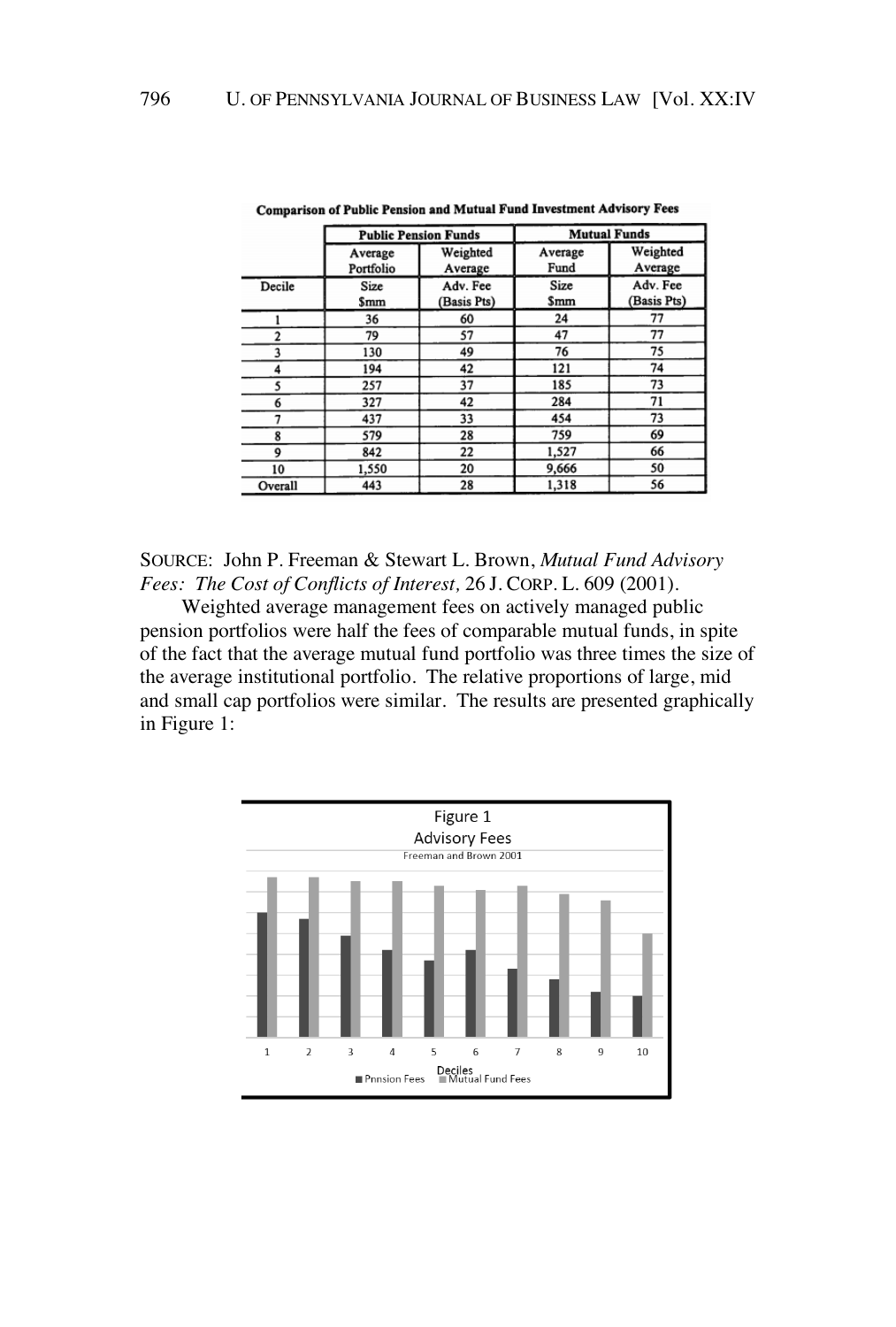In Figure 1, mutual fund advisory fee rates are relatively flat through the first nine deciles and then dip substantially in the tenth decile corresponding to an average fund size of about \$10 billion. This is consistent with large funds generating high margins because of economies of scale, which force the manager to institute breakpoints in the contracts so as not to exceed the *Schuyt*-allowed profit margin ceiling of 77%. Pension fees decline relatively smoothly from the smallest to the largest size deciles. This is consistent with competition forcing fees to decline as asset levels increase. Thus, public sector institutions were able to take advantage of economies of scale where fund investors were not.

The study breaks down fee differences for large, mid and small cap portfolios. It finds the largest differences occur in the large cap sector where weighted average mutual fund fees are fifty-two basis points and pension fees are twenty-one basis points. This is consistent with the Payne and Yerkey results that show average profit margins in the range of 50 to 60%, but higher (70%) profit margins on managing large cap portfolios.<sup>132</sup> The study also looked at the advisory fees of the Vanguard Group where all funds are sub-advised. It found that Vanguard fees were in line with comparably sized pension fees.

#### C. *The Industry Response*

The Freeman-Brown study gained attention in 2003 when scandals of the mutual fund industry came to light. In addition to targeting late trading and market timing, New York Attorney General Elliot Spitzer focused attention on fee issues. The industry was forced to respond. The first response came from the Investment Company Institute. Sean Collins, a senior economist at ICI, based his arguments largely on misdirection. He noted correctly that mutual funds and pension plans have very different organizational structures and operations, serve different clientele and have different business objectives. $13\overline{3}$  He then examined "operating expenses" (management fees plus administrative fees) in detail. He found large differences between mutual funds and pension funds.<sup>134</sup> This is not surprising and irrelevant to the fundamental issue of comparison of advisory fees of the two types of organizations. Collins did make one notable contribution to the argument. He found that sub-advisor fees on

<sup>132.</sup> Profitability Benchmarks, *supra* note 33.

<sup>133.</sup> Sean Collins, *The Expenses of Defined Benefit Pension Plans and Mutual Funds*, INV. CO. INST. PERSPECTIVE, Dec. 2003, at 1.

<sup>134.</sup> *Id.* at 8.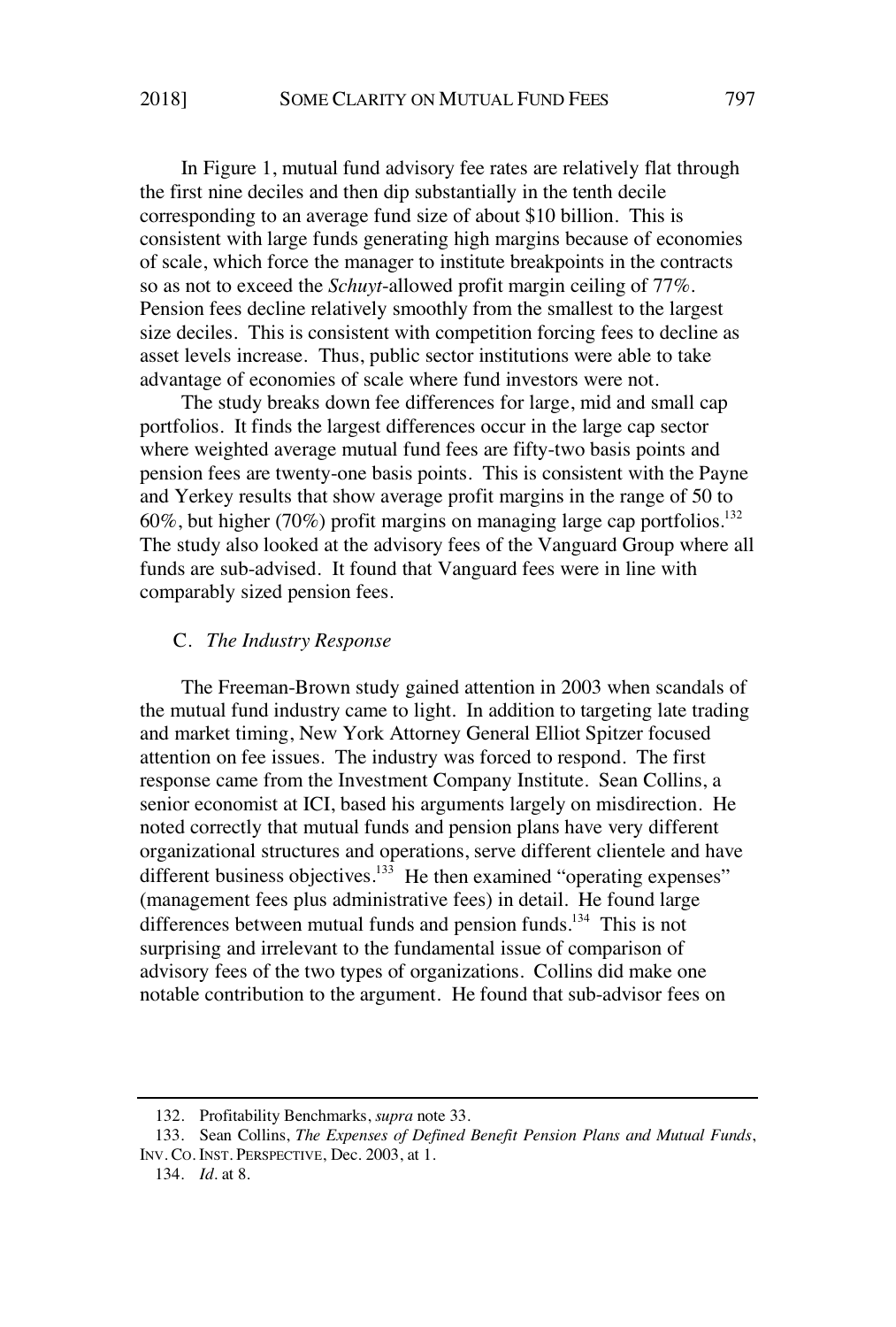mutual funds are essentially equivalent to pension advisory fees.<sup>135</sup> This is important and will be useful in Part IV of this Paper.

A second study by Coates and Hubbard was partially funded by the Investment Company Institute.<sup>136</sup> The principal finding of the paper is that "price competition is in fact a strong force constraining fund advisers."<sup>137</sup> In reaching this conclusion, the paper conducts a detailed analysis of the legal and economic literature and directly criticizes the Wharton study and PPI report as well as the Freeman-Brown findings.<sup>138</sup> The paper supports its principal conclusions with a core proposition and a regression analysis of fund fees that are demonstrably flawed.

One major problem with the Coates-Hubbard argument is the evidence that many mutual fund investors are uninformed, unsophisticated, and make poor investment decisions.<sup>139</sup> In addition, frictions associated with the tax code and retirement accounts constrain investors from switching to low fee funds.<sup>140</sup> Coates-Hubbard argued that given "a sufficient number of buyers engaging in a price search for a given quality of product and service, willing and able to switch to competitors," competitive prices would result. $141$ 

The problem with the Coates-Hubbard proposition is that with profit margins perhaps as high as 77%, fund sponsors have no incentive to lower fees for all customers in order to retain price sensitive customers. For example, assume there is an actively managed large cap mutual fund with \$10 billion in assets and a fifty basis point advisory fee. The fund sponsor's profit margin is 70%, the typical large cap profit margin according to Payne and Yerkey.<sup>142</sup> Given these assumptions, the fund generates \$50 million in revenues (.005 times \$10 billion) and operating profits of \$35 million (.70 times \$50 million) for the fund sponsor.<sup>143</sup>

Assume the sponsor is confronted with competition from a low-cost fund offering a twenty-five basis point advisory fee. The fund sponsor can keep the whole \$10 billion in assets but must lower fees across the board so

<sup>135.</sup> *Id.* at 2-3.

<sup>136.</sup> Asher Hawkins, *Well-Funded Opinion*, FORBES, May 25, 2009, at 28; John P. Freeman, Stewart L. Brown, & Steven Pomerantz, *Mutual Fund Advisory Fees: New Evidence and a Fair Fiduciary Duty Test*, 61 OKLA. L. REV. 83, at 107 (2007) (hereinafter "Freeman-Brown-Pomerantz").

<sup>137.</sup> John C. Coates IV & R. Glenn Hubbard, *Competition in the Mutual Fund Industry: Evidence and Implications for Policy*, 33 J. CORP. L. 151, 153 (2007) (hereinafter "Coates-Hubbard").

<sup>138.</sup> *Id.*

<sup>139.</sup> Palmiter & Taha, *supra* note 40, at 936.

<sup>140.</sup> Ayres & Curtis, *supra* note 44, at 148-83

<sup>141.</sup> Coates-Hubbard, *supra* note 137, at 199.

<sup>142.</sup> Profitability Benchmarks, *supra* note 33.

<sup>143.</sup> Some Analytical Clarity, *supra* note 30, at 385.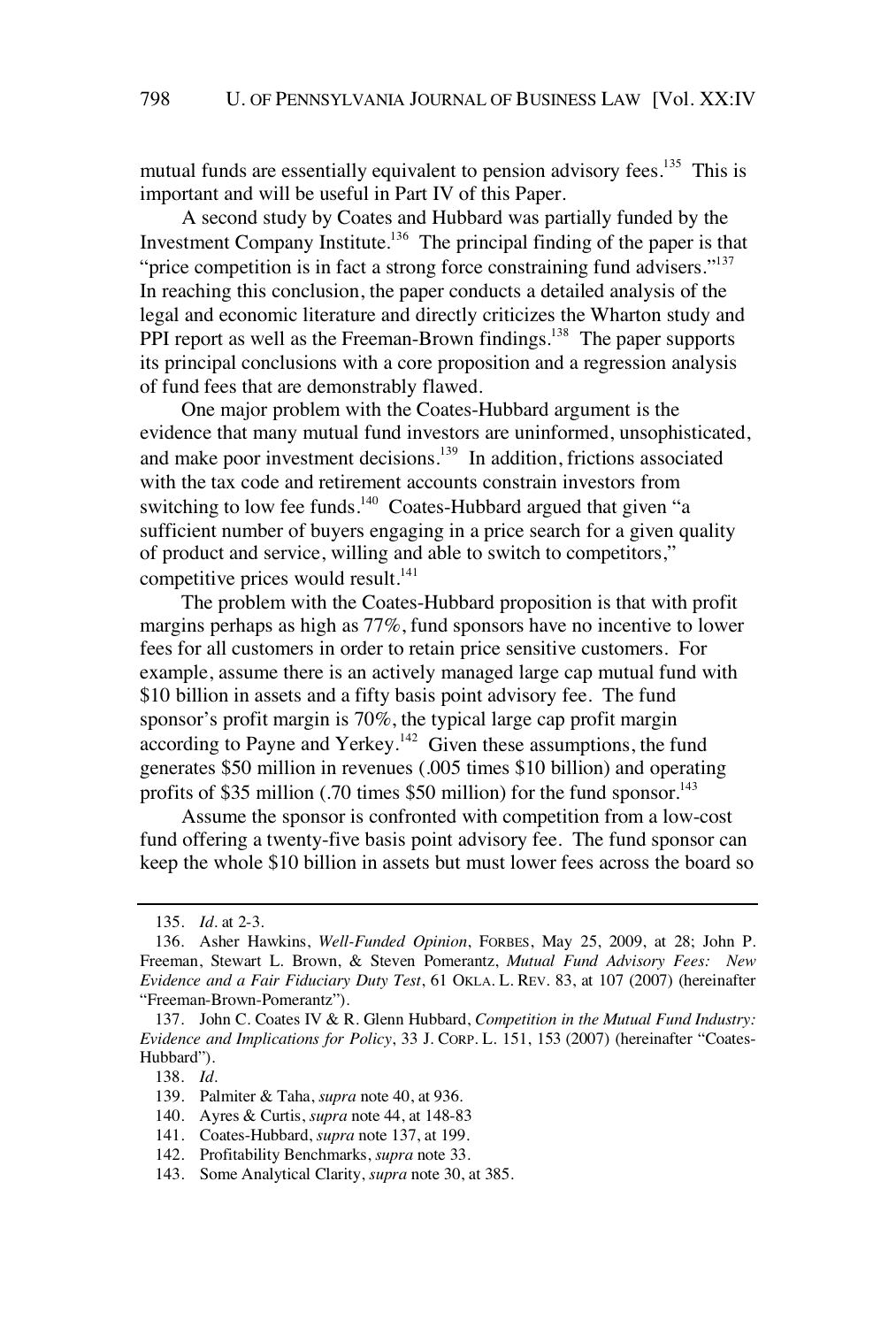that revenues fall to \$25 million and profits fall to \$10 million.<sup>144</sup> Or, the fund sponsor can let the funds run off and maintain revenues of fifty basis points on the remaining funds. Assume the competition causes \$1 billion to exit the fund. By refusing to lower fees across the board, the sponsor continues to earn operating profits of about 70% of \$45 million or \$30 million.<sup>145</sup> The sponsor's choice is to earn \$10 million and retain the fee sensitive assets, or \$30 million, and let the fee sensitive assets leave.<sup>146</sup> It is not a difficult choice.<sup>147</sup> Investment advisors with high profit margins will rationally choose to maintain high levels of fees and profits and let feesensitive assets exit the fund.<sup>148</sup> This reasoning is entirely consistent with the evidence presented in Tables 1, 2 and 3 of this Paper. The investment management industry has chosen to maintain active management fees in the face of competition from index funds and has allowed billions of dollars to switch to index funds rather than compete on fees.

The overall Coates-Hubbard conclusions are based heavily on an empirical analysis of fees that is disingenuous and deeply flawed. The Wharton study, PPI report, and 1970 ICA amendments focused on advisory fees independent of administrative fees. Distribution (12b-1) fees did not exist at the time of the legislation. Yet the Coates-Hubbard empirical results that they claim are "direct evidence that mutual fund investors are sensitive to fees,"<sup>149</sup> are based on cross-sectional regressions of asset levels on *Total Expense Ratios*, not advisory fees. This is misleading. Table 2 shows that it is possible for overall fees to decline while advisory fees remain constant. Thus, the Coates-Hubbard regression says nothing about investor sensitivity to *advisory* fees. The results in Table 2 show that in the face of a doubling of assets between 2005 and 2015, advisory fees actually increased. Coates-Hubbard would struggle to explain that result.

Finally, the Coates-Hubbard assertions violate a basic tenet of economics: in competitive markets price is equal to marginal cost. There is direct evidence that this is not the case for mutual funds. A reasonable approximation of the marginal cost of active portfolio management is the market price of sub-advisory contracts, which include normal profit to the firms providing the services. The Vanguard Group obtains sub-advisory

<sup>144.</sup> A 70% profit margin at fifty basis points on \$10 billion means that costs would be 30% of \$50 million or \$15 million. If it is assumed that all of these costs are fixed, then the dollar profit would be revenue of \$25 million less costs of \$15 million or \$10 million.

<sup>145.</sup> Using the same logic, if all costs are fixed, then the \$45 million in revenue, less \$15 million in costs, yields \$30 million in profit. In all likelihood, costs are not precisely constant, but the main point of the illustration is clear.

<sup>146.</sup> Some Analytical Clarity, *supra* note 30, at 386.

<sup>147.</sup> *Id.*

<sup>148.</sup> *Id.*

<sup>149.</sup> Coates-Hubbard, *supra* note 137, at 215.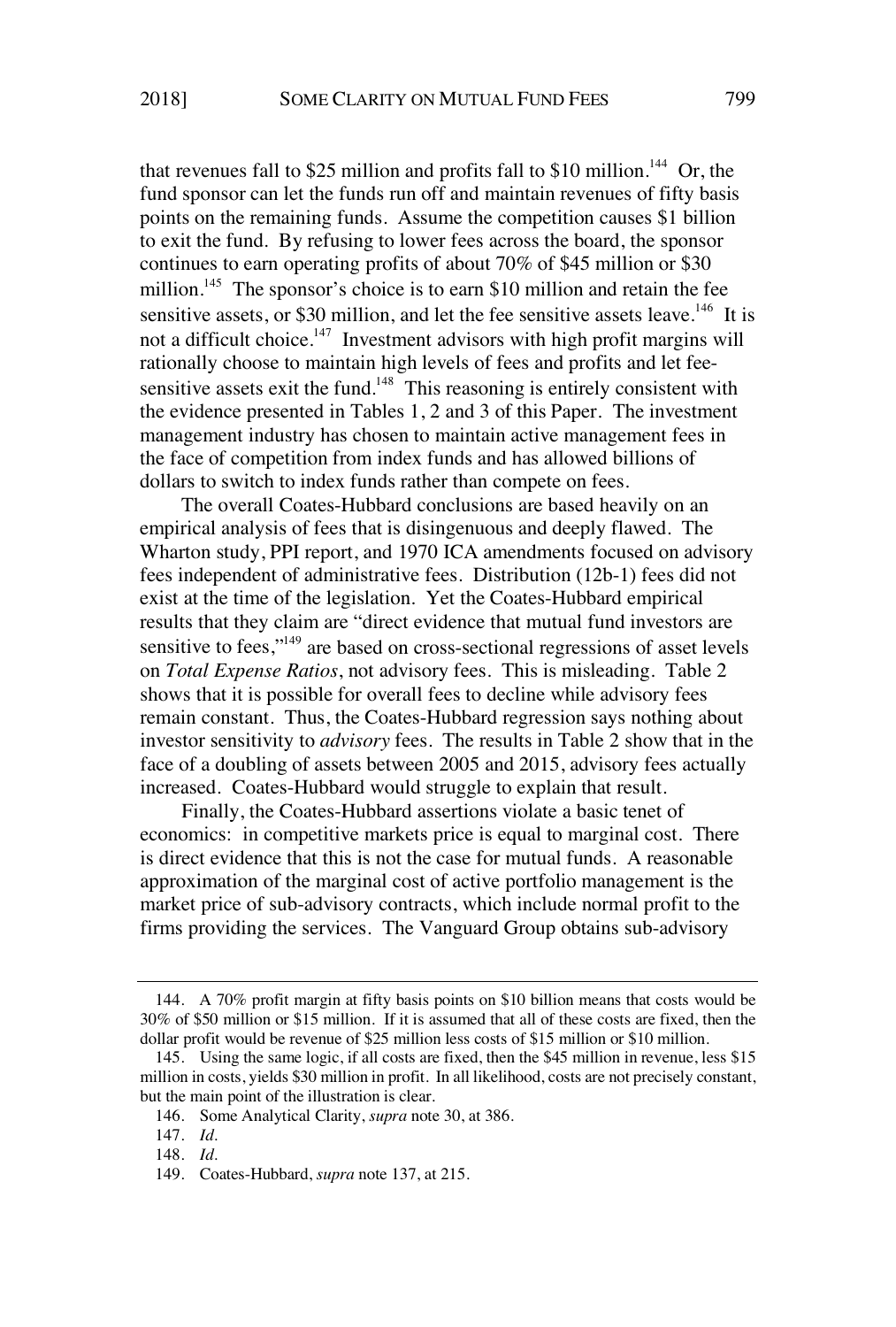services at roughly one fourth of the average advisory fees charged by the other nine large fund families in Panel A of Table 3. It is interesting that the average profit margin (Revenue – Cost)/Revenue of the other nine fund families in Panel A of Table 3 is 76% under the assumption that the true cost of investment management services is the average cost of the Vanguard funds. It is no accident that this is close to the Fiduciary Standard Maximum profit margin codified in the *Schuyt* case. The advisory function is subject to economies of scale and the nine largest fund families operate relatively very large mutual funds. It is to be expected that large funds generate high profit margins.

### D. *The U.S. Supreme Court Weighs in: Jones v. Harris Assocs., L.P.*

In *Jones,* <sup>150</sup> an excessive fee case filed under ICA § 36(b), Harris Associates charged the Oakmark Fund greater advisory fees than it charged institutional clients for similar services. The District Court ignored the institutional fee comparison and gave great weight to the comparison of the Oakmark Fund advisory fees to advisory fees charged by similar mutual funds and granted summary judgment for the defendants. Plaintiffs appealed to the Seventh Circuit. The three-judge panel, in a ruling by Judge Easterbrook, cited Coates-Hubbard and argued that the *Gartenberg* standard was obsolete because competition imposed discipline on advisory fees. The full court denied rehearing, but five judges, led by Judge Posner, dissented, citing Freeman-Brown,<sup>151</sup> Birdthistle,<sup>152</sup> and a working paper by Kuhnen<sup>153</sup> finding that cronyism between agents in the mutual fund industry led to increased fees that were borne by shareholders.<sup>154</sup> The Supreme Court accepted the case for review to resolve a split among the Circuit Courts of Appeal as to the proper standard under §36(b) for determining if a breach of fiduciary duty had occurred and unanimously reaffirmed *Gartenberg,* despite its lack of "sharp analytical clarity." The court concluded that *Gartenberg* accurately reflected "the compromise that is embodied in §36(b)," and that it had provided "a workable standard for nearly three decades. The debate . . . regarding today's mutual fund market is a matter for Congress, not the courts."<sup>155</sup>

The "workable standard for nearly three decades" is highly favorable to the investment management industry and punitive to investors, but the court was surely aware of that and that the standard is consistent with

<sup>150. 559</sup> U.S. 335, 130 S. Ct. 1418 (2010).

<sup>151.</sup> Freeman-Brown, *supra* note 15.

<sup>152.</sup> Birdthistle, *supra* note 97*.*

<sup>153.</sup> Kuhnen, *supra* note 95.

<sup>154.</sup> *Jones*, 559 U.S. at 335.

<sup>155.</sup> *Id.* at 353 (Thomas, J., concurring).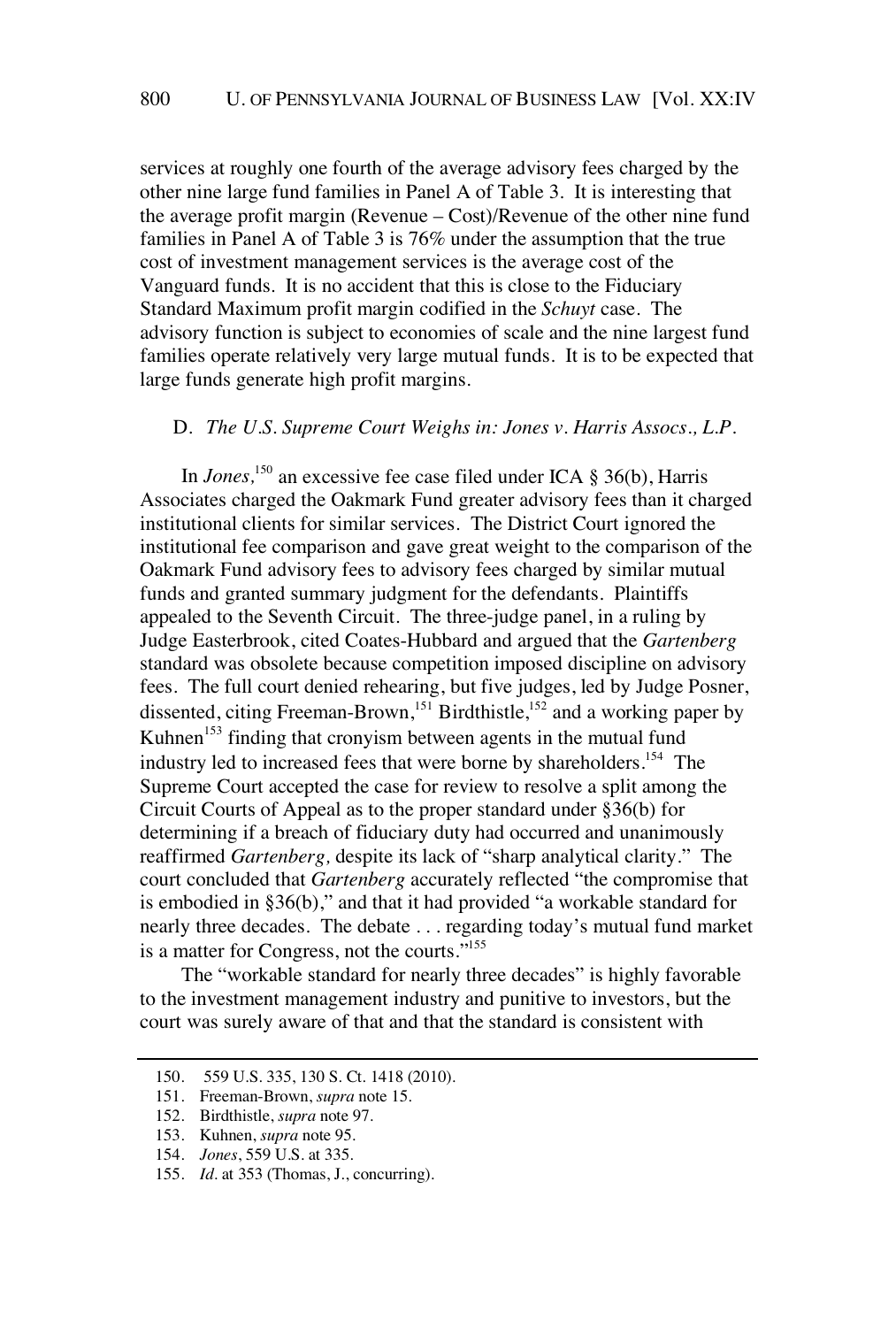Congressional intent as stated in the Senate Report. The court made perfectly clear that changes in the status quo depended on "Congress, not the courts."

It follows that the essentially flat advisory fees from 2005 to 2015, and indeed from 1960 to 2015, are an artifact of the unique corporate structure of mutual funds. The investment management industry has successfully manipulated the political and judicial system to insulate itself from competitive pressures and maintain above market advisory fee rates. The economic impact is examined in Part IV. First, we examine recent court cases involving sub-advisory fees in which the industry has so far prevailed.

## E. *Sub-Advisory Fee Cases*

A substantial number of mutual funds (and variable annuities) are subadvised by money managers unaffiliated with the fund sponsor. Subadvisory fee rates are typically a fraction of the rates charged to the funds' investors. Fund sponsors justify the mark-up as compensation for "monitoring costs." Plaintiffs charge that fees are excessive since subadvisory fees are determined by arm's length bargaining and "monitoring costs" are minimal.

Currently, several sub-advisory cases are working their way through the judicial system. Preliminary results are unpromising for plaintiffs. After a trial, one district court in New Jersey found for the defendants and dismissed the plaintiff's lawsuit.<sup>156</sup> Similarly, in *Kasilag v. Hartford Investment Financial Services, LLC* (*Kasilag*), the same district court (but a different judge) granted defendants motion to dismiss, finding that plaintiffs had "elected to present minimal evidence with regard to comparative fee structures, fall out benefits, or economies of scale."<sup>157</sup> One promising aspect of *Kasilag* is that the court gave some "limited weight" to the Vanguard comparison because the fund in question used the same subadvisor as a similar Vanguard fund.<sup>158</sup> Both cases are on appeal and there are several other similar cases in various stages, none of which have yet been dismissed.

One common element of these cases is that the courts place great reliance on fund independent directors and the business judgment rule. Recall that the ICA put independent directors in the role of "watchdogs" for fund investors' interests, especially as regards to fees. A casual perusal of the Fund Director's Guidebook reveals no material on the exercise of

<sup>156.</sup> Sivolella v. AXA, 2016 WL 4487857 (D.N.J. 2016).

<sup>157.</sup> No. 11-1083, 2017 WL 773880 (D.N.J. Feb. 28, 2017), at \*71 (D.N.J. 2017).

<sup>158.</sup> Kasilag v. Hartford Inv. Fin. Serv., LLC, 2012 WL 6568409, at \*4-5 (D.N.J. 2012).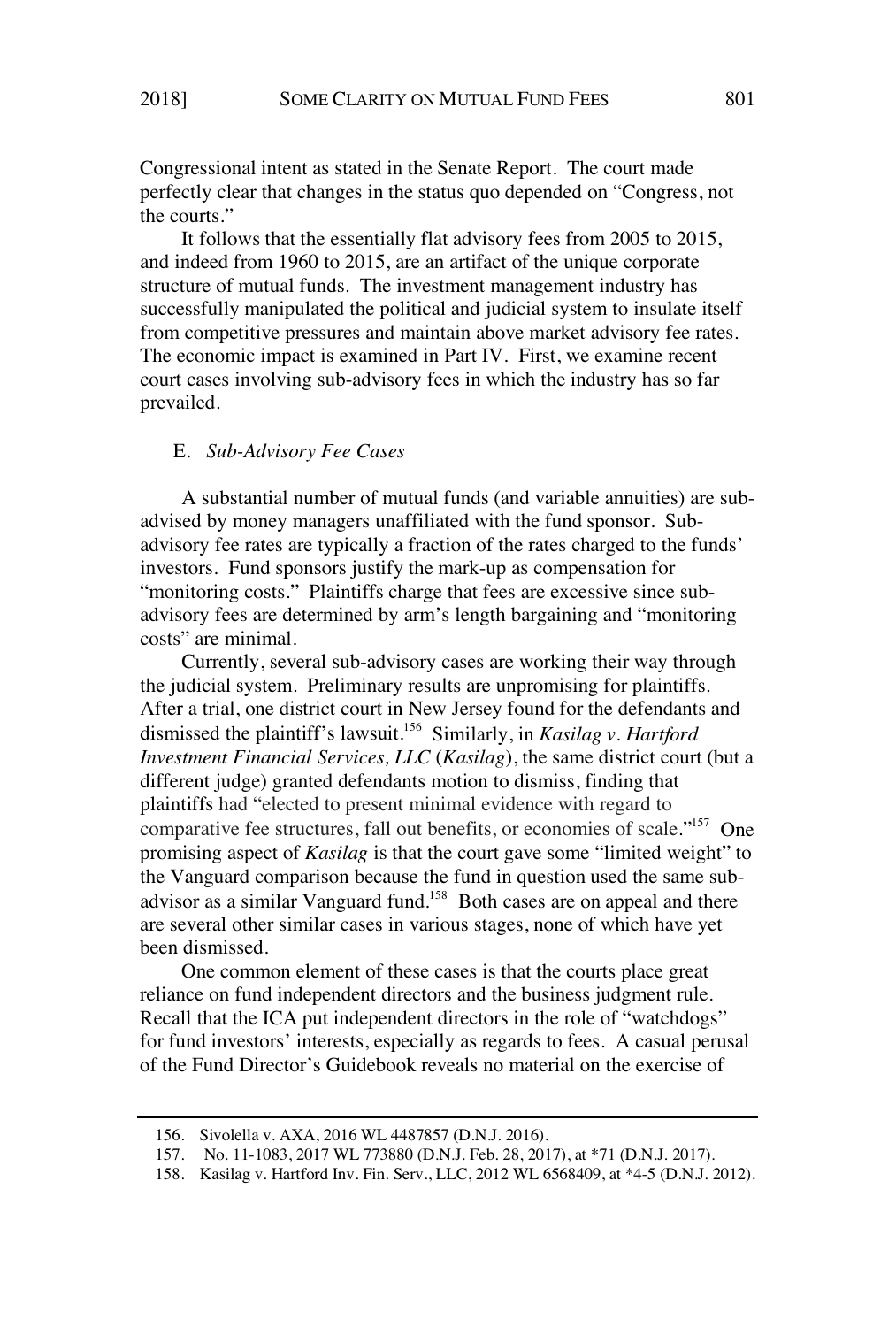business judgment on overall fund policy but detailed coverage of responsibilities regarding advisory fees. Fund directors are made aware of the legal implications of their roles and the comparison of advisory fees to fees determined by arm's length bargaining.

It would seem as though independent directors chosen for their business acumen would recognize that the sub-advisory fees they approve are negotiated at arm's length. It should follow that truly independent directors would rebel at the fund sponsor marking up such fees by 100 to 200% in the form of advisory fees. Directors focused on fund investor interests would not allow that to happen. Yet, there is no indication that this has ever occurred.

So, in addition to somnolence and the Palmiter assertion that fund directors are "feckless" and "weak,"<sup>159</sup> we can add the adjectives incompetent and toothless. Moreover, these observations call into question the business judgment rule itself. Independent directors have demonstrably failed in their role as watchdogs. Further, by continuing to rely on the business judgment rule, the judicial system avoids confronting the inconvenient fact that advisory fees on sub-advised funds are much higher than fees subject to the forces of arm's length bargaining.

## III. THE ECONOMIC CONSEQUENCES OF EXCESSIVE ADVISORY **FEES**

The investment management industry has been extraordinarily successful in manipulating the political and judicial systems to maintain high investment advisory fees. This has resulted in excess payments of billions of dollars annually by investors and has resulted, moreover, in excess returns to the owners of investment management firms.

In this Section, we estimate annual excess fees paid relative to fees that would be generated in a competitive market. Finally, we estimate the excess returns that have accrued to the owners of the universe of publicly traded investment advisory firms specializing in mutual funds and test these returns for statistical significance.

## A. *Estimating Annual Excess Advisory Fees*

1. Estimates Using the Freeman-Brown Results

Freeman and Brown compared advisory fees charged public pension funds to mutual fund advisory fees and found that the latter were twenty-

<sup>159.</sup> Palmiter, *supra* note 91, at 165.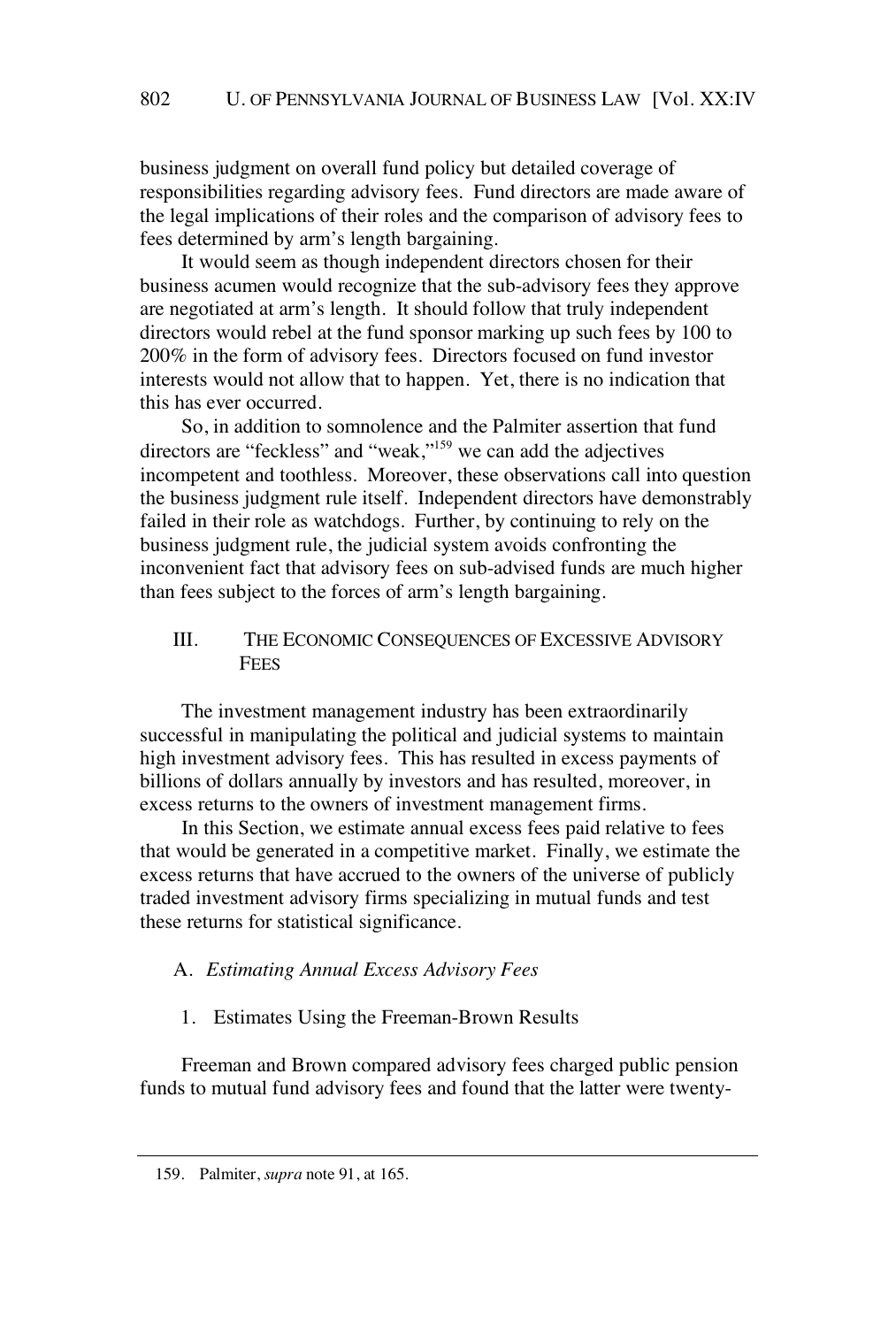eight basis points higher.<sup>160</sup> This difference, when applied to the current level of mutual fund assets, provides an estimate of the annual overcharging of mutual fund clients relative to fees determined by arm's length bargaining. The data are somewhat stale but provide a reasonable approximation of excess fees.

In 2015, total actively managed open-end mutual fund assets, exclusive of money market funds, were \$9.5 trillion. The product of \$9.5 trillion times twenty-eight basis points yields a first approximation of annual overcharging of about \$26.6 billion. This estimate is understated because of the size differential between the pension and mutual fund portfolios. Pension fees would be lower on larger portfolios.

Freeman and Brown provide a means to estimate pension fees on larger portfolios. They present the results of a regression of pension fees on the log of pension assets.<sup>161</sup> Applying the results of that regression to the log of the average mutual fund portfolio asset level in their paper yields an estimate of 21.1 basis points. The difference between 21.1 basis points and the average mutual fund advisory fee of fifty-six basis points yields an estimate of overcharging of 34.9 basis points. Applying 34.9 basis points to the 2015 level of actively managed mutual fund assets suggests an annual overcharging of about \$33.2 billion.

This number could be too high. Freeman and Brown only looked at equity portfolios<sup>162</sup> and it is generally known that fees are lower on fixed income funds. However, there is evidence that profit margins on fixed income portfolios for fund sponsors are comparable to equity portfolios. For instance, in periods of normal interest rates, the margins on money funds are comparable to large cap portfolios and high yield bond portfolios have profit margins similar to mid and small cap portfolios.<sup>163</sup>

Mutual fund and pension advisory fees are not strictly comparable because there are some small cost differences. The Wharton study and PPI report both reported that it was more expensive to manage pension portfolios because custodial and marketing fees are typically covered by pension fees but covered under separate contracts for mutual funds. However, there are certain costs that must be covered when managing mutual fund portfolios that are not present when managing institutional portfolios. These include director's fees and, because mutual funds are marked to market daily, fund accounting costs. Using Lipper Analytical data, Freeman, Brown and Pomerantz estimate that it costs not more than

<sup>160.</sup> Freeman-Brown, *supra* note 15, at 631.

<sup>161.</sup> *Id.* at 635*.*

<sup>162.</sup> *Id.* at 639.

<sup>163.</sup> Profitability Benchmarks, *supra* note 33.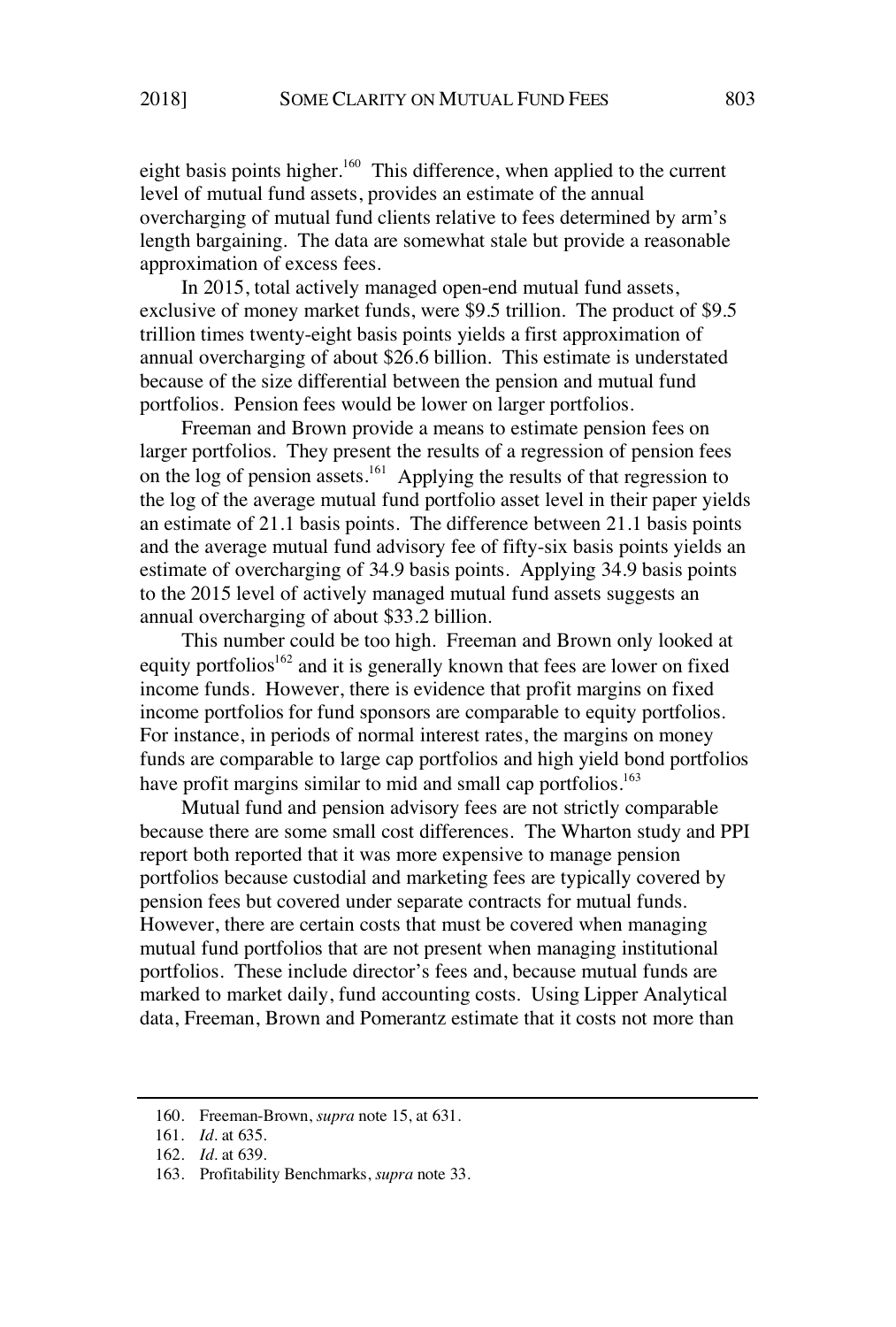about three basis points more to manage mutual funds<sup>164</sup> and these estimates ignore the marketing and custodial costs suggested by the Wharton study and PPI Report. In all likelihood, the cost differences are a wash.

Coates-Hubbard also argued that it is more expensive to manage mutual fund portfolios because large and frequent inflows and redemptions occur for mutual funds that do not happen with pension portfolios.<sup>165</sup> However, mutual fund portfolio managers hold cash positions to act as shock absorbers, and fund investors, not the fund manager, absorb these and the trading costs associated with inflows and redemptions. At any rate, managing cash flows is a normal function of portfolio management in pension as well as mutual fund portfolios. Moreover, these differences are not present for sub-advised portfolios that yield similar estimates and are examined in the next sections.

2. Vanguard Fees

All of the Vanguard Group's actively managed mutual funds are subadvised, and the fees are aggressively negotiated at arm's length. Moreover, the investment management firms that manage these portfolios earn normal profits or they would not agree to provide the services. Vanguard is a mutual organization and provides its services at cost, so it is valid to compare the weighted average advisory fees charged by the Vanguard Group to fees charged to mutual funds in general and to use these differences to estimate the annual amount that mutual funds clients are overcharged for advisory fees.

Numbers in Panel A of Table 3 allow for the calculation of annual excess advisory fees using the weighted average Vanguard advisory fee as a proxy for the advisory fees determined by arm's length bargaining. The weighted average annual advisory fee for the ten largest mutual fund families was forty basis points including the 10.7 basis points Vanguard advisory fees. Excluding Vanguard assets from the calculation yields a weighted average annual advisory fee for the remaining nine large fund families of forty-five basis points. It follows that on average the top nine fund families are overcharging their clients about 34.3 basis points (45 minus 10.7) on an annual basis. Applying the 34.3 basis point estimate to the total of non-Vanguard actively managed open-end fund assets of \$8.86 trillion yields an estimate of \$30.4 billion annually.<sup>166</sup> This is not

<sup>164.</sup> Freeman-Brown-Pomerantz, *supra* note 136, at 109 n. 90 (2007).

<sup>165.</sup> Coates & Hubbard, *supra* note 137, at 185 (2007).

<sup>166.</sup> This is likely to be a very conservative number. From Table 2, total active assets are \$9.5 trillion with a weighted average advisory fee of 53.2 basis points. The weighted average advisory fee of the top ten fund families in Panel A of Table 3 is 40.1 basis points, which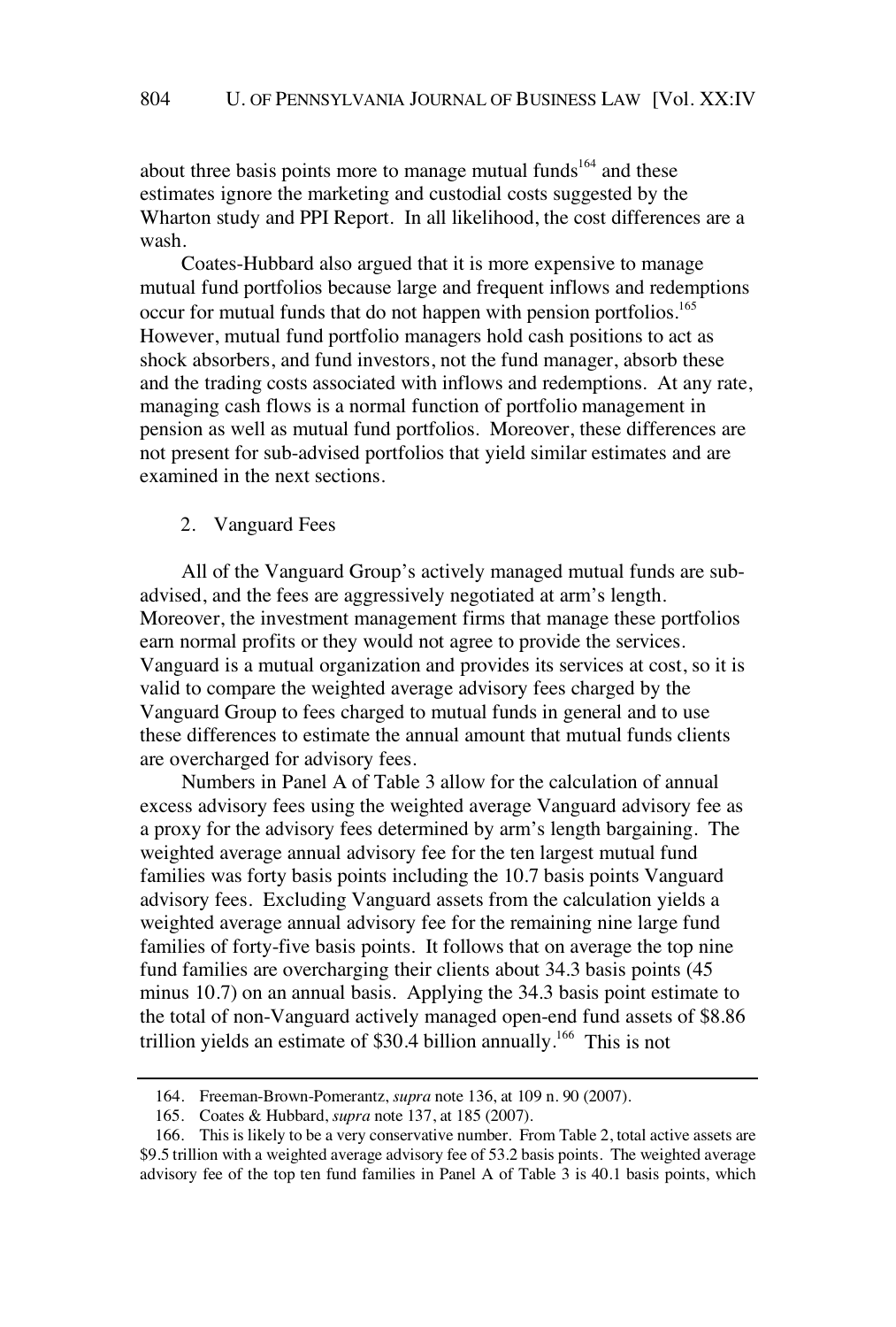materially different from the \$33.2 billion estimate using the Freeman-Brown numbers. The Vanguard numbers are immune from the criticisms of Freeman-Brown because sub-advised portfolios are subject to the same cash management constraints and costs as portfolios that are not subadvised.

The \$30.4 billion estimate of annual overcharging ignores possible overcharging on money fund and indexed portfolios and thus is likely conservative. On the other hand, the estimate could be somewhat high because the Vanguard funds are much larger than normal and thus the subadvisory fees would be lower than average fees because of economies of scale and aggressive breakpoints negotiated by Vanguard.

Next, we estimate annual overcharging using the universe of subadvised mutual funds excluding Vanguard. This allows for a more granular and accurate procedure to estimate the annual overcharging of advisory fees.

implies that the weighted average fees on the \$4.9 trillion of assets outside the top ten families was approximately sixty-five basis points and the difference between sixty-five basis points and the Vanguard average 10.7 basis points is 54.3 basis points. Multiplying 54.3 basis points times the \$4.9 trillion of assets outside the top ten families is about \$26.4 billion. Overcharging on the nine largest fund families would be about \$13.8 billion (34.3 basis points times \$4 trillion) and yields an estimate of total annual overcharging of about \$40 billion.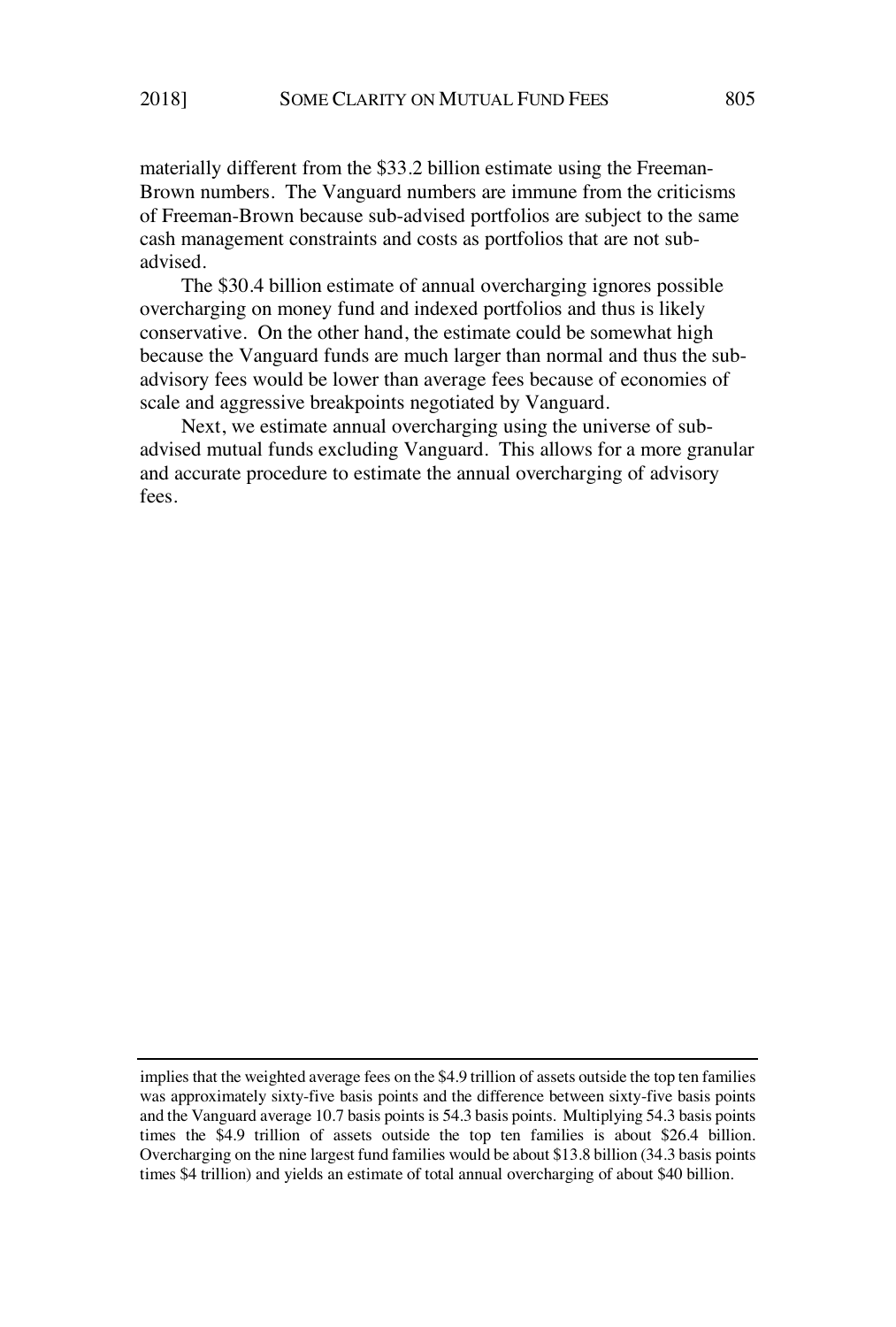#### 806 U. OF PENNSYLVANIA JOURNAL OF BUSINESS LAW [Vol. XX:IV

## 3. Non-Vanguard Sub-Advised Funds

#### Table 6 Analysis of Sub-Advisory Fees - 2015

I: A Detail of Assets and Fees of Sub-Advised and Non-Subadvised Actively Managed Funds

|                                             | <b>Assets 2015</b> | $#$ of<br><b>Funds</b> | <b>Average Size</b> | <b>Weighted Weighter</b><br>Average Average<br>Advisory Sub-Adv<br>Fees | Fees  |
|---------------------------------------------|--------------------|------------------------|---------------------|-------------------------------------------------------------------------|-------|
| ly Managed Non - Sub Advised Funds          | \$8.04 Trillion    | 4673                   | \$1.72 Billion      | 0.538                                                                   |       |
| Iy Managed Sub Advised Funds (non Vanguard) | \$799 Billion      | 940                    | \$850 Million       | 0.634                                                                   | 0.262 |
| ly Managed Vanguard Funds                   | \$671 Billion      | 61                     | \$11.0 Billion      | 0.107                                                                   | 0.107 |
| <b>Actively Managed Funds</b>               | \$9.51 Trillion    | 5674                   | \$1.68 Billion      | 0.532                                                                   |       |
| Sub-Advised Actively Managed Assets         | \$1.47 Trillion    |                        |                     |                                                                         |       |
| ntage Sub-Advised Actively Managed Assets   | 15.5%              |                        |                     |                                                                         |       |
|                                             |                    |                        |                     |                                                                         |       |

| B: Calculation of Excess Fees with No Adjustment for Average Fund Size         |                 |                  |                       |  |  |  |  |  |  |
|--------------------------------------------------------------------------------|-----------------|------------------|-----------------------|--|--|--|--|--|--|
|                                                                                |                 | <b>Excess</b>    |                       |  |  |  |  |  |  |
|                                                                                |                 | Fees             | <b>Excess</b>         |  |  |  |  |  |  |
| : Fees                                                                         | Accett          | <b>Racic Ptc</b> | <b>Dollar Fees</b>    |  |  |  |  |  |  |
| ly Managed Non - Sub Advised Funds                                             | \$8.04 Trillion |                  | 0.276 \$22.29 Million |  |  |  |  |  |  |
| Iv Managed Sub Advised Funds (non Vanguard) \$799 Billion 0.372 \$2.90 Million |                 |                  |                       |  |  |  |  |  |  |
| <b>Excess Fees</b>                                                             |                 |                  | \$25.19 Million       |  |  |  |  |  |  |
| I C: Calculation of Excess Fees with Adjustment for Average Fund Size          |                 | Excess           |                       |  |  |  |  |  |  |

|                                                          |                 | Fees             | <b>Excess</b>         |
|----------------------------------------------------------|-----------------|------------------|-----------------------|
| Fees                                                     | Assets          | <b>Basis Pts</b> | <b>Dollar Fees</b>    |
| ly Managed Non - Sub Advised Funds                       | \$8.04 Trillion |                  | 0.334 \$26.97 Million |
| ly Managed Sub Advised Funds (NO Vanguard) \$799 Billion |                 |                  | 0.372 \$2.90 Million  |
|                                                          |                 |                  |                       |
| Fremen Food                                              |                 |                  | \$29.94 Million       |

A significant proportion of actively managed mutual fund assets are sub-advised. Details are provided in Panel A of Table 6. Of the \$9.5 trillion of actively managed funds at the end of 2015, 15.5% were subadvised: \$671 billion in Vanguard funds and \$799 billion in other fund families.<sup>167</sup> On average, the sub-advised funds were smaller than the nonsub-advised funds, \$850 million versus \$1.72 billion, and advisory fees were larger, 63.4 basis points versus 53.8 basis points.

<sup>167.</sup> There are also about \$1.3 trillion in assets in "Funds of Funds" that are technically sub-advised and that we ignore in our analysis because the reporting is not standardized. In most cases, though, the assets in these funds are reflected in the assets held by the underlying funds themselves, and the fees charged are attributed at that level as well. In some cases, the fund of funds charges an overlay fee of some nominal value. This fee is not studied as part of this analysis.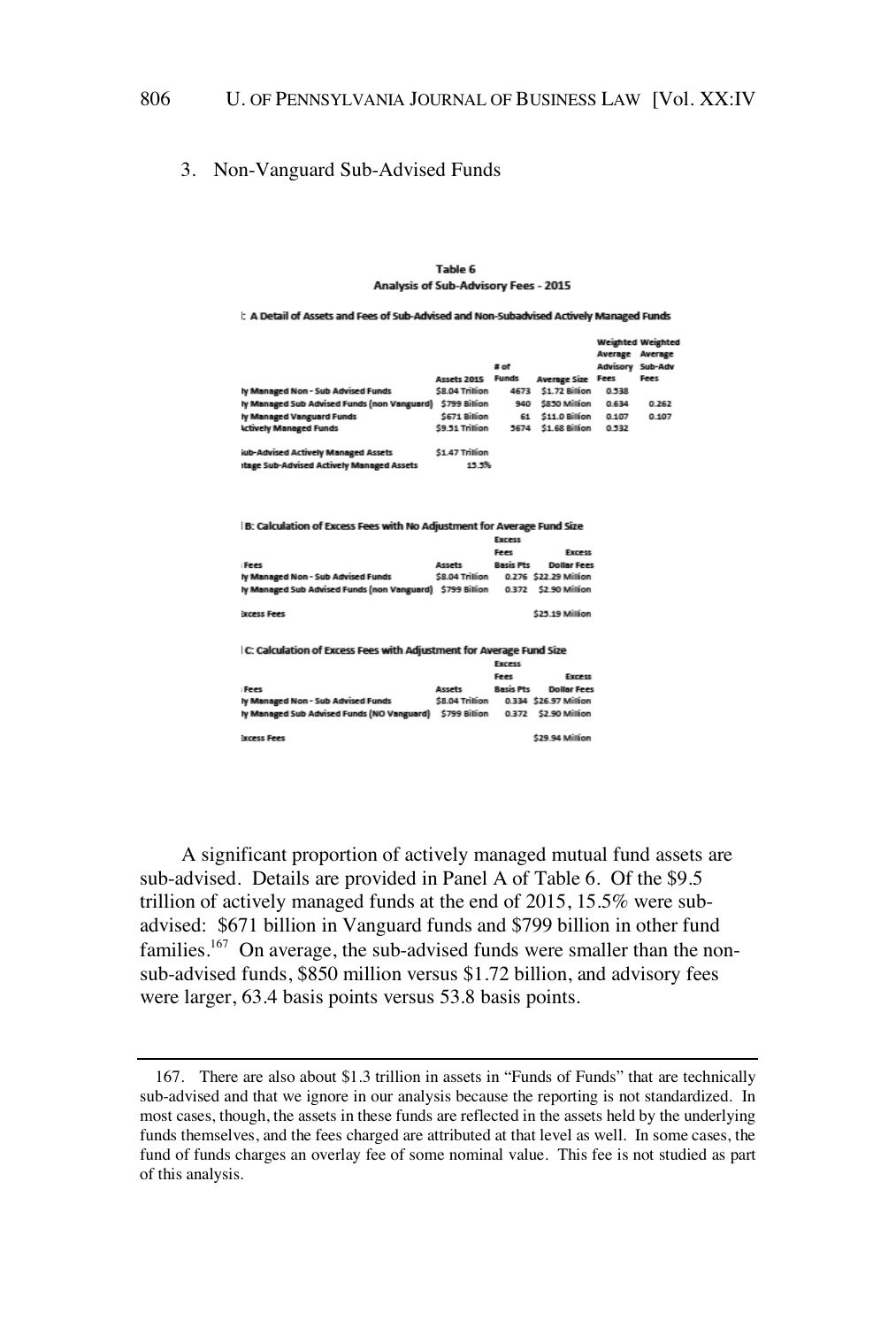The weighted average sub-advisory fees on the non-Vanguard subadvised funds was calculated at 26.2 basis points. This is a reasonable estimate of market determined/arm's length negotiated fees on funds with an average size of about \$850 million. In turn, these fees can be compared to actual advisory fees to estimate the level of excess fees paid annually by mutual fund investors. These calculations are shown in Panel B of Table 6.

Excess fees are the sum of excess fees on \$8.04 trillion of non-subadvised and \$799 billion of sub-advised funds. The difference between the average advisory fee on the \$8 trillion of non-sub-advised assets and 26.2 basis points is 27.6 basis points. This excess applied to the \$8 trillion of assets yields annual excess fees of \$22.3 million. This is a conservative estimate because the average non-sub-advised fund has twice the level of assets of the sub-advised fund. The difference between the weighted average advisory fees on the sub-advised funds (63.4 basis points) and the weighted average sub-advisory fees of 26.2 basis points is 37.2 basis points. This is an estimate of the percentage overcharging on sub-advised funds. Applying this number to the \$799 billion of sub-advised assets yields an annual overcharging of \$2.9 million. Thus, total excess fees are estimated to be about \$25.2 million. This number likely underestimates the true number because the average sub-advisory fee was estimated using funds with average assets of about \$850 million. However, the average non-sub-advised fund had about \$1.72 billion in assets (from Panel A).

We adjusted our estimate of excess fees in Panel B by estimating the average sub-advisory fee to be paid if the average fund's size were \$1.75 billion. We regressed the log of sub-advisory fees on the log of subadvised assets and extrapolated the results. Using this procedure, we estimated that the average sub-advisory fee on a \$1.75 billion portfolio would be 20.4 basis points.

We present the results of this analysis in Panel C of Table 6. The difference between 20.4 and 53.8 basis points is 33.4 basis points, which is an estimate of the average overcharging on \$8 trillion of non-sub-advised funds with an average size of \$1.75 billion. Using this difference yields an estimate of overcharging of about \$27 million on non-sub-advised funds and a total of about \$29.9 million annually.

Using various procedures, we have estimated that mutual fund investors are overcharged between about \$25 and \$33 million per year. These estimates are conservative because they ignore overcharging on money and index funds. We conclude that a rough estimate of overcharging is about \$30 million per year.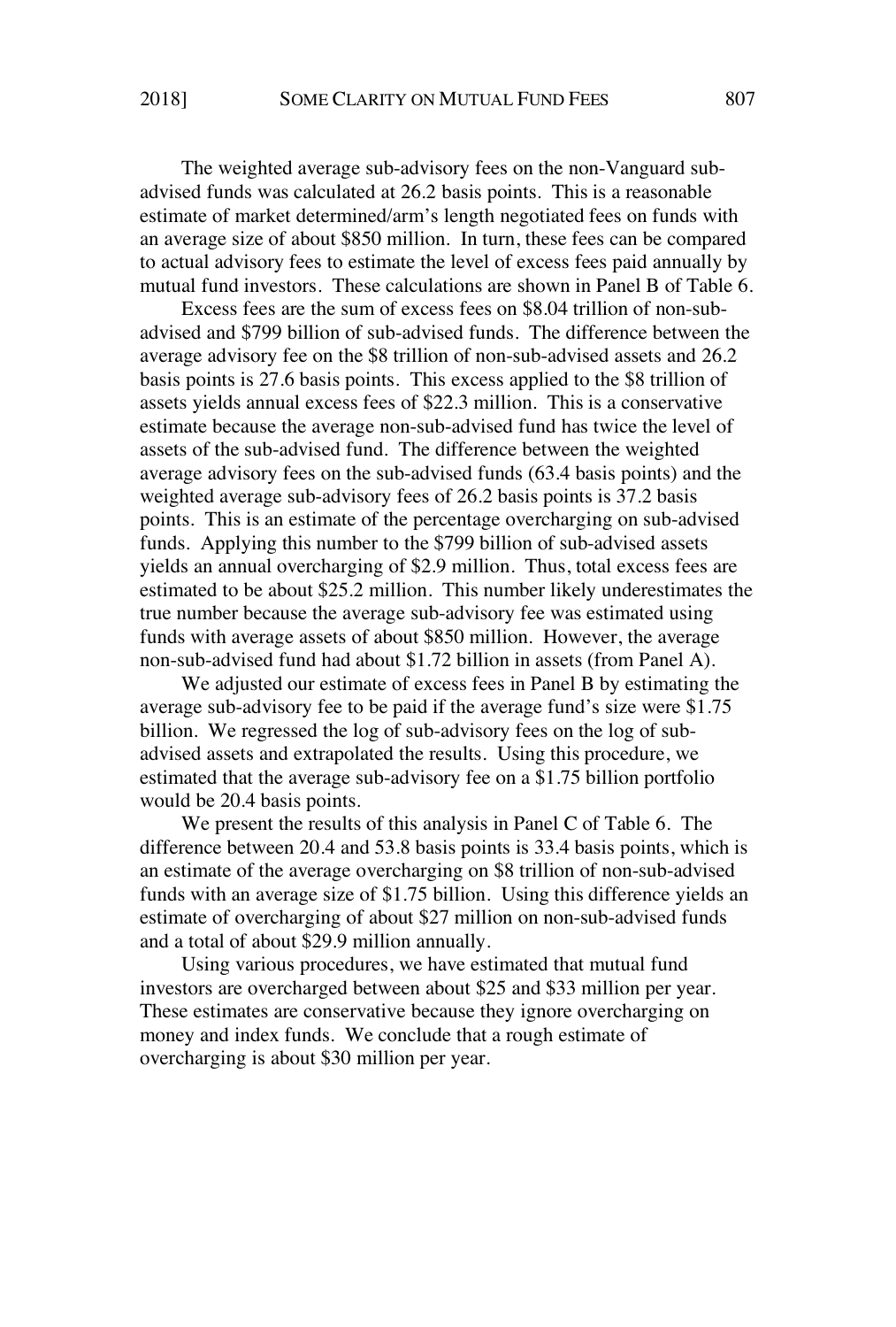### B. *Excess Returns to Fund Sponsors*

Economic theory suggests that in competitive markets long run prices will tend to equal marginal costs and producers will earn normal profits and normal rates of return for owners. Absent significant competitive forces, producers can maintain prices above marginal costs and earn economic profits and excess returns for owners. In this paper, we show prices well above marginal costs in the mutual fund industry. Over long periods, advisory fees are consistently above fees known to be determined by arm's length bargaining. Moreover, these excess fees are the result of the influence of the investment management industry on the political/judicial/regulatory system. If this view is correct and fund sponsors do indeed charge excess fees, then the results should show up in the forms of excess returns to the shareholders of the investment management firms that sponsor and operate mutual funds.

Most investment management firms are either privately held (Fidelity, American Funds) or subsidiaries of large banks or insurance companies (Pimco, JP Morgan). Here, we identify the universe of publicly traded investment management firms whose principal line of business is sponsoring and managing mutual funds. Fund sponsors currently trading<sup>168</sup> are identified by matching firms in the SNL Financial Index of Money Managers with the Morningstar Direct database. These are listed in Panel A of Table 7. This list is subject to survivorship bias. Over the years, many fund sponsors have been absorbed into larger institutions. We have made a good faith effort to identify these firms by examining the composition of SIC Code 6282 (Investment Advice) over time. These firms are listed in Panel B of Table 7.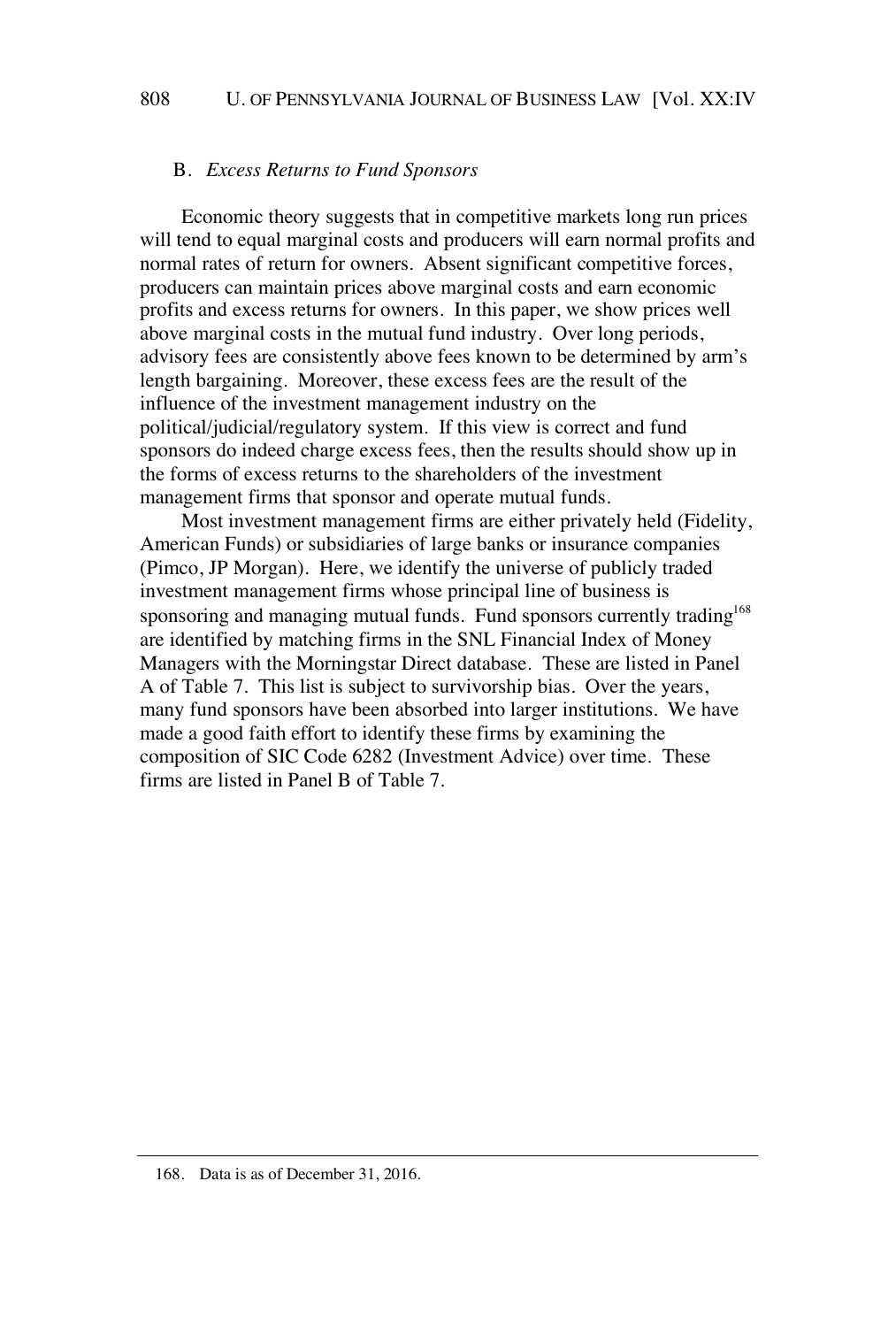| <b>Currently Traded Firms</b>  |        |                  |                          |   |                      |              |               |                    |          |             |                    |                        |
|--------------------------------|--------|------------------|--------------------------|---|----------------------|--------------|---------------|--------------------|----------|-------------|--------------------|------------------------|
|                                | Active |                  |                          |   |                      |              |               |                    |          | Annual      | <b>Annual Risk</b> |                        |
|                                | Assets |                  | <b>Market</b> Market Cap |   |                      | Begin        | End           |                    |          | Return      |                    | <b>Return Adjusted</b> |
|                                |        | <b>SBillions</b> | Share                    |   | <b>S</b> Millions    | Dates        | Dates         | <b>Months Beta</b> |          | Company S&P |                    | Return                 |
|                                |        | Dec-15           | Dec-15                   |   | Dec-16               |              |               |                    |          |             |                    |                        |
| <b>Managers Group</b>          | \$     | 71.0             |                          |   | 0.47% \$ 7,964,910   |              | Nov-97 Dec-16 |                    | 230 2.01 | 12.0%       | 4.5%               | 3.0%                   |
| ernstein                       | \$     | 44.3             |                          |   | 0.75% \$ 2,223,459   |              | Apr-88 Dec-16 | 344                | 1.29     | 16.1%       | 7.8%               | 6.0%                   |
| rtners                         | \$     | 51.4             |                          |   | 0.54% \$ 1,252,832   |              | Feb-13 Dec-16 |                    | 45 1.77  | $-0.9%$     | 9.9%               | $-18.4%$               |
|                                | \$     | 195.1            |                          |   | 2.05% \$61,673,739   |              | Oct-99 Dec-16 | 206                | 0.98     | 22.4%       | 2.8%               | 19.7%                  |
| sset Mgt                       | \$     | 11.7             | $0.12%$ S                |   | 175,540              |              | Oct-04 Dec-16 | 146                | 2.66     | $-5.1%$     | 5.6%               | $-20.0%$               |
| teers                          | \$     | 17.1             |                          |   | 0.18% \$ 1,541,770   |              | Aug-04 Dec-16 | 148                | 1.79     | 12.1%       | 5.7%               | 1.8%                   |
| Ш                              | \$     | 11.4             | $0.12%$ \$               |   | 718,237              |              | Apr-99 Dec-16 |                    | 212 1.01 | 17.9%       | 2.9%               | 15.0%                  |
| ce                             | \$     | 54.2             |                          |   | 0.57% \$ 4,755,265   |              | Jan-80 Dec-16 | 444                | 1.24     | 22.9%       | 8.5%               | 12.4%                  |
| Investors                      | \$     | 55.6             |                          |   | 0.58% \$ 2,890,555   |              | May-98 Dec-16 |                    | 223 0.85 | 8.8%        | 3.9%               | 5.5%                   |
| esources                       | Ś      | 334.3            |                          |   | 3.52% \$22.513.341   |              | Oct-83 Dec-16 |                    | 399 1.52 | 22.9%       | 8.1%               | 10.6%                  |
|                                | \$     | 13.7             | $0.14%$ \$               |   | 321,318              |              | Feb-99 Dec-16 |                    | 214 1.20 | 10.6%       | 3.4%               | 6.5%                   |
|                                | \$     | 128.0            | 1.35% S                  |   | 408,535              |              | Aug-95 Dec-16 | 256                | 1.90     | 9.8%        | 6.7%               | $-2.9%$                |
| tal                            | \$     | 103.4            |                          |   | 1.09% \$ 2,423,301   |              | Jun-00 Dec-16 | 198                | 2.30     | $-5.8%$     | $-2.5%$            | 0.0%                   |
| 'n                             | \$     | 78.1             |                          |   | 0.82% \$ 3,021,119   |              | Aug-83 Dec-16 |                    | 400 1.51 | 9.7%        | 8.1%               | $-2.5%$                |
| ice                            | \$     | 423.8            |                          |   | 4.46% \$18.320.768   |              | Apr-86 Dec-16 |                    | 368 1.55 | 16.7%       | 7.6%               | 4.9%                   |
|                                | \$     | 0.4              | $0.00%$ \$               |   | 17,889               |              | Jun-86 Dec-16 |                    | 246 0.90 | 1.0%        | 6.1%               | $-4.4%$                |
| . Reed                         | Ś      | 24.9             |                          |   | 0.26% \$ 1.615.545   |              | Mar-98 Dec-16 |                    | 225 1.64 | 3.8%        | 3.9%               | $-2.6%$                |
| <b>Previously Traded Firms</b> |        | \$1,618.2        | 17.0%                    |   | \$7,755,184          |              |               |                    |          |             |                    |                        |
|                                |        |                  |                          |   |                      |              |               |                    |          | Annual      | Annual Kisk        |                        |
|                                |        |                  |                          |   | <b>Market Cap</b>    | <b>Begin</b> | End           |                    |          | Return      |                    | <b>Return Adjusted</b> |
|                                |        |                  |                          |   | <b>S</b> Millions    | Dates        | Dates         | <b>Months Beta</b> |          | Company S&P |                    | Return                 |
|                                |        |                  |                          |   | <b>Various Dates</b> |              |               |                    |          |             |                    |                        |
| ıl.                            |        |                  |                          | Ś | 33,213               |              | Jan-80 Aug-06 |                    | 322 0.77 | 6.7%        | 9.5%               | $-0.6%$                |
|                                |        |                  |                          | s | 1,809,522            | Jan-80       | Jul-94        |                    | 152 1.51 | 30.9%       | 9.7%               | 16.3%                  |
| Global                         |        |                  |                          | S | 46,739               |              | Dec-95 Jun-00 | 54                 | 0.16     |             | 18.8% 21.0%        | 15.4%                  |
| · Berman                       |        |                  |                          |   | \$ 3.036.364         |              | Nov-99 Nov-03 | 48                 | 1.32     |             | 23.4% -6.3%        | 31.7%                  |
|                                |        |                  |                          | S | 80,341               |              | May-92 Oct-07 | 185                | 0.54     | 19.7%       | 8.9%               | 14.9%                  |
|                                |        |                  |                          | Ś | 172.356              |              | Apr-92 Oct-99 |                    | 92 1.18  |             | 20.0% 17.4%        | $-0.5%$                |
|                                |        |                  |                          |   | 1,939,825            |              | Aug-87 Apr-00 | 153                | 0.93     |             | 25.3% 12.6%        | 13.6%                  |
| <b>OUD</b>                     |        |                  |                          |   | \$1.172.509          |              | Jan-80 Sep-00 | 251                | 0.96     |             | 27.6% 13.3%        | 14.8%                  |
| rt                             |        |                  |                          | s | 11,509               |              | Feb-00 Dec-08 | 96                 | 1.70     |             | $-38.2\% -4.7\%$   | $-30.2%$               |
| et Mgt                         |        |                  |                          |   | \$1,435,775          |              | Sep-86 Sep-00 |                    | 169 1.06 |             | 10.6% 13.1%        | $-3.3%$                |
|                                |        |                  |                          |   |                      |              |               |                    |          |             |                    |                        |
|                                |        |                  |                          | S | 973,815              |              |               |                    |          |             |                    |                        |
| erages                         |        |                  |                          |   | 5,243,566            |              |               |                    | 1.34     | 11.8%       | 6.9%               | 3.9%                   |

(pources: iviorningstar and center nor research on becurity nitces)

We examine the thirty-seven-year period from 1980 to 2016. The beginning of this period corresponds roughly to the period when courts began to apply the business judgment rule and *Gartenberg* standard. The Center for Research on Security Prices database of monthly returns is the principal source of data for Table 7. We use Morningstar Direct to show Active Assets under management for currently traded firms.

Panel A identifies seventeen currently traded fund sponsors and Panel B lists ten fund sponsors that traded in the past. All of these firms were absorbed into larger firms.

The first two numerical columns of Panel A show Active Assets under management and market share of the currently traded firms as of December 2015. Collectively, these firms manage about \$1.6 trillion in active assets and about 17% of total active assets.

The third numerical column of Table 7 shows the market capitalization of the fund sponsors. It is presented as of December 2016 for currently traded firms and as of the last month the firm appears in the CRSP database for Panel B firms. In general, the fund sponsors are small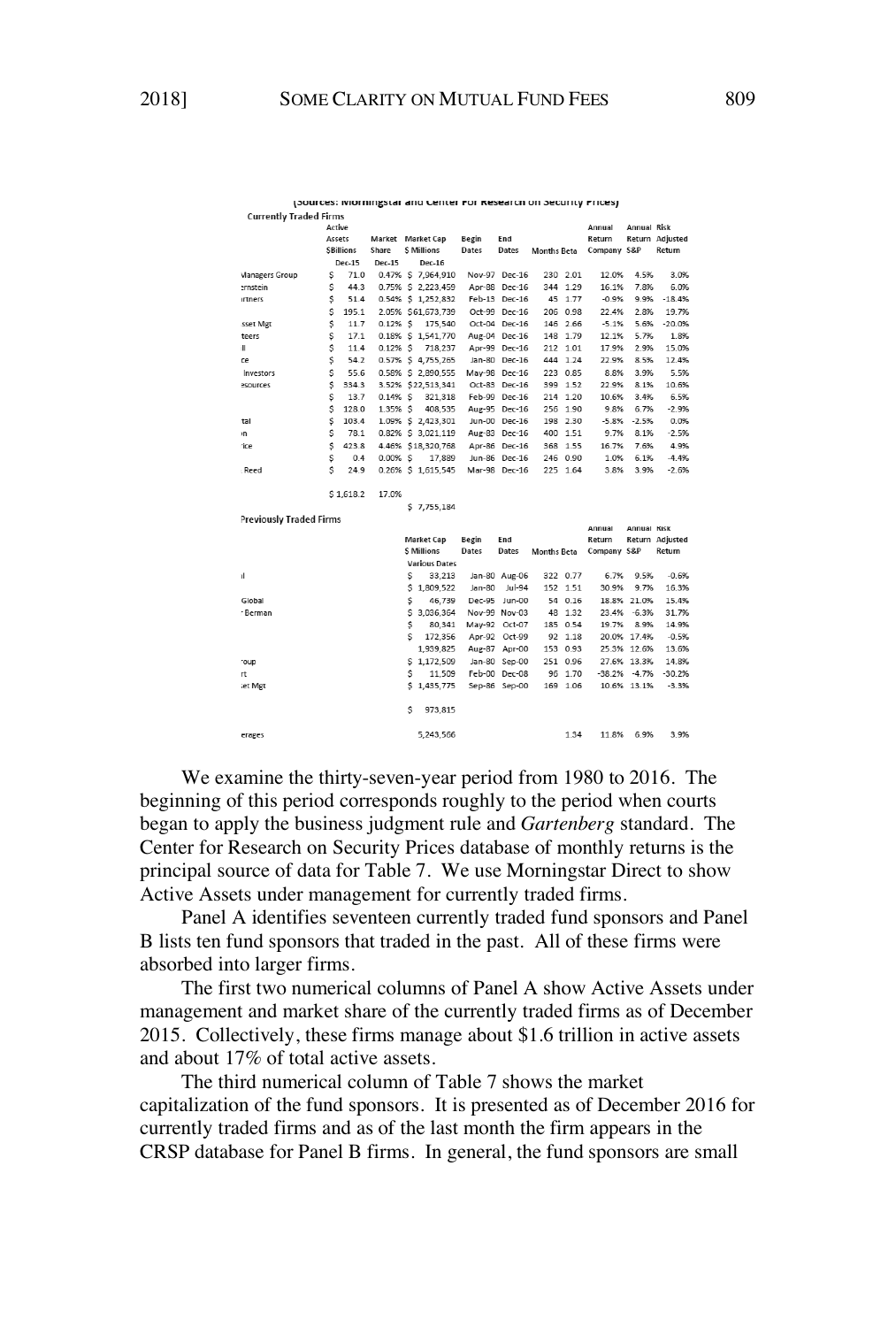capitalization stocks. Average market cap in Panel A is \$7.8 billion and \$974 million in Panel B. Overall average market cap is \$5.3 billion. However, three currently traded firms qualify as large capitalization stocks: Blackrock, Franklin Resources, and T. Rowe Price.

The remaining columns of Table 7 detail the annualized returns of fund sponsors and the S&P 500 index returns over corresponding periods. We estimate annual risk adjusted returns for each company by subtracting the product of its market model beta and the returns on the S&P 500 from sponsor returns over the corresponding period. The average market model beta coefficient was 1.34, an indication that returns of these firms are highly sensitive returns to the market. Overall, average risk adjusted returns were 3.9% annually.

There are indications that scale economies impact excess returns. Ranking the seventeen firms in Panel A by assets under management as of the end of 2015 and splitting the sample reveals that the average risk adjusted excess returns on the eight largest market share firms was 4.8% and -0.4% of the nine smallest firms. Similarly, risk adjusted returns are associated with market capitalization. Ranking all twenty-seven firms by market cap reveals that the thirteen largest firms earned 9.1% risk adjusted returns, while the fourteen smallest firms earned a risk adjusted -0.9%. The overall insight from Table 7 is that, consistent with the economic profit hypothesis, the universe of publicly traded mutual fund sponsors earns high risk adjusted rates of return for their owners over long time periods.

To test for statistical significance, we construct a capitalization weighted index of total returns for the thirty-seven year period from 1980 to 2016. The monthly returns for each of the firms in Table 7 are included in the index for the times they were traded, and the returns included in the CRSP database. Numerical results of this analysis are presented in Table 8 and graphical results in Figure 2.

| Analysis of Fund Sponsor Returns versus the S&P 500 index 1960-2016 |                    |                                    |              |
|---------------------------------------------------------------------|--------------------|------------------------------------|--------------|
| <b>A</b> Returns                                                    | Compound<br>Annual | Standard<br><b>Deviation</b><br>of | Compound     |
|                                                                     | Return             | Returns                            | Value of \$1 |
| Cap Weighted Index                                                  | 18.7%              | 26.4%                              | \$563.59     |
| S&P 500 Index                                                       | 8.5%               | 15.0%                              | \$20.74      |
| <b>B CAPM Test of Excess Returns versus the S&amp;P 500</b>         |                    |                                    |              |
| Cap Weighted Index                                                  | alpha              | beta                               | Rsg          |
|                                                                     | 0.0079             | 1.39                               | 0.61         |
| <b>Std Error</b>                                                    | 0.00224            | 0.052                              |              |
| t                                                                   | 3.51               | 26.9                               |              |

Table 8 Anglucia of Fund Cuppers Datus  $1000, 200$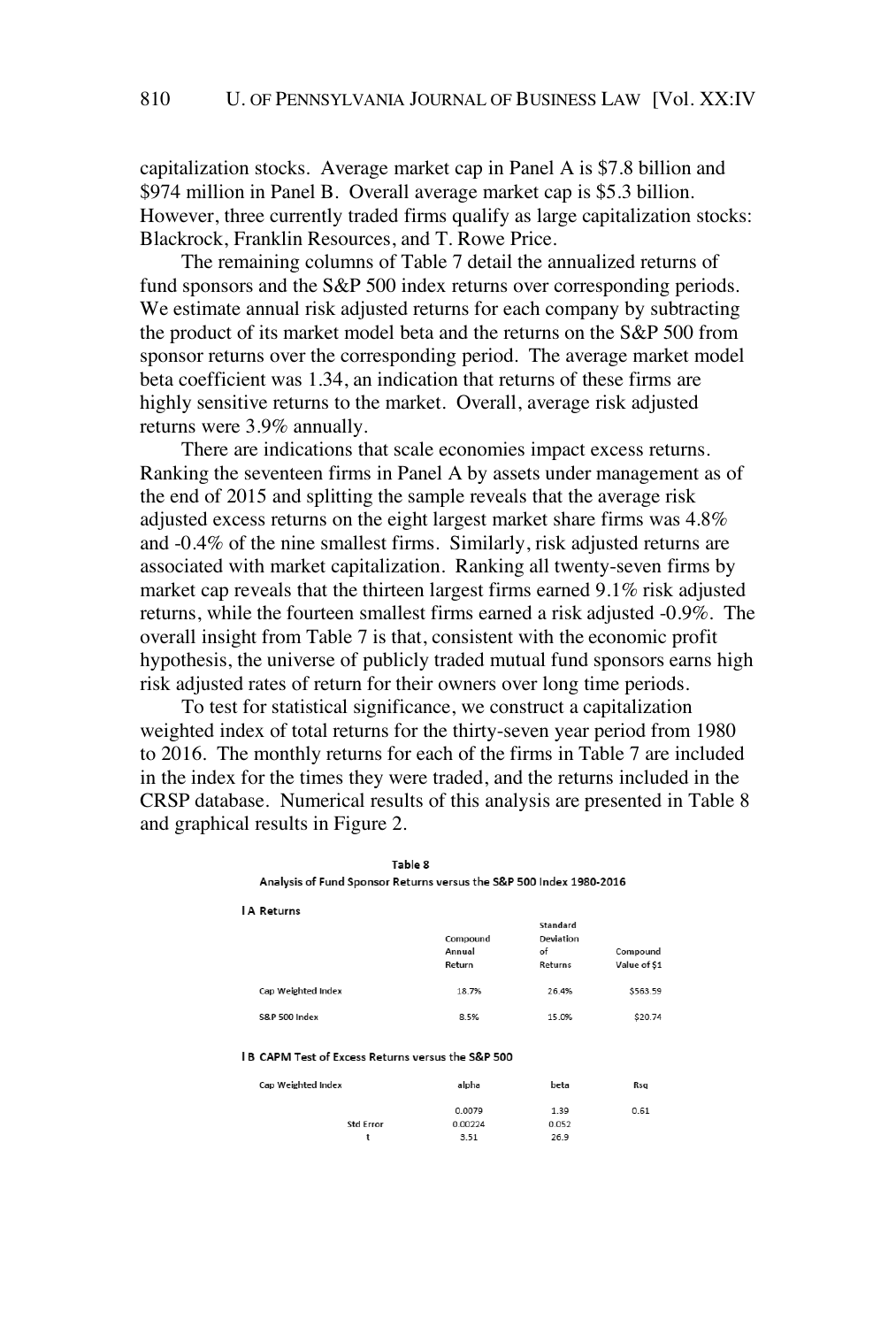From Panel A of Table 8: overall, the compound average annual return to the owners of the firms sponsoring mutual funds was 18.7% versus 8.5% on the S&P 500. An investment of \$1 in the S&P 500 in 1980 would have grown to \$20.74 by 2016 while an investment in the cap weighted index of fund sponsors would have grown to \$563.59. The index of fund sponsor returns was more volatile than the S&P 500. The annual standard deviation of return on the cap weighed index was 26.4% versus 15% for the S&P 500.<sup>169</sup>



Results are presented graphically in Figure 2, which plots the indexes on a log scale. The top line is the investment value of \$1 from 1980 in the Cap Weighted Index and the bottom dashed line is the S&P 500 index. The middle-dashed line is the growth of the cap weighed index relative to the S&P 500. An increase in the dashed line represents periods of outperformance and declining sections represent periods of underperformance.

The outperformance of the cap weighted index is relatively consistent throughout the thirty-seven year period but appears to diminish somewhat in later periods. Relative performance is flat around the 1987 and 2008 market crash periods and it appears as though the fund sponsor index has not outperformed since that period.

In Panel B of Table 8 we show the results of a test of the statistical significance of excess returns of the fund sponsor index. We use the single factor CAPM as the asset pricing model. The capitalization weighted index of fund sponsors exhibits statistically significant excess returns at the 0.01 level. The alpha is 0.8% per month, an indication of annualized excess returns of about 9.5%.

<sup>169.</sup> This is not an especially high level of volatility for a sector specific index. For instance, the annualized standard deviation of the XLF financial sector spider from inception in 1999 forward was an identical 26.3 percent.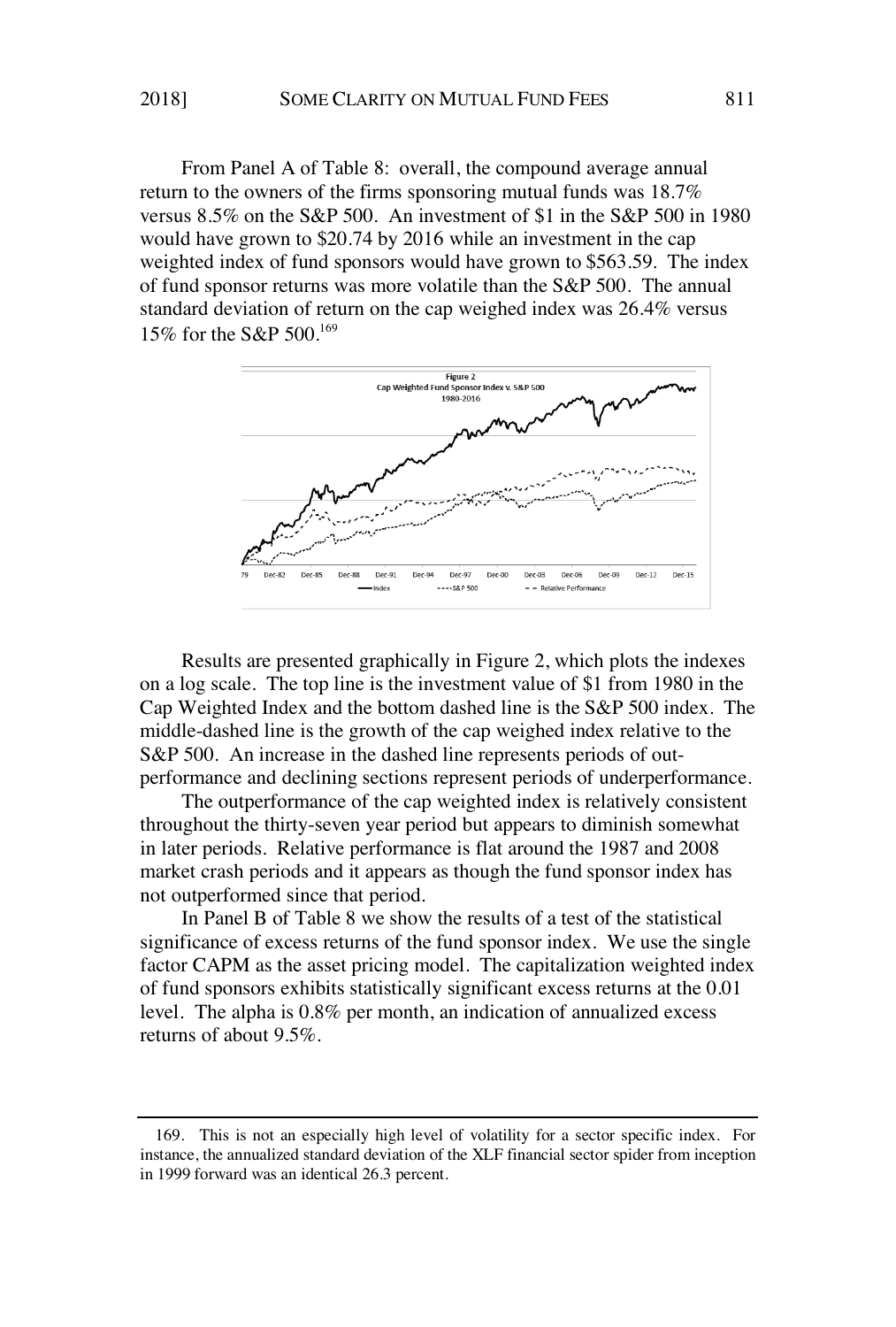The statistical tests confirm the intuition of Table 7. Investment management firms that sponsor mutual funds have earned very high risk adjusted returns for their owners over long time periods. The most probable cause of these excess returns is the captive nature of mutual funds vis-à-vis the investment management firms that sponsor and operate them and the resultant lack of arm's length bargaining of advisory fees.

Finally, on a lighter note, Paul Samuelson, a Nobel Laureate, offered some useful insights in testimony before Congress in 1967:

I decided that there was only one place to make money in the mutual fund business – as there is only one place for a temperate man to be in a saloon, behind the bar and not in front of the bar. And I invested in . . . [a] management company."<sup>170</sup>

Samuelson was way ahead of his time.

#### **CONCLUSION**

Mutual funds are unique corporate organizations. They have no employees or physical assets. Essentially, a mutual fund is a collection of contracts with various service providers. The principal service provider is the investment management firm that creates, brands and manages the fund. Sitting atop the fund is a part time board constrained in its ability to act on behalf of fund shareholders. Essentially, fund sponsors are in a monopoly position vis- à-vis the funds they operate.

Mutual fund "markets" seem to correspond closely to the model of perfect competition. The evidence on fund fees presented here is thus counterintuitive. However, the evidence is also compelling. The investment management industry has successfully manipulated the political, regulatory, judicial system and has maintained advisory fees above market rates for more than fifty years.

This Paper consists of two intertwined analyses: financial and legal. Financially, fund advisory fees have been essentially constant since at least the 1960s in spite of high growth rates in mutual fund assets. Advisory fees currently exceed fees established by arm's length negotiation by about \$30 billion annually. The universe of publicly traded mutual fund sponsors has earned statistically significant excess returns for shareholders over a thirty-seven year period.

Legally, the Wharton study and PPI report identified the fundamental conflict of interest that fund sponsors have been able to exploit vis-à-vis the funds managed. Both the study and report showed significant differences between fund advisory fees and fees determined by arm's length bargaining

<sup>170.</sup> *Mutual Fund Legislation of 1967: Hearings on S. 1659 Before the S. Comm. on Banking & Currency*, 90th Cong. 358 (1967) (statement of Paul Samuelson).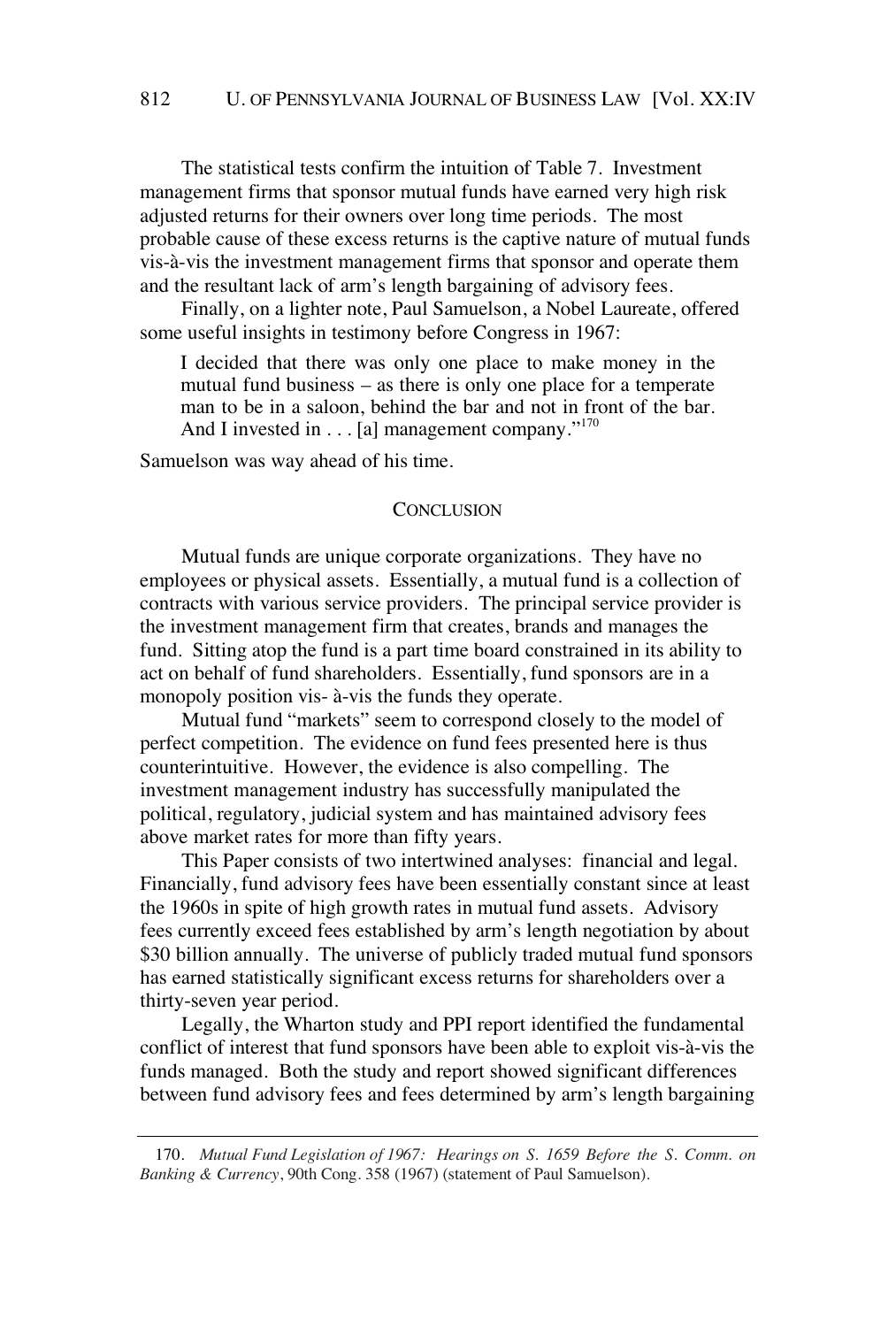and led to the 1970 ICA amendments that made fund sponsors fiduciaries with respect to fund fees. This proposed "solution" had a certain face validity. However, the Senate Report signaled the clear intent of Congress to maintain the status quo where fund fees are concerned.

The judicial system dutifully established legal precedent consistent with the legislative intent of Congress, aided in this endeavor by the investment management industry, which astutely chose to settle cases in which the outcome might be an unfavorable precedent. In *Burks*, the courts determined that the business judgment rule was applicable to mutual fund governance even though all important business decisions impacting the fund are made by the fund sponsor.<sup>171</sup> In *Gartenberg*, the industry brought to trial a fund with anomalous processing costs that enabled the courts to disallow fee comparisons with fees determined at arm's length.<sup>172</sup> *Gartenberg* also put in place a highly subjective and restrictive fiduciary standard for plaintiffs in fee cases to overcome. The business judgment rule and subjective fiduciary standard were on full display in *Schuyt* where the court determined that a 77% profit margin was not excessive.<sup>173</sup> In *Kalish,* the fund at issue conflated advisory and administrative fees and set the precedent of disallowing comparison of fees on Vanguard Funds where all funds are sub-advised.<sup>174</sup>

It would be simplistic to fault the judicial system for treating mutual fund investors unfairly. The system enforces laws and the legislative intent underpinning those laws, period. In a sense, the judicial system is agnostic about justice and fairness, which are philosophical concepts and subjective in nature.

Public Choice Theory offers some useful perspective. Mancur Olson, in his book "The Logic of Collective Action" posited that some groups have a larger impact on government policies than others.<sup>175</sup> In a democratic system, people with common interests will generally band together to achieve common goals. However, if the benefits of a political outcome are concentrated in the hands of a few and the costs are diffused among many, the beneficiaries are motivated to influence the political process in their favor. At the same time, those who bear the costs have little incentive to organize to protect their interests.

The mutual fund industry offers a prime illustration of Olson's insights. It is estimated here that the investment management industry overcharges investors by about \$30 billion annually in the form of excess

<sup>171.</sup> Burks v. Lasker, 441 U.S. 471, 471 (1979).

<sup>172.</sup> Gartenberg v.Merill Lynch Asset Mgmt., 694 F.2d 923, 931 (2d Cir. 1982).

<sup>173.</sup> Schuyt Rowe Price Prime Res. Fund, 663 F.Supp 962,989 n. 77 (S.D.N.Y. 1987).

<sup>174.</sup> Kalish v. Franklin Advisers Inc., 742 F. Supp. 1222, 1222 (S.D.N.Y. 1990).

<sup>175.</sup> MANCUR OLSON, THE LOGIC OF COLLECTIVE ACTION 127-28 (1965).